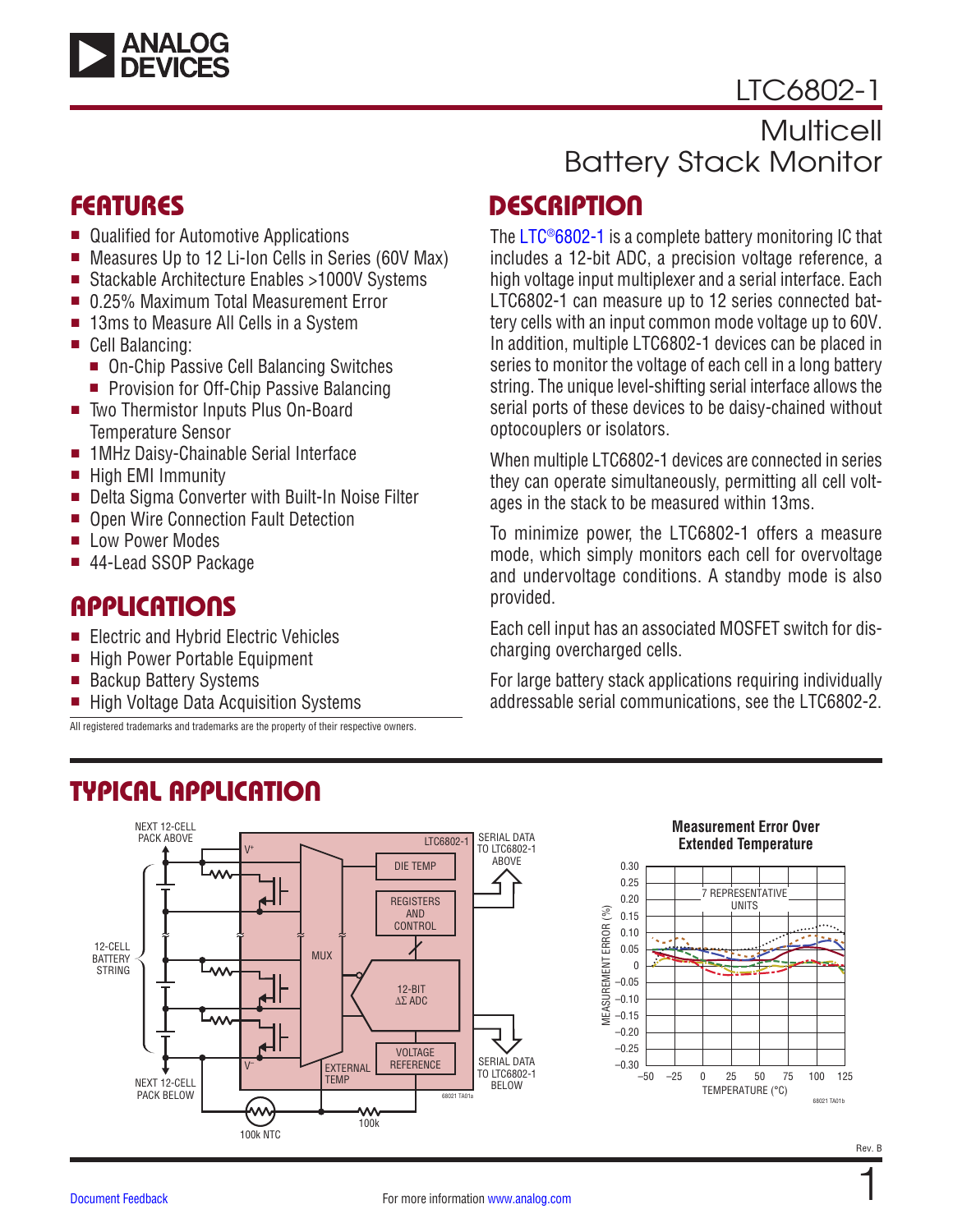### <span id="page-1-0"></span>ABSOLUTE MAXIMUM RATINGS PIN CONFIGURATION **(Note 1)**

| 111 ULU 1                                     |  |
|-----------------------------------------------|--|
|                                               |  |
| Input Voltage (Relative to $V^-$ )            |  |
|                                               |  |
|                                               |  |
|                                               |  |
|                                               |  |
| CSBO, SCKO, SDOI $V^+ - 0.6V$ to $V^+ + 0.3V$ |  |
|                                               |  |
| <b>Voltage Between Inputs</b>                 |  |
|                                               |  |
|                                               |  |
|                                               |  |
|                                               |  |
|                                               |  |
| Operating Temperature Range -40°C to 85°C     |  |
| Specified Temperature Range -40°C to 85°C     |  |
|                                               |  |
| Storage Temperature Range  -65°C to 150°C     |  |
|                                               |  |
| $n = 1$ to 12                                 |  |



## ORDER INFORMATION

| <b>TUBE</b>        | <b>TAPE AND REEL</b> | <b>PART MARKING</b> | PACKAGE DESCRIPTION    | SPECIFIED TEMPERATURE RANGE |  |  |
|--------------------|----------------------|---------------------|------------------------|-----------------------------|--|--|
| LTC6802IG-1#PBF    | LTC6802IG-1#TRPBF    | LTC6802G-1          | l 44-Lead Plastic SSOP | $1 - 40^{\circ}$ C to 85°C  |  |  |
| LTC6802IG-1#3ZZPBF | LTC6802IG-1#3ZZTRPBF | LTC6802G-1          | l 44-Lead Plastic SSOP | $-40^{\circ}$ C to 85°C     |  |  |

Contact the factory for parts specified with wider operating temperature ranges.

[Tape and reel specifications](https://www.analog.com/media/en/package-pcb-resources/package/tape-reel-rev-n.pdf). Some packages are available in 500 unit reels through designated sales channels with #TRMPBF suffix.

Versions of the LTC6802-1 models are available with controlled manufacturing to support the quality and reliability requirements of automotive applications. These models are available with #WTRPBF, #WPBF or #ZZPBF suffix and are listed in [ADI's ARPL](https://www.analog.com/media/en/news-marketing-collateral/product-selection-guide/arpl.pdf).

Note that these automotive models may have specifications that differ from the commercial models; therefore designers should review the [Electrical](#page-2-0)  [Characteristics](#page-2-0) section of this data sheet carefully. Only the automotive grade products shown are available for use in automotive applications. Contact your local Analog Devices account representative for specific product ordering information and to obtain the specific Automotive Reliability reports for these models.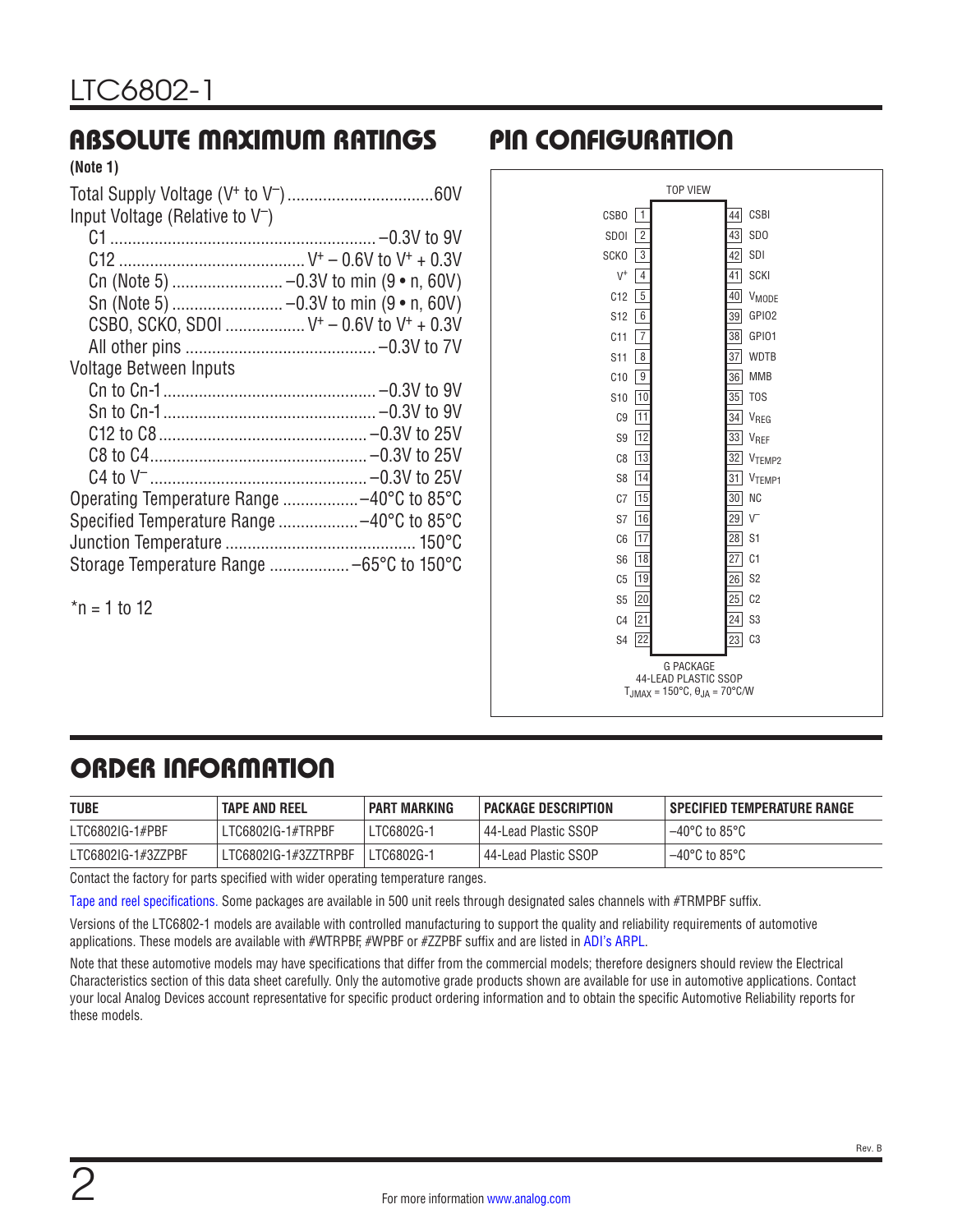## <span id="page-2-0"></span>**ELECTRICAL CHARACTERISTICS** The  $\bullet$  denotes the specifications which apply over the full operating

**temperature range, otherwise specifications are at TA = 25°C. V+ = 43.2V, V– = 0V, unless otherwise noted.**

| <b>SYMBOL</b>            | <b>PARAMETER</b>                                                 | <b>CONDITIONS</b>                                                                                                                                                                                                                                                                             |           | <b>MIN</b>                                                                           | <b>TYP</b>               | <b>MAX</b>                                                | <b>UNITS</b>                                                   |
|--------------------------|------------------------------------------------------------------|-----------------------------------------------------------------------------------------------------------------------------------------------------------------------------------------------------------------------------------------------------------------------------------------------|-----------|--------------------------------------------------------------------------------------|--------------------------|-----------------------------------------------------------|----------------------------------------------------------------|
| <b>DC Specifications</b> |                                                                  |                                                                                                                                                                                                                                                                                               |           |                                                                                      |                          |                                                           |                                                                |
| V <sub>ACC</sub>         | <b>Measurement Resolution</b>                                    | Quantization of the ADC                                                                                                                                                                                                                                                                       | $\bullet$ |                                                                                      | 1.5                      |                                                           | mV/Bit                                                         |
|                          | ADC Offset Voltage                                               | (Note 2)                                                                                                                                                                                                                                                                                      |           | $-0.5$                                                                               |                          | 0.5                                                       | mV                                                             |
|                          | ADC Gain Error                                                   | (Note 2)                                                                                                                                                                                                                                                                                      |           | $-0.12$                                                                              |                          | 0.12                                                      | $\frac{0}{0}$                                                  |
|                          |                                                                  |                                                                                                                                                                                                                                                                                               |           | $-0.22$                                                                              |                          | 0.22                                                      | $\frac{0}{0}$                                                  |
| <b>VERR</b>              | <b>Total Measurement Error</b>                                   | (Note 4)<br>$V_{\text{CELL}} = 0V$<br>$V_{\text{CELL}} = 2.3V$<br>$V_{\text{CELL}} = 2.3V$<br>$V_{\text{CELL}} = 3.6V$<br>$V_{\text{CELL}} = 3.6 V$<br>$V_{\text{CELL}} = 4.2V$<br>$V_{\text{CELL}} = 4.2V$<br>$V_{\text{CELL}} = 4.6V$<br>$VTEMP = 2.3V$<br>$VTEMP = 3.6V$<br>$VTEMP = 4.2V$ |           | $-2.8$<br>$-5.1$<br>$-4.3$<br>$-7.9$<br>$-5$<br>$-9.2$<br>$-5.1$<br>$-7.9$<br>$-9.2$ | 0.8<br>±8                | 2.8<br>5.1<br>4.3<br>7.9<br>5<br>9.2<br>5.1<br>7.9<br>9.2 | mV<br>mV<br>mV<br>mV<br>mV<br>mV<br>mV<br>mV<br>mV<br>mV<br>mV |
| V <sub>CELL</sub>        | Cell Voltage Range                                               | <b>Full Scale Voltage Range</b>                                                                                                                                                                                                                                                               |           |                                                                                      | 5                        |                                                           | $\vee$                                                         |
| $\rm V_{CM}$             | Common Mode Voltage Range Measured<br>Relative to V <sup>-</sup> | Range of Inputs CN for <0.25% Gain Error, $N = 3$ to 11<br>Range of Input C3 for <1% Gain Error<br>Range of Input C2 for <0.25% Gain Error<br>Range of Input C1 for <0.25% Gain Error                                                                                                         |           | 3.7<br>1.8<br>1.2<br>$\mathbf{0}$                                                    |                          | $5 \cdot N$<br>15<br>10<br>5                              | $\vee$<br>$\vee$<br>$\vee$<br>V                                |
|                          | Overvoltage (OV) Detection Level                                 | Programmed for 4.2V                                                                                                                                                                                                                                                                           |           | 4.182                                                                                | 4.200                    | 4.218                                                     | $\vee$                                                         |
|                          | Undervoltage (UV) Detection Level                                | Programmed for 2.3V                                                                                                                                                                                                                                                                           |           | 2.290                                                                                | 2.300                    | 2.310                                                     | $\vee$                                                         |
|                          | Die Temperature Measurement Error                                | Error in Measurement at 125°C                                                                                                                                                                                                                                                                 |           |                                                                                      | 3                        |                                                           | $^{\circ}C$                                                    |
| V <sub>REF</sub>         | Reference Pin Voltage                                            | $R_{LOAD} = 100k$ to $V^{-}$                                                                                                                                                                                                                                                                  |           | 3.020<br>3.015                                                                       | 3.065<br>3.065           | 3.110<br>3.115                                            | $\vee$<br>V                                                    |
|                          | Reference Voltage Temperature Coefficient                        |                                                                                                                                                                                                                                                                                               |           |                                                                                      | 8                        |                                                           | ppm/°C                                                         |
|                          | Reference Voltage Thermal Hysteresis                             | 25°C to 85°C and 25°C to -40°C                                                                                                                                                                                                                                                                |           |                                                                                      | 100                      |                                                           | ppm                                                            |
|                          | Reference Voltage Long Term Drift                                |                                                                                                                                                                                                                                                                                               |           |                                                                                      | 60                       |                                                           | ppm/ $\sqrt{k}$ hr                                             |
| V <sub>REG</sub>         | Regulator Pin Voltage                                            | $10 < V^+ < 50$ , No Load<br>$I_{\text{LOAD}} = 4 \text{mA}$                                                                                                                                                                                                                                  |           | 4.5<br>4.1                                                                           | 5.0<br>4.8               | 5.5                                                       | V<br>V                                                         |
|                          | Regulator Pin Short Circuit Current Limit                        |                                                                                                                                                                                                                                                                                               |           | 5                                                                                    | 8                        |                                                           | mA                                                             |
| $V_S$                    | Supply Voltage, V <sup>+</sup> Relative to V <sup>-</sup>        | <b>V<sub>ERR</sub></b> Specifications Met<br>Timing Specifications Met                                                                                                                                                                                                                        |           | 10<br>4                                                                              |                          | 50<br>50                                                  | V<br>$\vee$                                                    |
| $I_B$                    | Input Bias Current                                               | In/Out of Pins C1 Thru C12<br>When Measuring Cells<br>When Not Measuring Cells                                                                                                                                                                                                                |           | $-10$                                                                                | 1                        | 10                                                        | μA<br>пA                                                       |
| Is                       | Supply Current, Active                                           | Current Into the V <sup>+</sup> Pin when Measuring Voltages<br>with the ADC                                                                                                                                                                                                                   |           |                                                                                      | $0.8\,$                  | 1.1<br>1.2                                                | mA<br>mA                                                       |
| Iм                       | Supply Current, Monitor Mode                                     | Average Current Into the V <sup>+</sup> Pin While Monitoring<br>for UV and OV Conditions<br>Continuous Monitoring (CDC = 2)<br>Monitor Every 130ms $(CDC = 5)$<br>Monitor Every 500ms $(CDC = 6)$<br>Monitor Every 2s ( $CDC = 7$ )                                                           |           |                                                                                      | 800<br>225<br>150<br>100 |                                                           | μΑ<br>μA<br>μA<br>μA                                           |
| $I_{QS}$                 | Supply Current, Idle                                             | Current into the V <sup>+</sup> Pin When Idle<br>All Serial Port Pins at Logic '1'                                                                                                                                                                                                            |           | 35<br>30                                                                             | 60                       | 80<br>85                                                  | μA<br>μA                                                       |
| $I_{CS}$                 | Supply Current, Serial I/O                                       | All Serial Port Pins at Logic '0' $V_{MODE} = 0$ , This<br>Current is Added to I <sub>S</sub> or I <sub>OS</sub>                                                                                                                                                                              |           | 3                                                                                    |                          | 4.5                                                       | mA                                                             |

3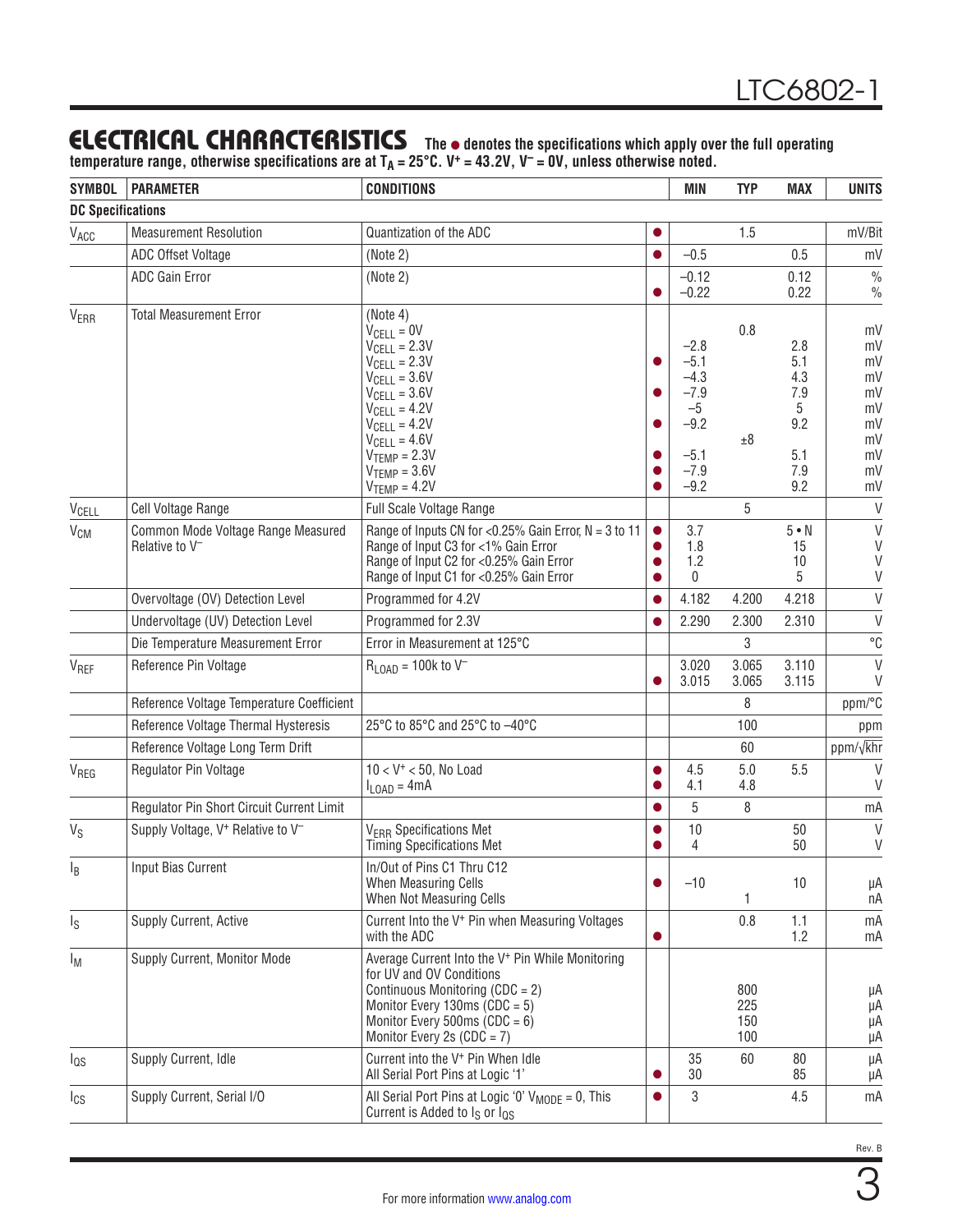## **ELECTRICAL CHARACTERISTICS** The  $\bullet$  denotes the specifications which apply over the full operating

**temperature range, otherwise specifications are at TA = 25°C. V+ = 43.2V, V– = 0V, unless otherwise noted.**

| <b>SYMBOL</b>      | <b>PARAMETER</b>                               | <b>CONDITIONS</b>                                                                                                     |           | <b>MIN</b>     | <b>TYP</b>      | <b>MAX</b>        | <b>UNITS</b>   |
|--------------------|------------------------------------------------|-----------------------------------------------------------------------------------------------------------------------|-----------|----------------|-----------------|-------------------|----------------|
|                    | Discharge Switch On-Resistance                 | $V_{\text{CELL}} > 3V$ (Note 3)                                                                                       |           |                | 10              | 20                | Ω              |
|                    | Temperature Range                              |                                                                                                                       |           | $-40$          |                 | 85                | $^{\circ}C$    |
|                    | Thermal Shutdown Temperature                   |                                                                                                                       |           |                | 145             |                   | $^{\circ}C$    |
|                    | Thermal Shutdown Hysteresis                    |                                                                                                                       |           |                | 5               |                   | °C             |
|                    | <b>Voltage Mode Timing Specifications</b>      |                                                                                                                       |           |                |                 |                   |                |
| t <sub>CYCLE</sub> | <b>Measurement Cycle Time</b>                  | Time Required to Measure 11 or 12 Cells<br>Time Required to Measure Up to 10 Cells<br>Time Required to Measure 1 Cell |           | 11<br>9.2<br>1 | 13<br>11<br>1.2 | 16<br>13.5<br>1.5 | ms<br>ms<br>ms |
| t <sub>1</sub>     | SDI Valid to SCKI Rising Setup                 |                                                                                                                       |           | 10             |                 |                   | ns             |
| t <sub>2</sub>     | SDI Valid to SCKI Rising Hold                  |                                                                                                                       |           | 250            |                 |                   | ns             |
| t <sub>3</sub>     | <b>SCKI Low</b>                                |                                                                                                                       |           | 400            |                 |                   | ns             |
| t <sub>4</sub>     | <b>SCKI High</b>                               |                                                                                                                       |           | 400            |                 |                   | ns             |
| t <sub>5</sub>     | <b>CSBI Pulse Width</b>                        |                                                                                                                       |           | 400            |                 |                   | ns             |
| t <sub>6</sub>     | <b>SCKI Rising to CSBI Rising</b>              |                                                                                                                       |           | 100            |                 |                   | ns             |
| t <sub>7</sub>     | <b>CSBI Falling to SCKI Rising</b>             |                                                                                                                       |           | 100            |                 |                   | ns             |
| t <sub>8</sub>     | SCKI Falling to SDO Valid                      |                                                                                                                       |           |                |                 | 250               | ns             |
|                    | <b>Clock Frequency</b>                         |                                                                                                                       |           |                |                 | 1                 | <b>MHz</b>     |
|                    | Watchdog Timer Time Out Period                 |                                                                                                                       |           | 1              |                 | 2.5               | $\mathsf S$    |
|                    | <b>Timing Specifications</b>                   |                                                                                                                       |           |                |                 |                   |                |
| t <sub>PD1</sub>   | CSBI to CSBO                                   | $C_{CSBO} = 150pF$                                                                                                    |           |                |                 | 600               | ns             |
| t <sub>PD2</sub>   | SCKI to SCKO                                   | $C_{SCKO} = 150pF$                                                                                                    | $\bullet$ |                |                 | 300               | ns             |
| t <sub>PD3</sub>   | SDI to SDOI Write Delay                        | $C_{SDO1} = 150pF$                                                                                                    |           |                |                 | 300               | ns             |
| t <sub>PD4</sub>   | SDOI to SDI Read Delay                         | $CSDO = 150pF$                                                                                                        |           |                |                 | 300               | ns             |
|                    | <b>Voltage Mode Digital I/O Specifications</b> |                                                                                                                       |           |                |                 |                   |                |
| $V_{\text{IH}}$    | Digital Input Voltage High                     | Pins SCKI, SDI, and CSBI                                                                                              |           | 2              |                 |                   | $\vee$         |
| $V_{IL}$           | Digital Input Voltage Low                      | Pins SCKI, SDI, and CSBI                                                                                              |           |                |                 | 0.8               | $\vee$         |
| V <sub>OL</sub>    | Digital Output Voltage Low                     | Pin SDO; Sinking 500µA                                                                                                |           |                |                 | 0.3               | V              |
|                    | <b>Current Mode Digital I/O Specifications</b> |                                                                                                                       |           |                |                 |                   |                |
| I <sub>IH1</sub>   | Digital Input Current High                     | Pins CSBI, SCKI, and SDI (Write)                                                                                      |           |                |                 | 10                | μA             |
| $I_{IL1}$          | Digital Input Current Low                      | Pins CSBI, SCKI, and SDI (Write)                                                                                      |           | 1000           |                 |                   | μA             |
| I <sub>IH2</sub>   | Digital Input Current High                     | Pin SDOI (Read)                                                                                                       |           |                |                 | $-1000$           | μA             |
| $I_{IL2}$          | Digital Input Current Low                      | Pin SDOI (Read)                                                                                                       |           | $-10$          |                 |                   | μA             |
| I <sub>OH1</sub>   | Digital Output Current High                    | Pins CSBO, SCKO, and SDOI (Write)                                                                                     |           |                | 3               | 10                | μA             |
| $I_{OL1}$          | Digital Output Current Low                     | Pins CSBO, SCKO, and SDOI (Write)                                                                                     |           | 1000           | 1200            | 1650              | μA             |
| I <sub>OH2</sub>   | Digital Output Current High                    | Pin SDI (Read)                                                                                                        |           | $-1650$        | $-1200$         | $-1000$           | μA             |
| I <sub>OL2</sub>   | <b>Digital Output Current Low</b>              | Pin SDI (Read)                                                                                                        |           | $-10$          | $-3$            | 0                 | μΑ             |
|                    |                                                |                                                                                                                       |           |                |                 |                   |                |

**Note 1:** Stresses beyond those listed under Absolute Maximum Ratings may cause permanent damage to the device. Exposure to any Absolute Maximum Rating condition for extended periods may affect device reliability and lifetime.

**Note 2:** The ADC specifications are guaranteed by the Total Measurement Error (V<sub>ERR</sub>) specification.

**Note 3:** Due to the contact resistance of the production tester, this specification is tested to relaxed limits. The 20Ω limit is guaranteed by design.

**Note 4:** V<sub>CELL</sub> refers to the voltage applied across the following pin combinations: Cn to Cn-1 for  $n = 2$  to 12, C1 to V<sup>-</sup>. V<sub>TEMP</sub> refers to the voltage applied from  $V_{\text{TEMP1}}$  or  $V_{\text{TEMP2}}$  to  $V^-$ .

**Note 5:** These absolute maximum ratings apply provided that the voltage between inputs do not exceed their absolute maximum ratings.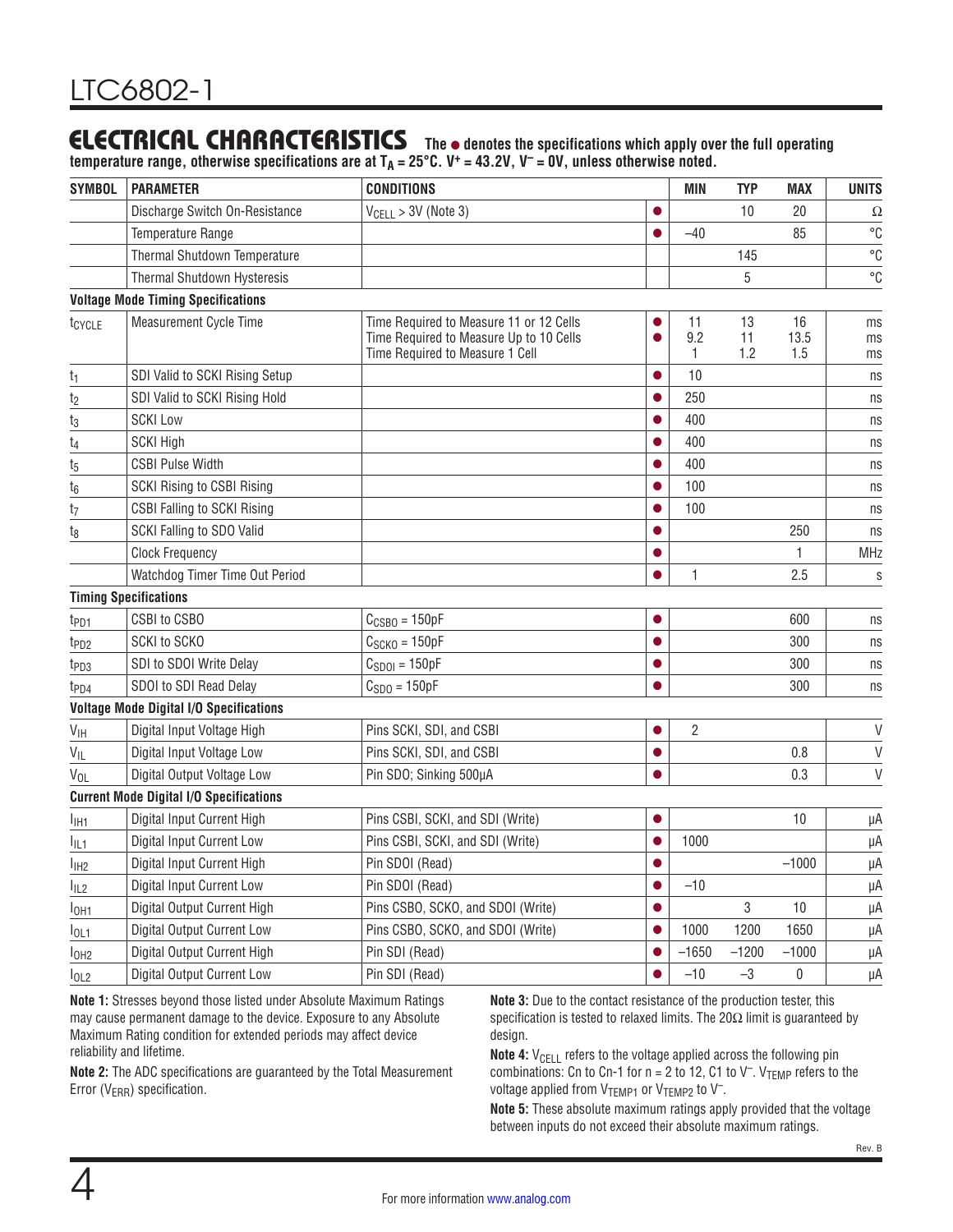## TYPICAL PERFORMANCE CHARACTERISTICS







**Measurement Gain Error Hysteresis**



**Cell Measurement Common Mode Rejection**



**ADC Normal Mode Rejection vs Frequency**







**Cell Input Bias Current in Standby**



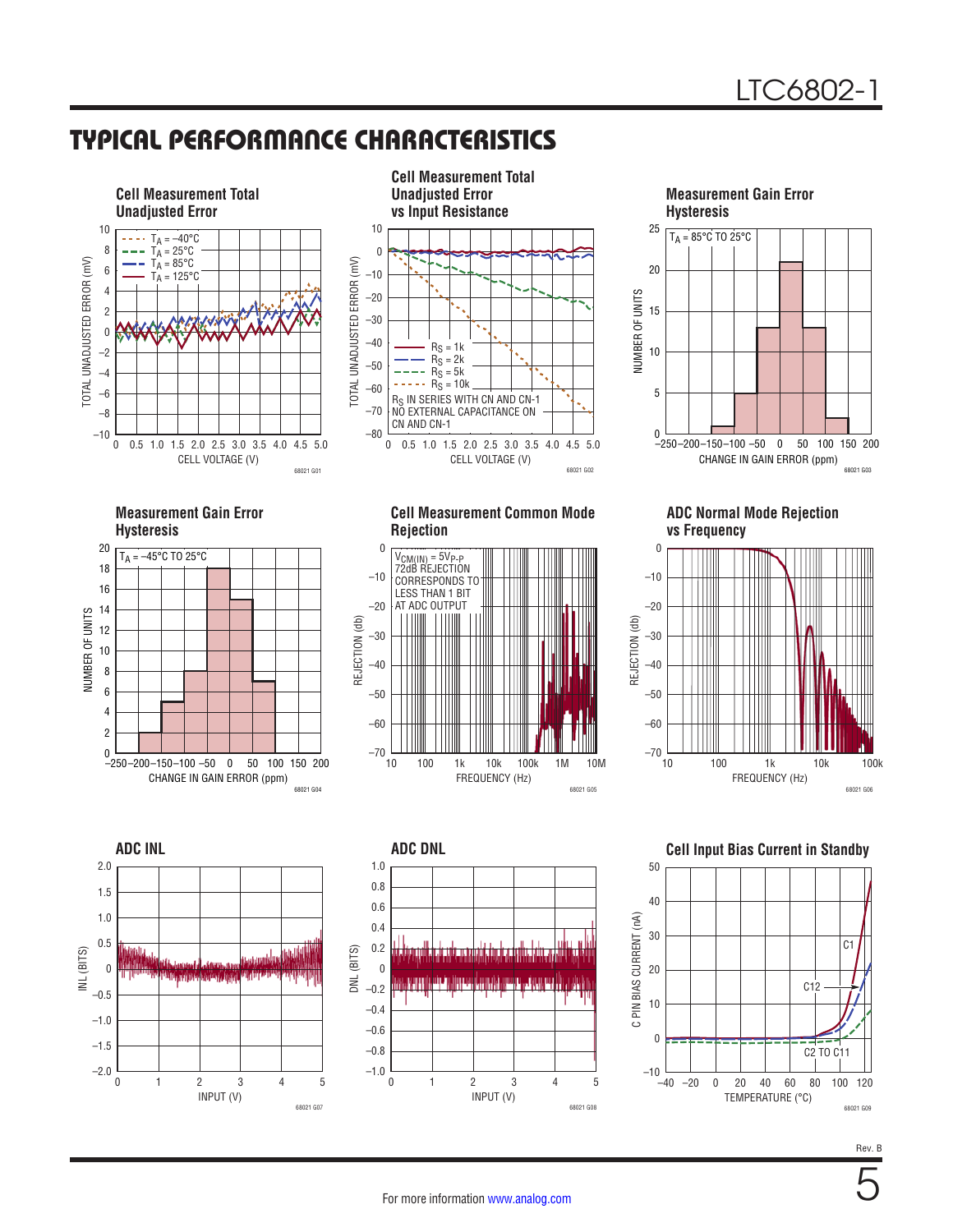## TYPICAL PERFORMANCE CHARACTERISTICS









**External Temperature Measurement Total Unadjusted Error vs Input**



**Supply Current vs Supply Voltage in CDC = 2** 0.90 CDC = 2 (CONTINUOUS CELL CONVERSIONS) 0.85  $T_A = 85^{\circ}$ C SUPPLY CURRENT (mA) SUPPLY CURRENT (mA) 0.80  $T_A = 25^{\circ}C$ 0.75  $T_A = -40$ °C 0.70 0.65 0.60 0 60 10 20 30 40 50 SUPPLY VOLTAGE (V) 68021 G12

**VREF Output Voltage vs Temperature**





SUPPLY VOLTAGE (V) 0 3.074 3.072 3.070 3.068 3.066 3.064 3.062 3.060 10 20 30 40 50 68021 G17 60  $T_A = 85^{\circ}C$  $T_A = -40$ °C  $T_A = 25^{\circ}C$ NO EXTERNAL LOAD ON V<sub>REF</sub>, CDC = 2<br>(CONTINUOUS CELL CONVERSIONS)

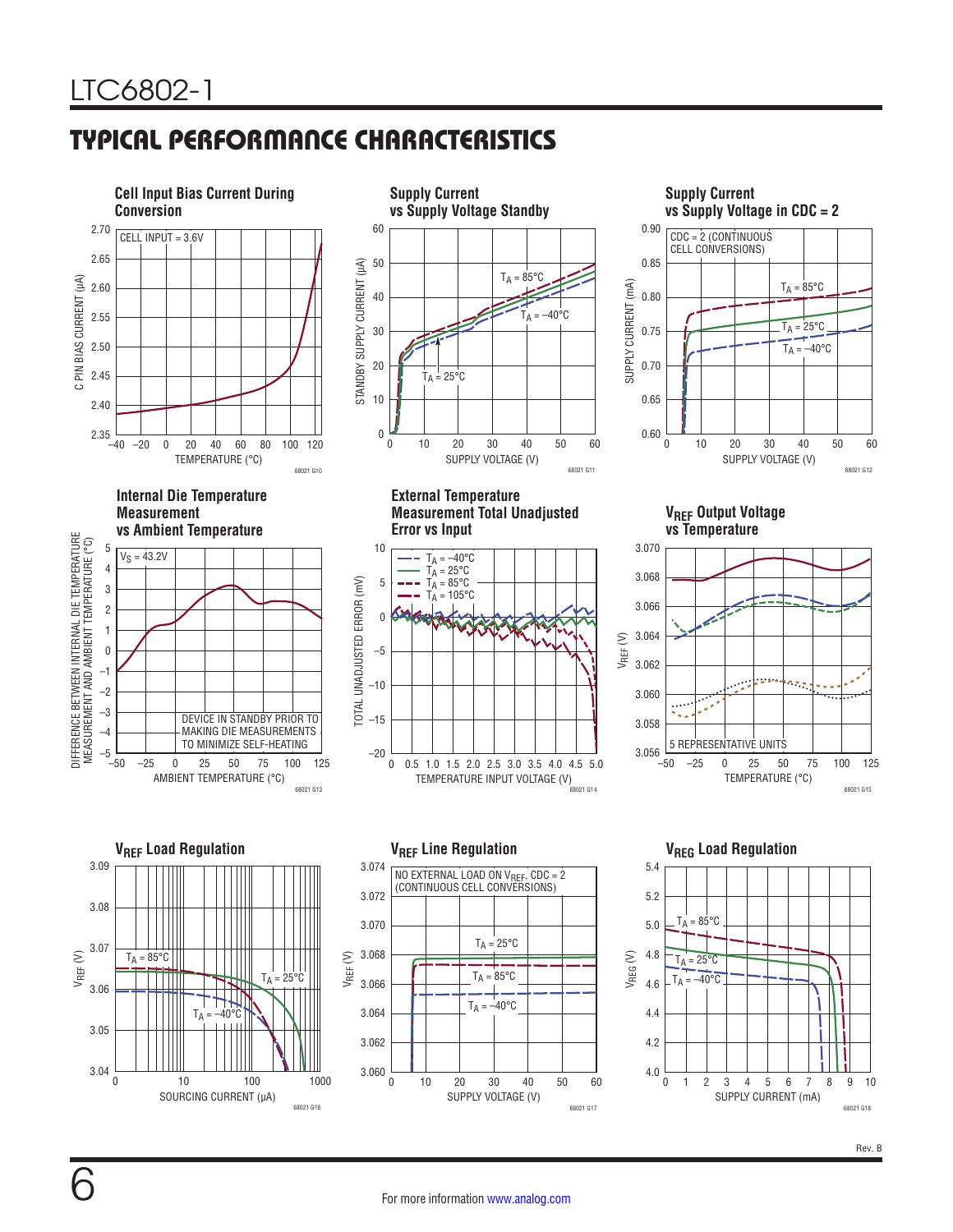## TYPICAL PERFORMANCE CHARACTERISTICS



**Die Temperature Increase vs** 



**Internal Discharge Resistance vs Cell Voltage** 50  $T_A = -45$ °C  $T_A = 25^{\circ}C$ 45  $T_A = 85^{\circ}C$ 40 DISCHARGE RESISTANCE (22) DISCHARGE RESISTANCE (Ω)  $T_A = 105^{\circ}C$ 35 30 25 20 15 10 5 0  $\mathbf 0$ 0.5 1.0 1.5 2.0 2.5 3.0 3.5 4.0 4.5 5.0 CELL VOLTAGE (V) 68021 G20



7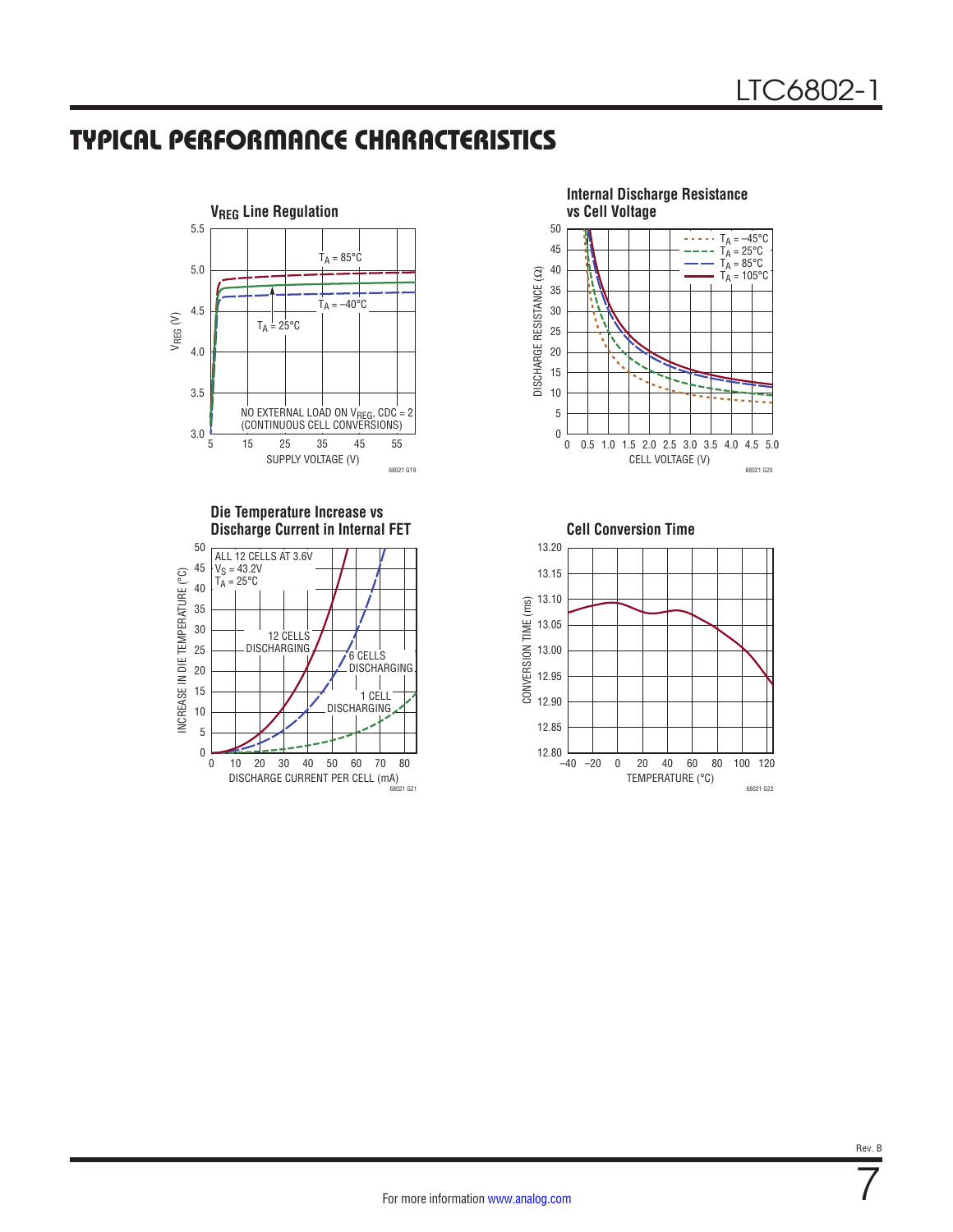## <span id="page-7-0"></span>PIN FUNCTIONS

**CSBO (Pin 1):** Chip Select Output (Active Low). CSBO is a buffered version of the chip select input, CSBI. CSBO drives the next IC in the daisy chain. See Serial Port in the [Applications Information](#page-15-0) section.

**SDOI (Pin 2):** Serial Data I/O Pin. SDOI transfers data to and from the next IC in the daisy chain. See Serial Port in the [Applications Information](#page-15-0) section.

**SCKO (Pin 3):** Serial Clock Output. SCKO is a buffered version of SCKI. SCKO drives the next IC in the daisy chain. See Serial Port in the [Applications Information](#page-15-0) section.

**V+ (Pin 4):** Tie pin 4 to the most positive potential in the battery stack. Typically V<sup>+</sup> is the same potential as C12.

**C12, C11, C10, C9, C8, C7, C6, C5, C4, C3, C2, C1 (Pins 5, 7, 9, 11, 13, 15, 17, 19, 21, 23, 25, 27):** C1 through C12 are the inputs for monitoring battery cell voltages. Up to 12 cells can be monitored. The lowest potential is tied to pin V–. The next lowest potential is tied to C1 and so forth. See the figures in the [Applications Information](#page-15-0) section for more details on connecting batteries to the LTC6802-1.

The LTC6802-1 can monitor a series connection of up to 12 cells. Each cell in a series connection must have a common mode voltage that is greater than or equal to the cells below it.

**S12, S11, S10, S9, S8, S7, S6, S5, S4, S3, S2, S1 (Pins 6, 8, 10, 12, 14, 16, 18, 20, 22, 24, 26, 28):** S1 though S12 pins are used to balance battery cells. If one cell in a series becomes over charged, an S output can be used to discharge the cell. Each S output has an internal N-channel MOSFET for discharging. See the [Block](#page-9-0) [Diagram.](#page-9-0) The NMOS has a maximum on resistance of 20 $Ω$ . An external resistor should be connected in series with the NMOS to dissipate heat outside of the LTC6802-1 package. When using the internal MOSFETs to discharge cells, the die temperature should be monitored. See Power Dissipation and Thermal Shutdown in the [Applications](#page-15-0) [Information](#page-15-0) section.

The S pins also feature an internal 10k pull-up resistor. This allows the S pins to be used to drive the gates of external P-channel MOSFETs for higher discharge capability.

**V– (Pin 29):** Connect V– to the most negative potential in the series of cells.

**NC (Pin 30):** Pin 30 is internally connected to V– through 10Ω. Pin 30 can be left unconnected or connected to pin 29 on the PCB.

**VTEMP1, VTEMP2 (Pins 31, 32):** Temperature Sensor Inputs. The ADC measures the voltage on  $V_{TFMPX}$  with respect to  $V^-$  and stores the result in the TMP registers. The ADC measurements are relative to the  $V_{\text{RFF}}$  pin voltage. Therefore a simple thermistor and resistor combination connected to the  $V_{\text{RFF}}$  pin can be used to monitor temperature. The  $V_{TFMP}$  inputs can also be general purpose ADC inputs.

**VREF (Pin 33):** 3.075V Voltage Reference Output. This pin should be bypassed with a 1 $\mu$ F capacitor. The V<sub>RFF</sub> pin can drive a 100k resistive load connected to V–. Larger loads should be buffered with an LT6003 op amp, or similar device.

**VREG (Pin 34):** Linear Voltage Regulator Output. This pin should be bypassed with a 1 $\mu$ F capacitor. The V<sub>RFG</sub> pin is capable of supplying up to 4mA to an external load. The V<sub>RFG</sub> pin does not sink current.

**TOS (Pin 35):** Top of Stack Input. Tie TOS to V<sub>REG</sub> when the LTC6802-1 is the top device in a daisy chain. Tie TOS to  $V^-$  when the LTC6802-1 is any other device in a daisy chain. When TOS is tied to  $V<sub>REG</sub>$ , the LTC6802-1 ignores the SDOI input. When TOS is tied to V–, the LTC6802-1 expects data to be passed to and from the SDOI pin.

**MMB (Pin 36):** Monitor Mode (Active Low) Input. When MMB is low (same potential as  $V^-$ ), the LTC6802-1 goes into monitor mode. See [Modes of Operation](#page-16-0) in the [Applications Information](#page-15-0) section.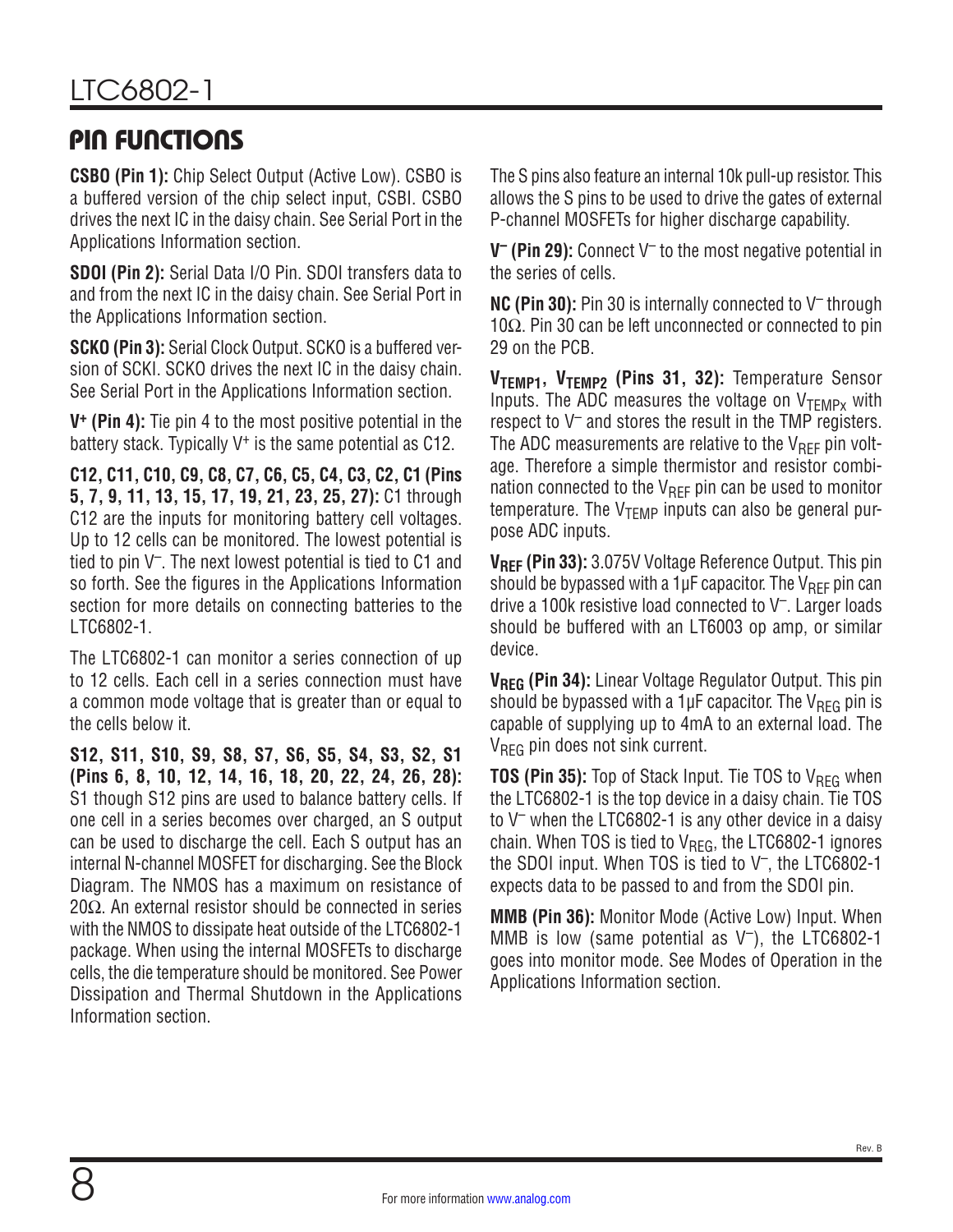## PIN FUNCTIONS

**WDTB (Pin 37):** Watchdog Timer Output (Active Low). If there is no activity on the SCKI pin for 2.5 seconds, the WDTB output is asserted. The WDTB pin is an open drain NMOS output. When asserted it pulls the output down to  $V^-$  and resets the configuration register to its default state. See Watchdog Timer Circuit in the [Applications](#page-15-0) [Information](#page-15-0) section.

**GPIO1, GPIO2 (Pins 38, 39):** General Purpose Input/ Output. The operation of these pins depends on the state of the MMB pin.

When MMB is high, the pins behave as traditional GPIOs. By writing a "0" to a GPIO configuration register bit, the open drain output is activated and the pin is pulled to  $V^-$ . By writing a logic "1" to the configuration register bit, the corresponding GPIO pin is high impedance. An external resistor is needed to pull the pin up to  $V_{RFG}$ .

By reading the configuration register locations GPIO1 and GPIO2, the state of the pins can be determined. For example, if a "0" is written to register bit GPIO1, a "0" is always read back because the output NMOSFET pulls pin 38 to V–. If a "1" is written to register bit GPIO1, the pin becomes high impedance. Either a "1" or a "0" is read back, depending on the voltage present at pin 38. The GPIOs makes it possible to turn on/off circuitry around the LTC6802-1, or read logic values from a circuit around the LTC6802-1.

When the MMB pin is low, the GPIO pins and the WDTB pin are treated as inputs that set the number of cells to be monitored. See Monitor Mode in the [Applications](#page-15-0)  [Information](#page-15-0) section.

**V<sub>MODE</sub>** (Pin 40): Voltage Mode Input. When V<sub>MODE</sub> is tied to  $V<sub>BFG</sub>$ , the SCKI, SDI, SDO, and CSBI pins are configured as voltage inputs and outputs. This means these pins accept standard TTL logic levels. Connect  $V_{MODF}$  to  $V_{BFG}$ when the LTC6802-1 is the bottom device in a daisy chain.

When  $V_{MODE}$  is connected to  $V^-$ , the SCKI, SDI, and CSBI pins are configured as current inputs and outputs, and SDO is unused. Connect  $V_{\text{MODF}}$  to V<sup>-</sup> when the LTC6802-1 is being driven by another LTC6802-1 in a daisy chain.

**SCKI (Pin 41):** Serial Clock Input. The SCKI pin interfaces to any logic gate (TTL levels) if  $V_{MODF}$  is tied to  $V_{BFG}$ . SCKI must be driven by the SCKO pin of another LTC6802-1 if  $V_{\text{MODE}}$  is tied to  $V^-$ . See Serial Port in the Applications [Information](#page-15-0) section.

**SDI (Pin 42):** Serial Data Input. The SDI pin interfaces to any logic gate (TTL levels) if  $V_{MODE}$  is tied to  $V_{REG}$ . SDI must be driven by the SDOI pin of another LTC6802-1 if  $V_{MODF}$  is tied to  $V^-$ . See Serial Port in the Applications [Information](#page-15-0) section.

**SDO (Pin 43):** Serial Data Output. The SDO pin is an NMOS open drain output if  $V_{MODF}$  is tied to  $V_{BFG}$ . SDO is not used if  $V_{MODE}$  is tied to  $V^-$ . See Serial Port in the [Applications Information](#page-15-0) section.

**CSBI (Pin 44):** Chip Select (Active Low) Input. The CSBI pin interfaces to any logic gate (TTL levels) if  $V_{MODF}$  is tied to  $V_{RFG}$ . CSBI must be driven by the CSBO pin of another LTC6802-1 if  $V_{MODF}$  is tied to  $V^-$ . See Serial Port in the [Applications Information](#page-15-0) section.

9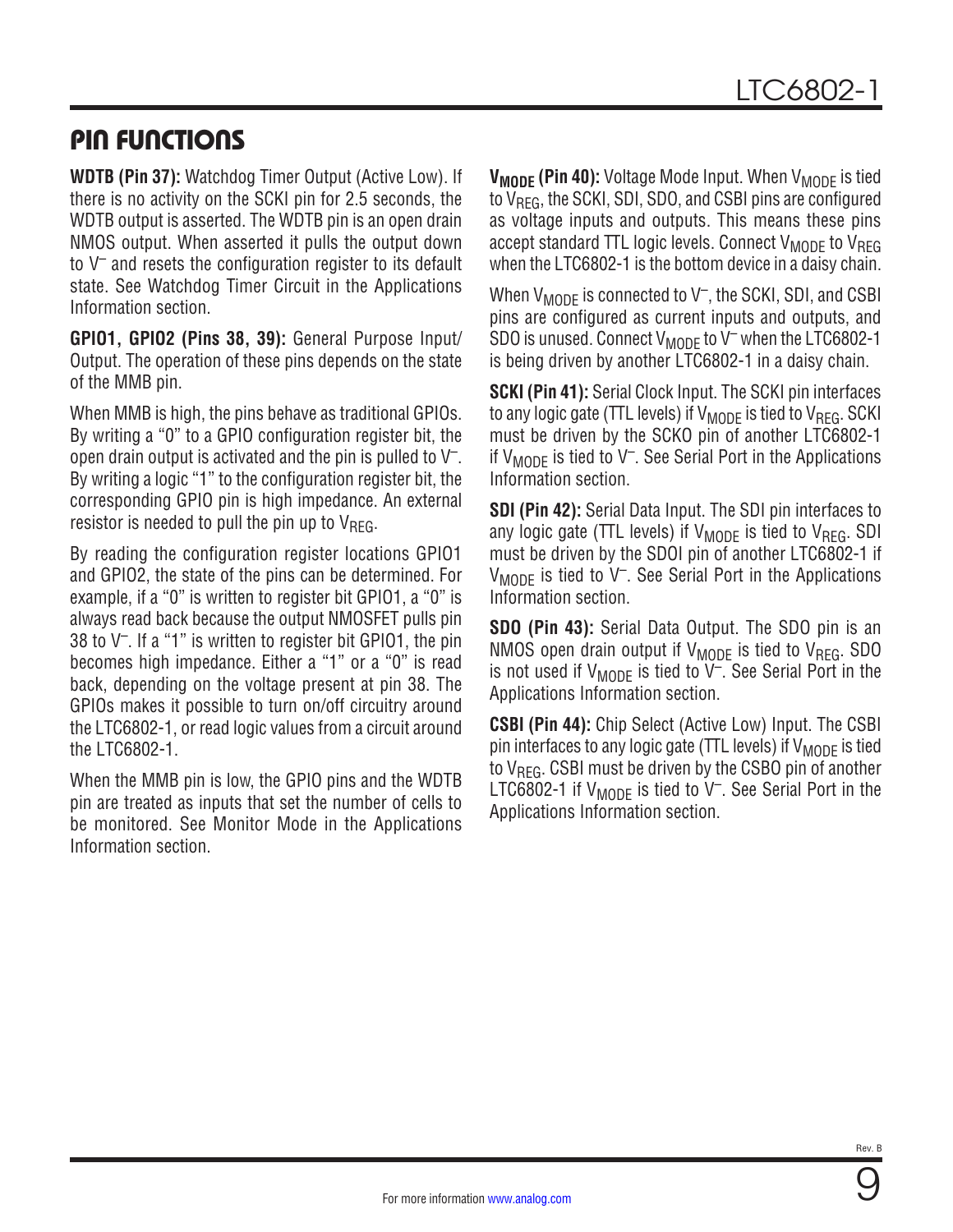## <span id="page-9-0"></span>BLOCK DIAGRAM

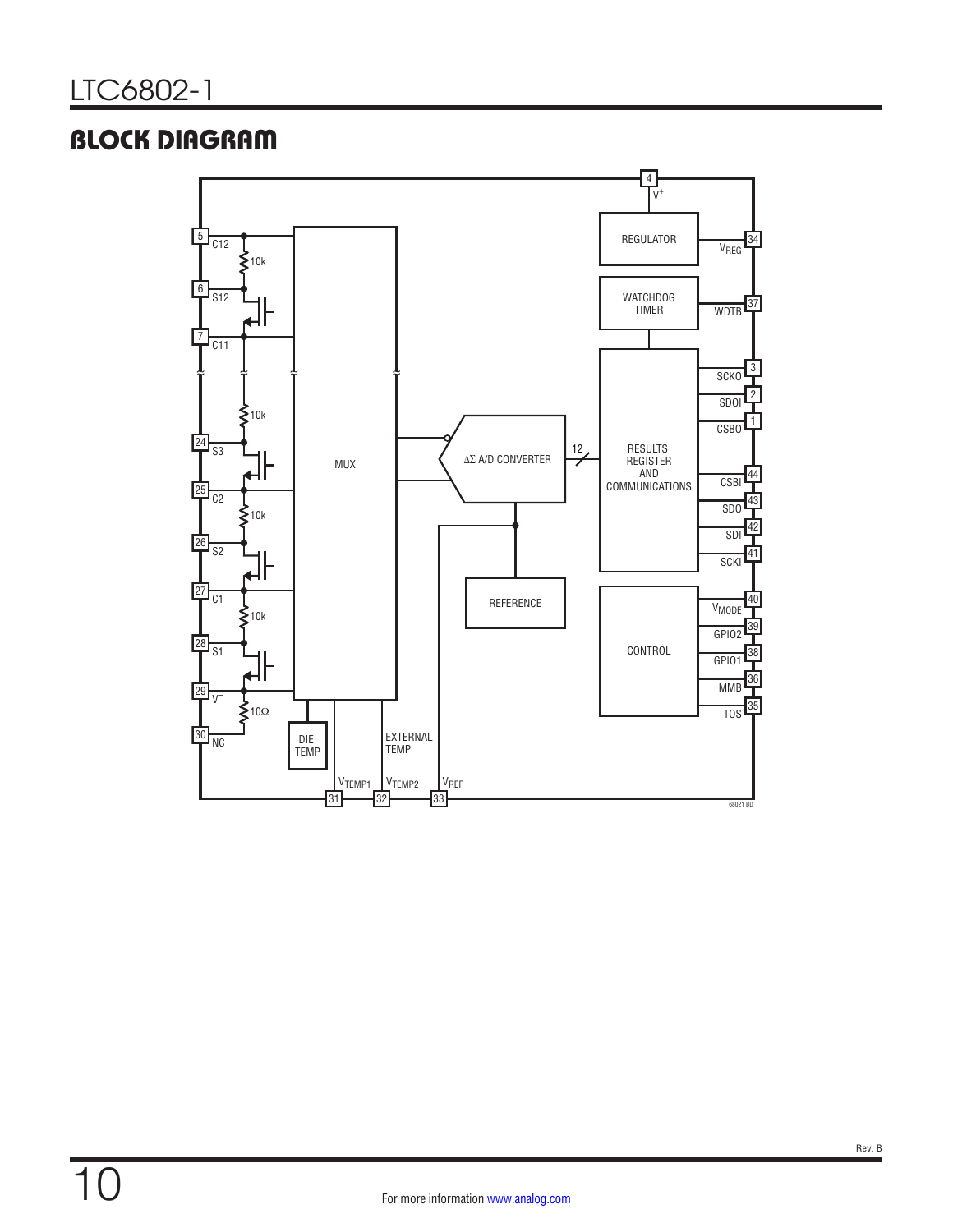## TIMING DIAGRAM



**Timing Diagram of the Serial Interface**

## <span id="page-10-1"></span>**OPERATION**

### **THEORY OF OPERATION**

The LTC6802-1 is a data acquisition IC capable of measuring the voltage of 12 series connected battery cells. An input multiplexer connects the batteries to a 12-bit delta-sigma analog to digital converter (ADC). An internal 10ppm voltage reference combined with the ADC give the LTC6802-1 its outstanding measurement accuracy. The inherent benefits of the delta-sigma ADC versus other types of ADCs (e.g. successive approximation) are explained in Advantages of Delta-Sigma ADCs in the [Applications Information](#page-15-0) section.

Communication between the LTC6802-1 and a host processor is handled by a SPI compatible serial interface. As shown in [Figure 1](#page-11-0), the LTC6802-1's can pass data up and down a stack of devices using simple diodes for isolation. This operation is described in Serial Port in the [Applications Information](#page-15-0) section.

The LTC6802-1 also contains circuitry to balance cell voltages. Internal MOSFETs can be used to discharge cells. These internal MOSFETs can also be used to control external balancing circuits. [Figure 1](#page-11-0) illustrates cell balancing by internal discharge. [Figure 4](#page-13-0) shows the S pin controlling an external balancing circuit. It is important to note that the LTC6802-1 makes no decisions about turning on/off the internal MOSFETs. This is completely controlled by the host processor. The host processor writes values to a configuration register inside the LTC6802-1 to control the switches. The watchdog timer on the LTC6802-1 will turn off the discharge switches if communication with the host processor is interrupted.

### <span id="page-10-0"></span>**OPEN CONNECTION DETECTION**

When a cell input (C pin) is open, it affects two cell measurements. [Figure 2](#page-12-0) shows an open connection to C3, in an application without external filtering between the C pins and the cells. During normal ADC conversions (that is, using the STCVAD command), the LTC6802 will give near zero readings for B3 and B4 when C3 is open. The zero reading for B3 occurs because during the measurement of B3, the ADC input resistance will pull C3 to the C2 potential. Similarly, during the measurement of B4, the ADC input resistance pulls C3 to the C4 potential.

11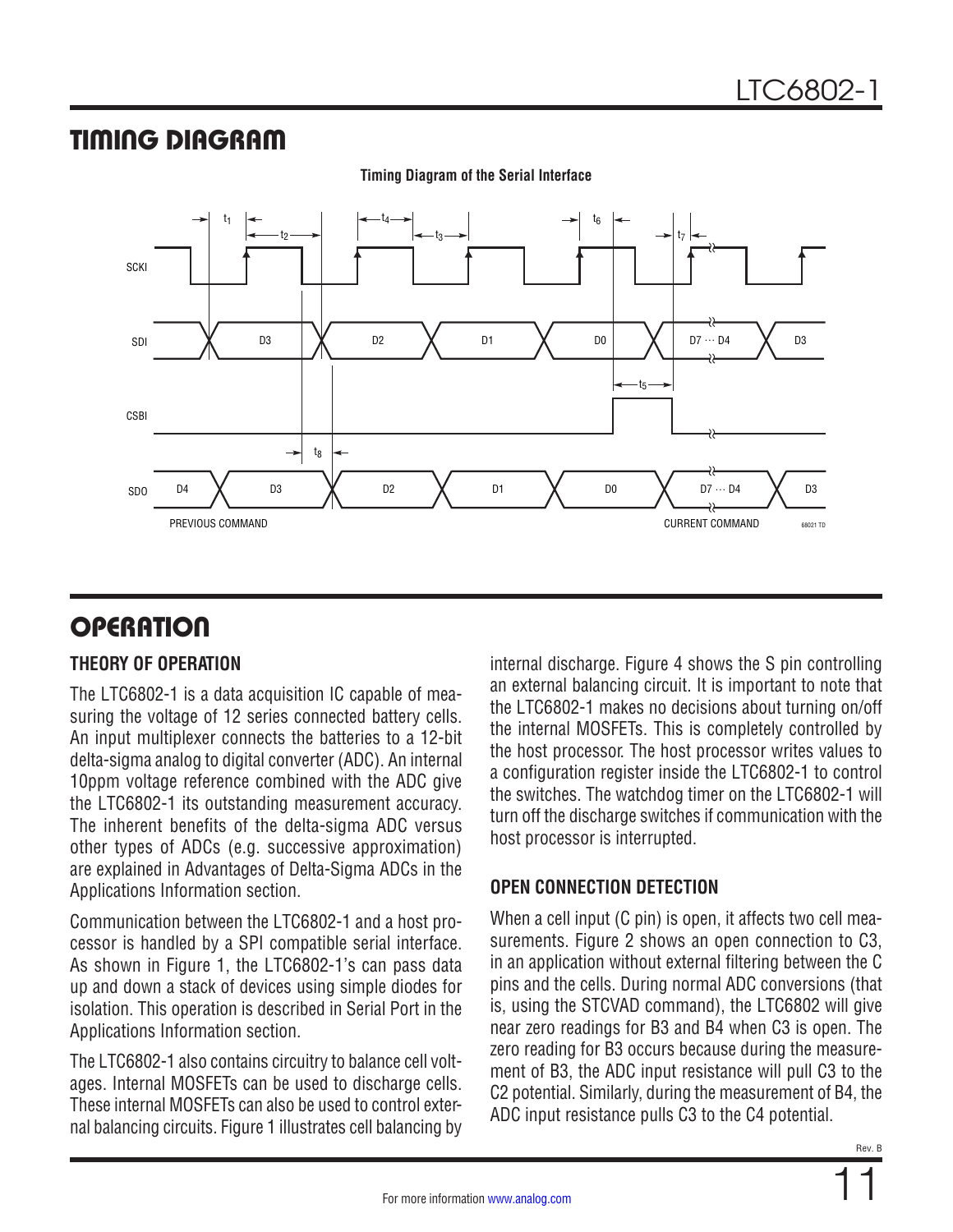

<span id="page-11-0"></span>**Figure 1. 96-Cell Battery Stack, Daisy Chain Interface. This is a Simplified Schematic Showing the Basic Multi-IC Architecture**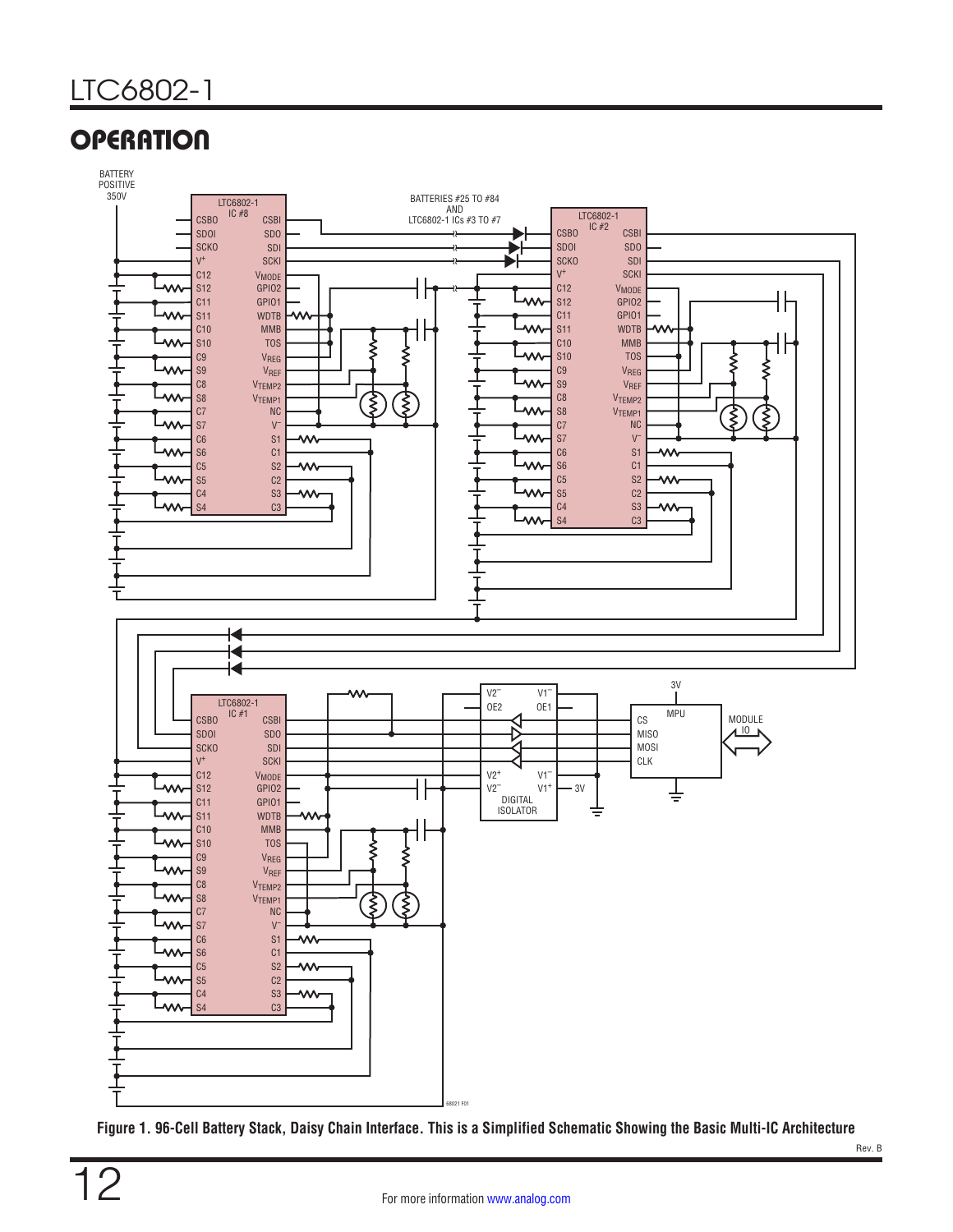

**Figure 2. Open Connection**



**Figure 3. Open Connection with RC Filtering**

[Figure 3](#page-12-1) shows an open connection at the same point in the cell stack as [Figure 2](#page-12-0), but this time there is an external filter network still connected to C3. Depending on the value of the capacitor remaining on C3, a normal measurement of B3 and B4 may not give near-zero readings, since the C3 pin is not truly open. In fact, with a large external capacitance on C3, the C3 voltage will be charged midway between C2 and C4 after several cycles of measuring cells B3 and B4. Thus the measurements for B3 and B4 may indicate a valid cell voltage when in fact the exact state of B3 and B4 is unknown.

To reliably detect an open connection, the command STOWAD is provided. With this command, two 100µA current sources are connected to the ADC inputs and turned on during all cell conversions. Referring again to [Figure 3](#page-12-1), with the STOWAD command, the C3 pin will be pulled down by the 100µA current source during the B3 cell measurement AND during the B4 cell measurement. This will tend to decrease the B3 measurement result and increase the B4 measurement result relative to the normal STCVAD command. The biggest change is observed in the B4 measurement when C3 is open. So, the best method to detect an open wire at input C3 is to look for an increase in the measurement of the cell connected between inputs C3 and C4 (cell B4).

Thus the following algorithm can be used to detect an open connection to cell pin CN:

- <span id="page-12-0"></span>(1) Issue a STCVAD command (ADC convert without 100µA current sources).
- (2) Issue a RDCV command and store all cell measurements into array CELLA(N).
- (3) Issue a STOWAD command (ADC convert with 100µA current sources).
- (4) Issue a RDCV command and store all cell measurements into array CELLB(N).
- (5) For each value of N from 1 to 11:

If CELLB(N+1) – CELLA(N+1)  $\ge$  +200mV, then CN is open, otherwise it is not open.

<span id="page-12-1"></span>The +200mV threshold is chosen to provide tolerance for errors in the measurement with the 100µA current source connected. Even without an open connection there is always some difference between a cell measured with and without the 100µA current source because of the IR drop across the finite resistance of the MUX switches. On the other hand, with capacitors larger than 0.1µF remaining on an otherwise open C pin, the 100µA current source may not be enough to move the open C pin 200mV with a single STOWAD command. If the STOWAD command is repeated several times, the large external capacitor will discharge enough to create a 200mV change in cell readings. To detect an open connection with larger than 0.1µF capacitance still on the pin, one must repeat step (3) above a number of times before proceeding to step (4).

The algorithm above determines if the CN pin is open based on measurements of the N+1 Cell. For example, in a 12-cell system, the algorithm finds opens on pins C1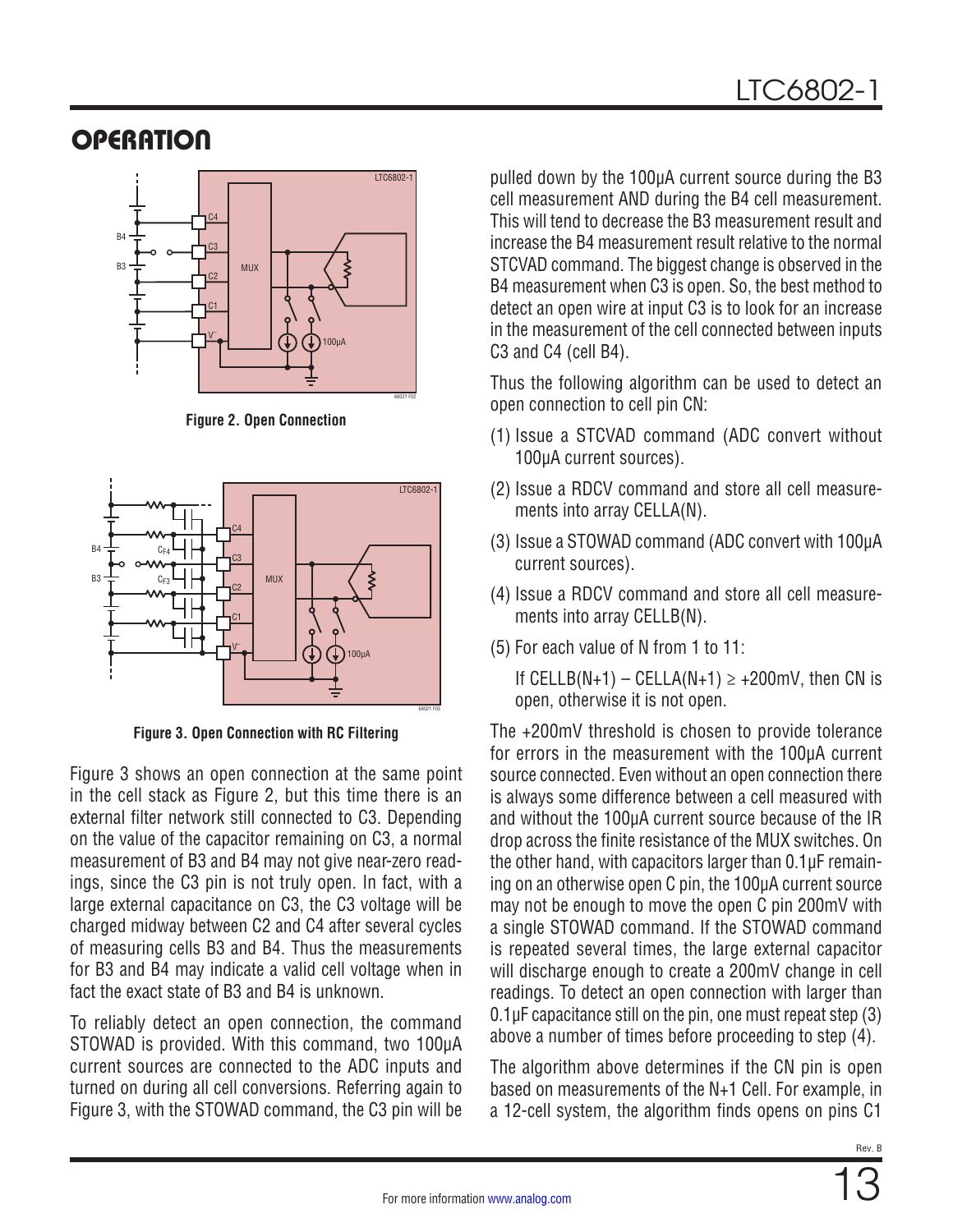through C11 by looking at the measurements of cells B2 through B12. Therefore the algorithm cannot be used to determine if the topmost C pin is open. Fortunately, an open wire from the battery to the top C pin usually means the V+ pin is also floating. When this happens, the readings for the top battery cell will always be 0V, indicating a failure. If the top  $C$  pin is open yet  $V^+$  is still connected, then the best way to detect an open connection to the top C pin is by comparing the sum of all cell measurements using the STCVAD command to an auxiliary measurement of the sum of all the cells, using a method similar to that shown in [Figure 18.](#page-31-0) A significantly lower result for the calculated sum of all 12 cells suggests an open connection to the top C pin, provided it was already determined that no other C pin is open.

### **DISCHARGING DURING CELL MEASUREMENTS**

The primary cell voltage A/D measurement commands (STCVAD and STOWAD) automatically turn off a cell's discharge switch while its voltage is being measured. The discharge switches for the cell above and the cell below will also be turned off during the measurement. For example, discharge switches S4, S5, and S6 will be disabled while cell 5 is being measured.

In some systems it may be desirable to allow discharging to continue during cell voltage measurements. The cell voltage A/D conversion commands STCVDC and STOWDC allow any enabled discharge switches to remain on during cell voltage measurements. This feature allows the system to perform a self-test to verify the discharge functionality and multiplexer operation.

All discharge switches are automatically disabled during OV and UV comparison measurements.

### **A/D CONVERTER DIGITAL SELF TEST**

Two self test commands can be used to verify the functionality of the digital portions of the ADC. The self tests also verify the cell voltage registers and temperature monitoring registers. During these self tests a test signal is applied to the ADC. If the circuitry is working properly all cell voltage and temperature registers will contain identical codes. For Self Test 1 the registers will contain 0x555. For Self Test 2, the registers will contain 0xAAA. The time required for the self test function is the same as required to measure all cell voltages or all temperature sensors. Perform the self test function with CDC[2:0] set to 1 in the configuration register.

### **USING THE S PINS AS DIGITAL OUTPUTS OR GATE DRIVERS**

The S outputs include an internal 10k pull-up resistor. Therefore the S pins will behave as a digital output when loaded with a high impedance, e.g. the gate of an external MOSFET. For applications requiring high battery discharge currents, connect a discrete PMOS switch device and suitable discharge resistor to the cell, and the gate terminal to the S output pin, as illustrated in [Figure 4.](#page-13-0)



<span id="page-13-0"></span>**Figure 4. External Discharge FET Connection (One Cell Shown)**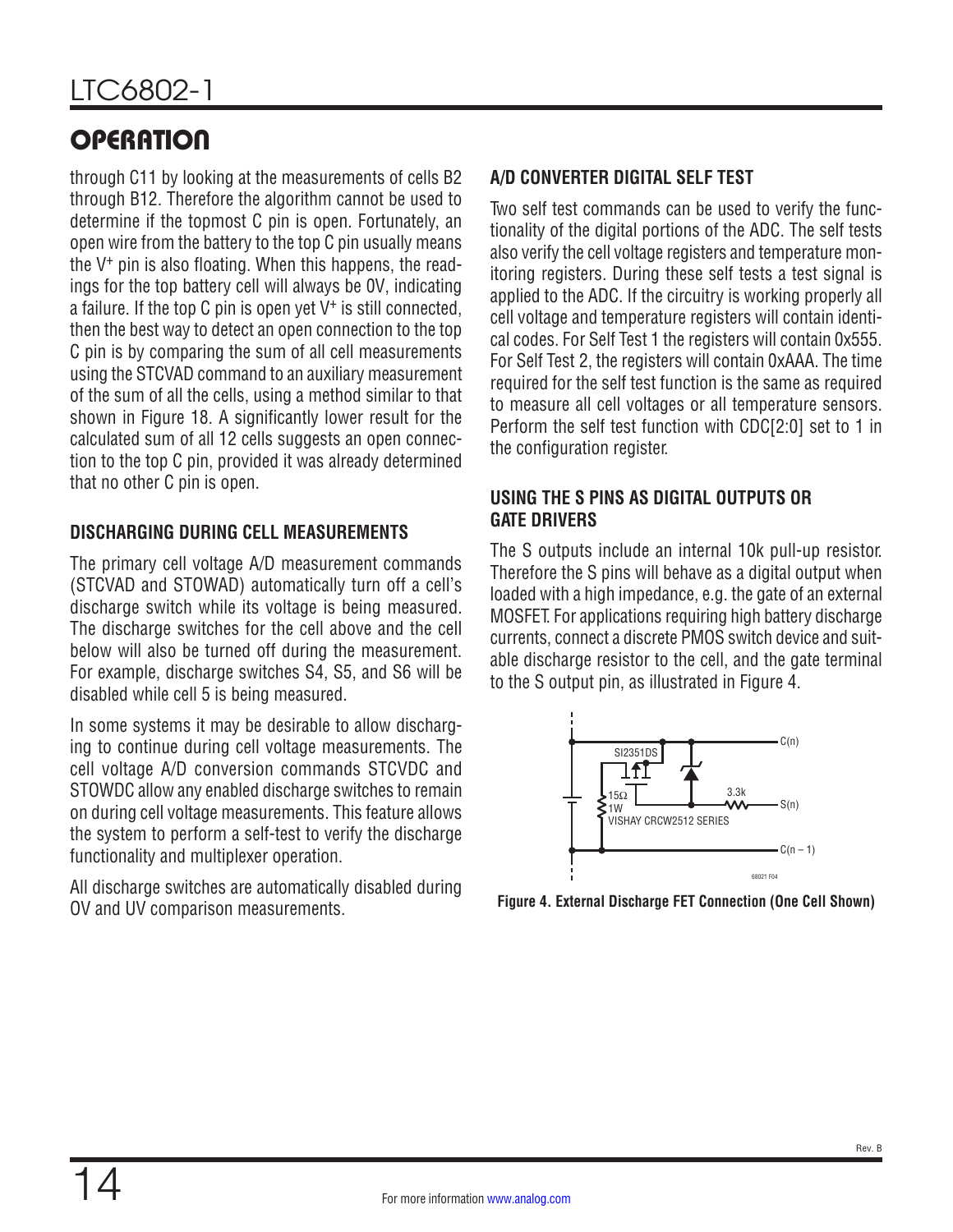### **POWER DISSIPATION AND THERMAL SHUTDOWN**

The MOSFETs connected to the pins S1 through S12 can be used to discharge battery cells. An external resistor should be used to limit the power dissipated by the MOSFETs. The maximum power dissipation in the MOSFETs is limited by the amount of heat that can be tolerated by the LTC6802-1. Excessive heat results in elevated die temperatures. The electrical characteristics are guaranteed for die temperatures up to 85°C. Little or no degradation will be observed in the measurement accuracy for die temperatures up to 105°C. Damage may occur near 150°C, therefore the recommended maximum die temperature is 125°C.

To protect the LTC6802-1 from damage due to overheating, a thermal shutdown circuit is included. Overheating of the device can occur when dissipating significant power in the cell discharge switches or when communicating frequently to the device using the current-mode serial interface. The problem is exacerbated when operating with a large voltage between  $V^+$  and  $V^-$  or when the thermal conductivity of the system is poor.

If the temperature detected on the device goes above approximately 145°C, the configuration registers will be reset to default states, turning off all discharge switches and disabling A/D conversions. When a thermal shutdown has occurred, the THSD bit in the temperature register group will go high. The bit is cleared by performing a read of the temperature registers (RDTMP command).

Since thermal shutdown interrupts normal operation, the internal temperature monitor should be used to determine when the device temperature is approaching unacceptable levels.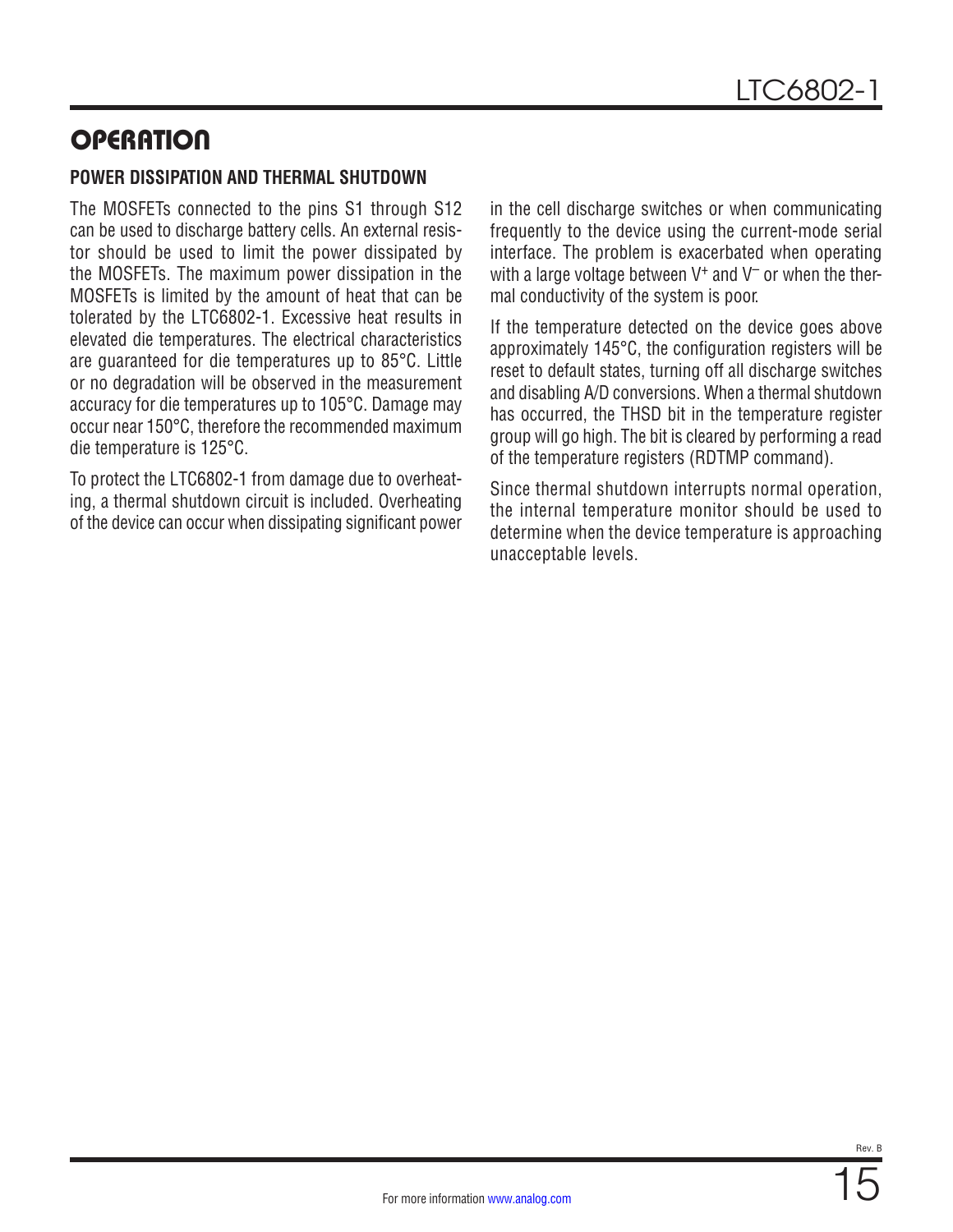### <span id="page-15-0"></span>**USING THE LTC6802-1 WITH LESS THAN 12 CELLS**

The LTC6802-1 can typically be used with as few as four cells. The minimum number of cells is governed by the supply voltage requirements of the LTC6802-1. The sum of the cell voltages must be 10V to guarantee that all electrical specifications are met.

[Figure 5](#page-15-1) shows an example of the LTC6802-1 when used to monitor seven cells. The lowest C inputs connect to the seven cells and the upper C inputs connect to V<sup>+</sup>. Other configurations, e.g. 9 cells, would be configured in the same way: the lowest C inputs connected to the battery cells and the unused C inputs connected to V+. The unused inputs will result in a reading of 0V for those channels.

The ADC can also be commanded to measure a stack of cells by making 10 or 12 measurements, depending on the state of the CELL10 bit in the control register. Data from all 10 or 12 measurements must be down loaded when reading the conversion results. The ADC can be commanded to measure any individual cell voltage.



<span id="page-15-1"></span>**Figure 5. Monitoring 7 Cells with the LTC6802-1**

### **USING THE GENERAL PURPOSE INPUTS/OUTPUTS (GPIO1, GPIO2)**

The LTC6802-1 has two general purpose digital inputs/ outputs. By writing a GPIO configuration register bit to a logic low, the open drain output can be activated. The GPIOs give the user the ability to turn on/off circuitry around the LTC6802-1. One example might be a circuit to verify the operation of the system.

When a GPIO configuration bit is written to a logic high, the corresponding GPIO pin may be used as an input. The read back value of that bit will be the logic level that appears at the GPIO pin.

When the MMB pin is low, the GPIO pins and the WDTB pin are treated as inputs that set the number of cells to be monitored. See the [Monitor Mode](#page-16-1) section.

### **WATCHDOG TIMER CIRCUIT**

The LTC6802-1 includes a watchdog timer circuit. If no activity is detected on the SCKI pin for 2.5 seconds, the WDTB open drain output is asserted low. The WDTB pin remains low until an edge is detected on the SCKI pin.

When the watchdog timer circuit times out, the configuration bits are reset to their default (power-up) state.

In the power-up state, the S outputs are off. Therefore, the watchdog timer provides a means to turn off cell discharging should communications to the MPU be interrupted. The IC is in the minimum power standby mode after a time out. Note that externally pulling the WDTB pin low will not reset the configuration bits.

The watchdog timer operation is disabled when MMB is low.

When reading the configuration register, byte CFG0 bit 7 will reflect the state of the WDTB pin.

### **REVISION CODE**

The temperature register group contains a 3-bit revision code. If software detection of device revision is necessary, then contact the factory for details. Otherwise, the code can be ignored. In all cases, however, the values of all bits must be used when calculating the packet error code (PEC) CRC byte on data reads.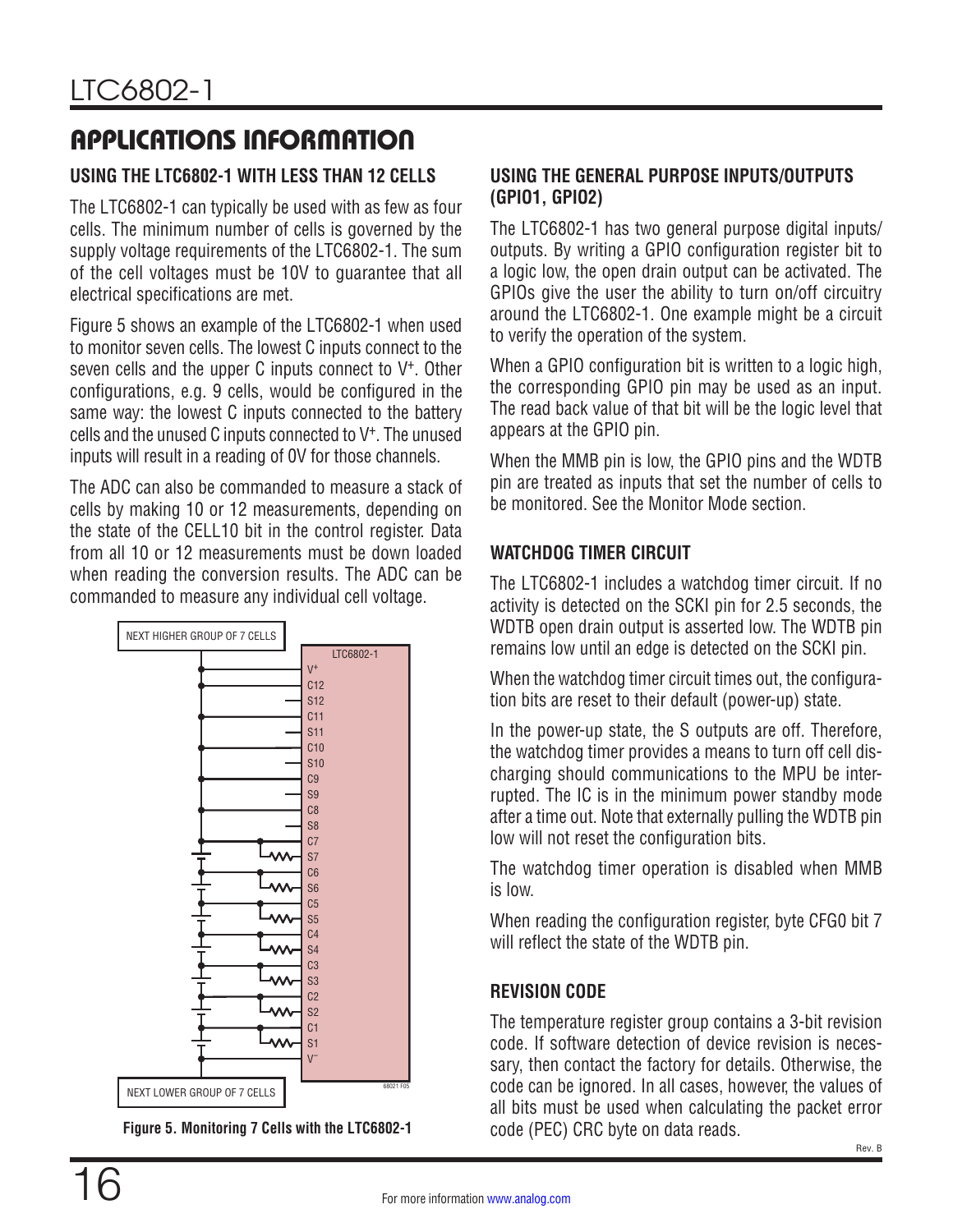### <span id="page-16-0"></span>**MODES OF OPERATION**

The LTC6802-1 has three modes of operation: standby, measure and monitor. Standby mode is a power saving state where all circuits except the serial interface are turned off. In measure mode, the LTC6802-1 is used to measure cell voltages and store the results in memory. Measure mode will also monitor each cell voltage for overvoltage (OV) and undervoltage (UV) conditions. In monitor mode, the device will only monitor cells for UV and OV conditions. A signal is output on the SDO pin to indicate the UV/OV status. The serial interface is disabled in monitor mode.

### **Standby Mode**

The LTC6802-1 defaults (powers up) to standby mode. Standby mode is the lowest possible supply current state. All circuits are turned off except the serial interface and the voltage regulator. For the lowest possible standby current consumption all SPI logic inputs should be set to a logic 1 level. The LTC6802-1 can be programmed for standby mode by setting the comparator duty cycle configuration bits, CDC[2:0], to 0. If the part is put into standby mode while ADC measurements are in progress, the measurements will be interrupted and the cell voltage registers will be in an indeterminate state. To exit standby mode, the CDC bits must be written to a value other than 0.

### **Measure Mode**

LTC6802-1 is in measure mode when the CDC bits are programmed with a value from 1 to 7. The IC monitors each cell voltage and produces an interrupt signal on the SDO pin indicating all cell voltages are within the UV and OV limits. There are two methods for indicating the UV/ OV interrupt status: toggle polling (using a 1kHz output signal) and level polling (using a high or low output signal). The polling methods are described in the [Serial Port](#page-18-0) section.

The UV/OV limits are set by the VUV and VOV values in the configuration registers. When a cell voltage exceeds the UV/OV limits a bit is set in the flag register. The UV and OV flag status for each cell can be determined using the *Read Flag Register Group*.

If fewer than 12 cells are connected to the LTC6802-1 then it is necessary to mask the unused input channels. The MCxI bits in the configuration registers are used to mask channels. If the CELL10 bit is high, then the inputs for cells 11 and 12 are automatically masked.

The LTC6802-1 can monitor UV and OV conditions continuously. Alternatively, the duty cycle of the UV and OV comparisons can be reduced or turned off to lower the overall power consumption. The CDC bits are used to control the duty cycle.

To initiate cell voltage measurements while in measure mode, *a Start A/D Conversion and Poll Status* command must be sent. After the command has been sent, the LTC6802-1 will send the A/D converter status using either the toggle polling or the level polling method, as described in the [Serial Port](#page-18-0) section. If the CELL10 bit is high, then only the bottom 10 cell voltages will be measured, thereby reducing power consumption and measurement time. By default the CELL10 bit is low, enabling measurement of all 12 cell voltages. During cell voltage measurement commands, UV and OV flag conditions, reflected in the flag register group, are also updated. When the measurements are complete, the part will go back to monitoring UV and OV conditions at the rate designated by the CDC bits.

### <span id="page-16-1"></span>**Monitor Mode**

The LTC6802-1 can be used as a simple monitoring circuit with no serial interface by pulling the MMB pin low. When in this mode, the interrupt status is indicated on the SDO pin using the toggle polling mode described in the [Serial Port](#page-18-0) section. Unlike serial port polling commands, however, the toggling is independent of the state of the CSBI pin. See [Figure 6](#page-17-0).

When the MMB pin is low, all the device configuration values are reset to the default states shown in [Table 12](#page-25-0). When MMB is held low the VUV, VOV, and CDC register values are ignored. Instead VUV and VOV use factoryprogrammed settings. CDC is set to state 5. The number of cells to be monitored is set by the logic levels on the WDTB and GPIO pins, as shown in [Table 1](#page-18-1).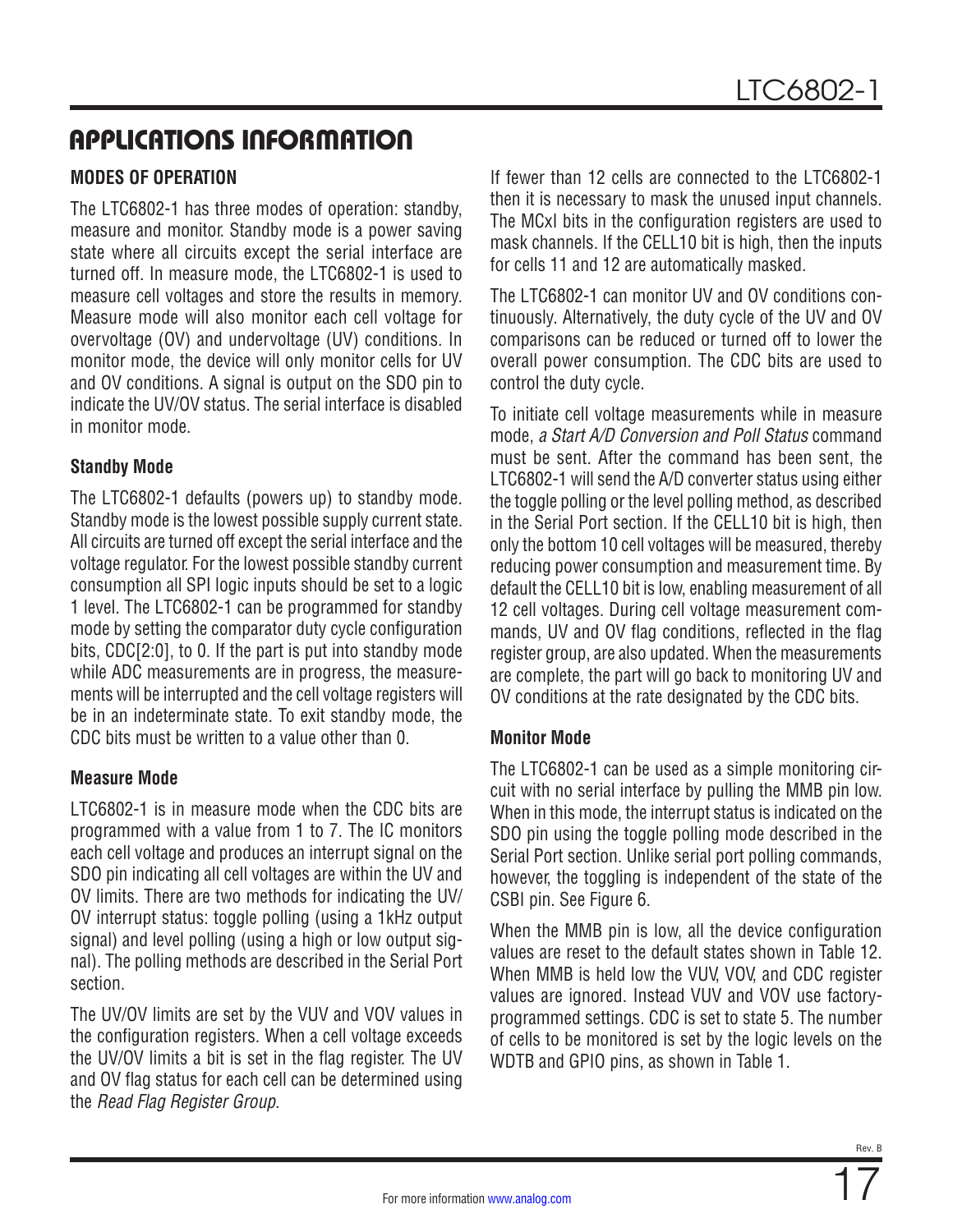

<span id="page-17-0"></span>**Figure 6. Redundant Monitoring Circuit. This is a Simplified Schematic to Show the General Architecture**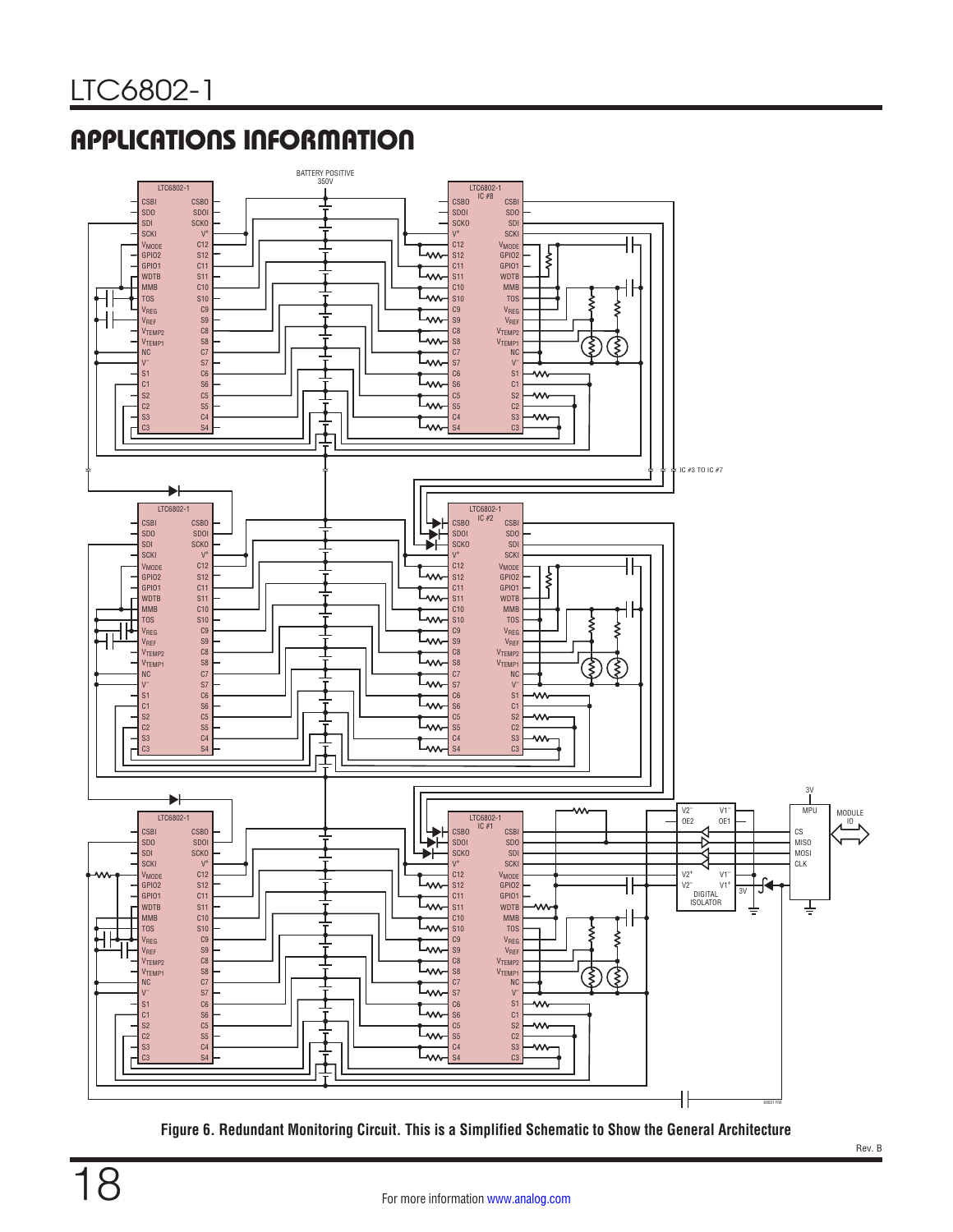| <b>WDTB</b> | GPIO <sub>2</sub> | GPI01 | <b>CELL INPUTS MONITORED</b> |
|-------------|-------------------|-------|------------------------------|
|             |                   |       | Cells 1 to 5                 |
|             |                   |       | Cells 1 to 6                 |
|             |                   |       | Cells 1 to 7                 |
|             |                   |       | Cells 1 to 8                 |
|             |                   |       | Cells 1 to 9                 |
|             |                   |       | Cells 1 to 10                |
|             |                   |       | Cells 1 to 11                |
|             |                   |       | Cells 1 to 12                |

<span id="page-18-1"></span>**Table 1. Monitor Mode Cell Selection**

If MMB is low then brought high, all device configuration values are reset to the default states including the VUV, VOV, and CDC configuration bits.

### <span id="page-18-0"></span>**SERIAL PORT**

### **Overview**

The LTC6802-1 has an SPI bus compatible serial port. Several devices can be daisy chained in series.

There are two sets of serial port pins, designated as low side and high side. The low side and high side ports enable devices to be daisy chained even when they operate at different power supply potentials. In a typical configuration, the positive power supply of the first, bottom device is connected to the negative power supply of the second, top device, as shown in [Figure 1.](#page-11-0) When devices are stacked in this manner, they can be daisy chained by connecting the high side port of the bottom device to the low side port of the top device. With this arrangement, the master writes to or reads from the cascaded devices as if they formed one long shift register. The LTC6802-1 translates the voltage level of the signals between the low side and high side ports to pass data up and down the battery stack.

### **Physical Layer**

On the LTC6802-1, seven pins comprise the low side and high side ports. The low side pins are CSBI, SCKI, SDI, and SDO. The high side pins are CSBO, SCKO and SDOI. CSBI and SCKI are always inputs, driven by the master or by the next lower device in a stack. CSBO and SCKO

are always outputs that can drive the next higher device in a stack. SDI is a data input when writing to a stack of devices. For devices not at the bottom of a stack, SDI is a data output when reading from the stack. SDOI is a data output when writing to and a data input when reading from a stack of devices. SDO is an open drain output that is only used on the bottom device of a stack, where it may be tied with SDI, if desired, to form a single, bidirectional port. The SDO pin on the bottom device of a stack requires a pull-up resistor. For devices up in the stack, SDO should be tied to the local  $V^-$  or left floating.

To communicate between daisy-chained devices, the high side port pins of a lower device (CSBO, SCKO, and SDOI) must be connected through PN junction diodes to the respective low side port pins of the next higher device (CSBI, SCKI, and SDI). In this configuration, the devices communicate using current rather than voltage. To signal a logic high from the lower device to the higher device, the lower device sinks a smaller current from the higher device pin. To signal a logic low, the lower device sinks a larger current. Likewise, to signal a logic high from the higher device to the lower device, the higher device sources a larger current to the lower device pin. To signal a logic low, the higher device sources a smaller current. See [Figure 7](#page-18-2).

Standby current consumed in the current mode serial interface is minimized when CSBI, SCKI, and SDI are all high.



<span id="page-18-2"></span>**Figure 7. Current Mode Interface**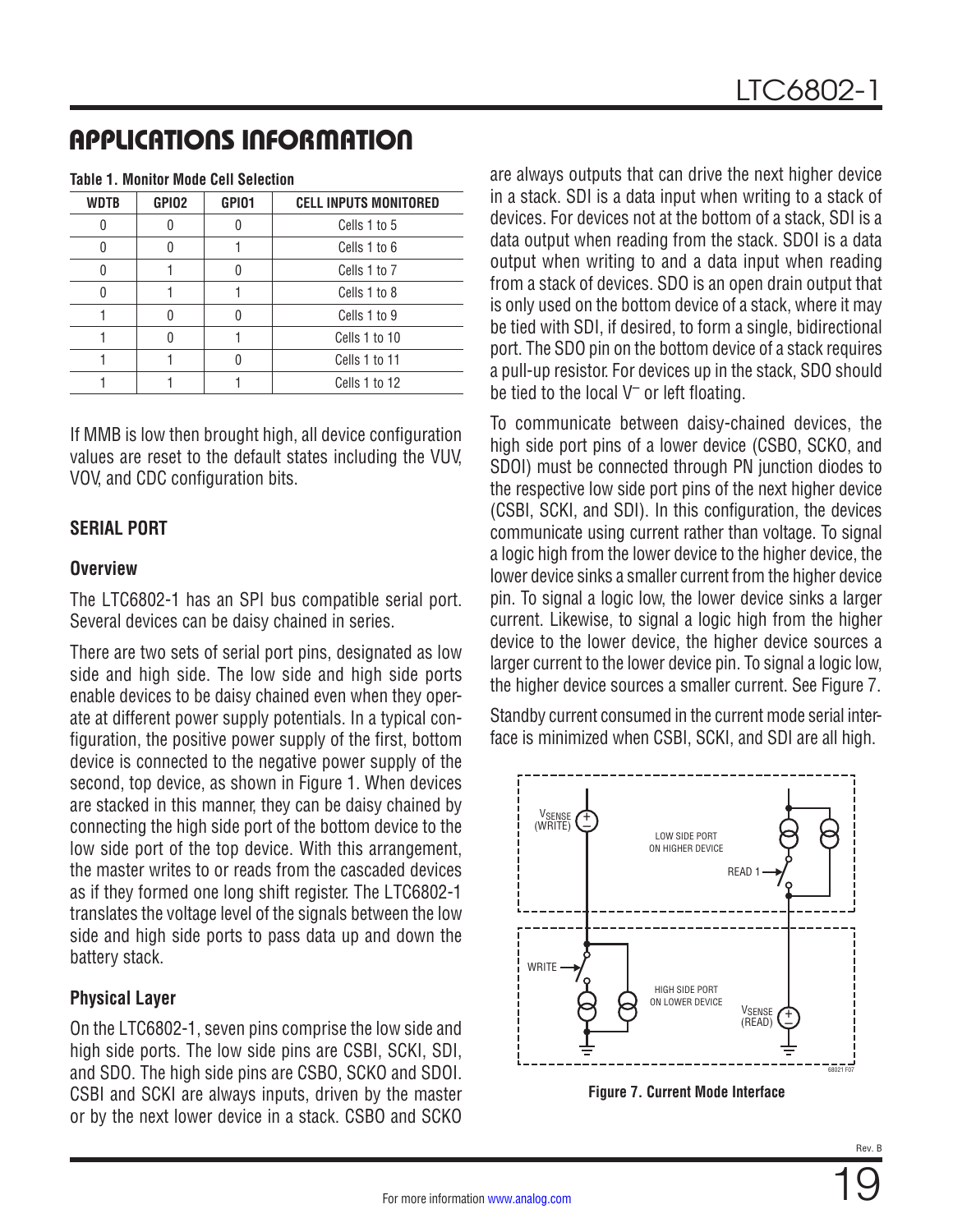The voltage mode pin  $(V_{MODE})$  determines whether the low side serial port is configured as voltage mode or current mode. For the bottom device in a daisy-chain stack, this pin must be pulled high (tied to  $V_{\text{RFG}}$ ). The other devices in the daisy chain must have this pin pulled low (tied to V–) to designate current mode communication. To designate the top-of-stack device for polling commands, the TOS pin on the top device of a daisy chain must be tied high. The other devices in the stack must have TOS tied low. See [Figure 1.](#page-11-0)

### **Data Link Layer**

*Clock Phase And Polarity:* The LTC6802-1 SPI-compatible interface is configured to operate in a system using CPHA=1 and CPOL=1. Consequently, data on SDI must be stable during the rising edge of SCKI.

*Data Transfers:* Every byte consists of 8 bits. Bytes are transferred with the most significant bit (MSB) first. On a write, the data value on SDI is latched into the device on the rising edge of SCKI [\(Figure 8](#page-19-0)). Similarly, on a read, the data value output on SDO is valid during the rising edge of SCKI and transitions on the falling edge of SCKI [\(Figure 9\)](#page-19-1).

CSBI must remain low for the entire duration of a command sequence, including between a command byte and subsequent data. On a write command, data is latched in on the rising edge of CSBI.

<span id="page-19-0"></span>After a polling command has been entered, the SDO output will immediately be driven by the polling state, with the SCKI input ignored ([Figure 10\)](#page-20-0). See the Toggle Polling and Level Polling sections.



<span id="page-19-1"></span>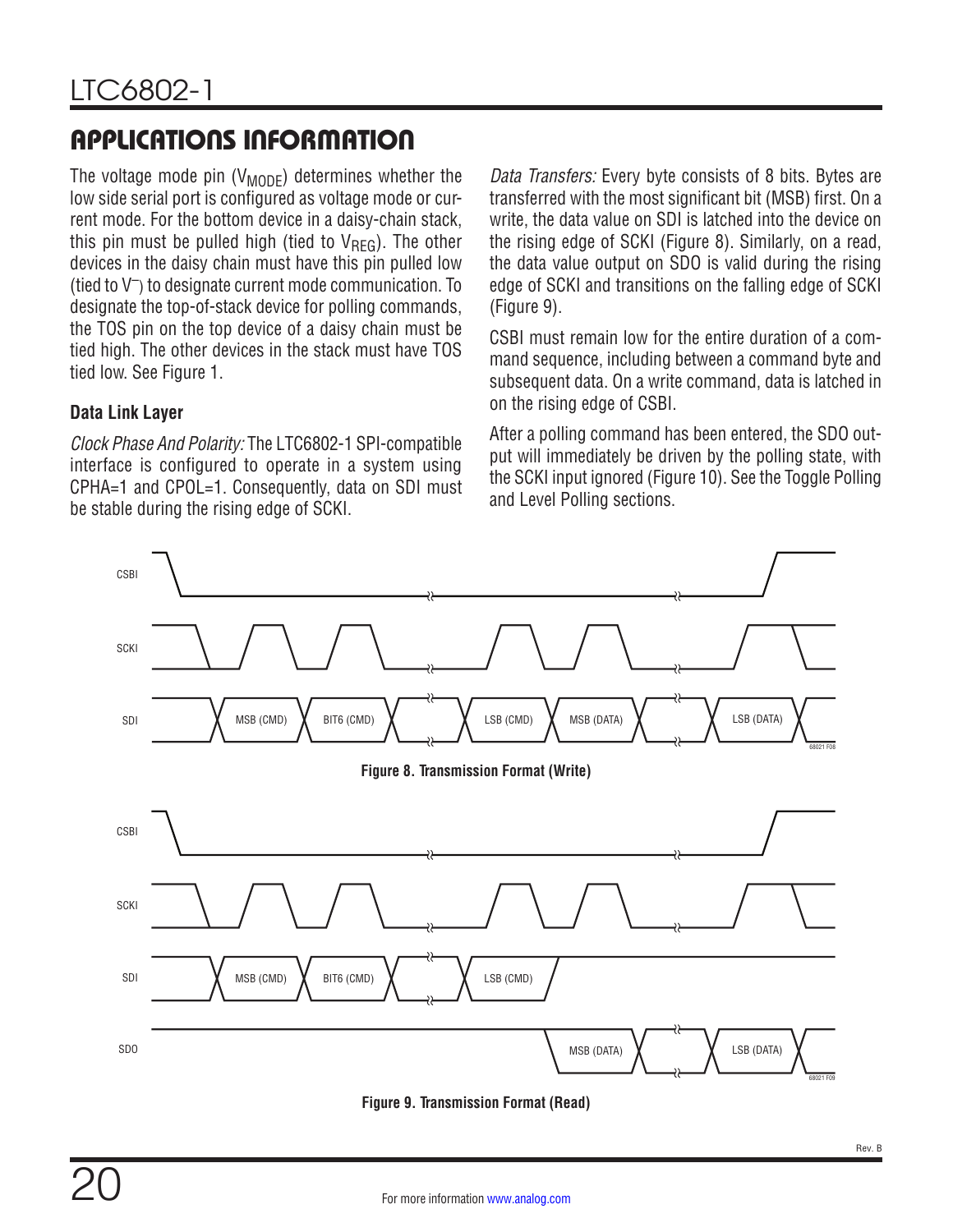

**Figure 10. Transmission Format (Poll)**

### **Network Layer**

*Broadcast Commands:* A broadcast command is one to which all devices on the bus will respond. See the [Bus](#page-21-0) [Protocols](#page-21-0) and [Commands](#page-22-0) sections.

In daisy chained configurations, all devices in the chain receive the command bytes simultaneously. For example, to initiate A/D conversions in a stack of devices, a single STCVAD command byte is sent, and all devices will start conversions at the same time. For read and write commands, a single command byte is sent, and then the stacked devices effectively turn into a cascaded shift register, in which data is shifted through each device to the next higher (on a write) or the next lower (on a read) device in the stack. See the [Serial Command Examples](#page-26-0) section.

*PEC Byte:* The Packet Error Code (PEC) byte is a CRC value calculated for all of the bits in a register group in the order they are read, using the following characteristic polynomial:

$$
x^8 + x^2 + x + 1
$$

On a read command, after sending the last byte of a register group, the device will shift out the calculated PEC, MSB first. For daisy-chained devices, after the PEC is read from the first device, the data from any daisy-chained devices will follow in the same order. For example, when reading the flag registers from two stacked devices (bottom device A and top device B), the data will be output in the following order:

<span id="page-20-0"></span>FLGR0(A), FLGR1(A), FLGR2(A), PEC(A), FLGR0(B), FLGR1(B), FLGR2(B), PEC(B)

*Toggle Polling:* Toggle polling allows a robust determination both of device states and of the integrity of the connections between the devices in a stack. Toggle polling is enabled when the LVLPL bit is low. After entering a polling command, the data out line will be driven by the slave devices based on their status. When polling for the A/D converter status, data out will be low when any device is busy performing an A/D conversion and will toggle at 1kHz when no device is busy. Similarly, when polling for interrupt status, the output will be low when any device has an interrupt condition and will toggle at 1kHz when none has an interrupt condition.

*Toggle Polling—Daisy-Chained Broadcast Polling:* The SDO pin (bottom device) or SDI pin (stacked devices) will be low if a device is busy/in interrupt. If it is not busy/not in interrupt, the device will pass the signal from the SDOI input to data out (if not the top-of-stack device) or toggle the data out line at 1kHz (if the top-of-stack device).

The master pulls CSBI high to exit polling.

*Level polling:* Level polling is enabled when the LVLPL bit is high. After entering a polling command, the data out line will be driven by the slave devices based on their status. When polling for the A/D converter status, data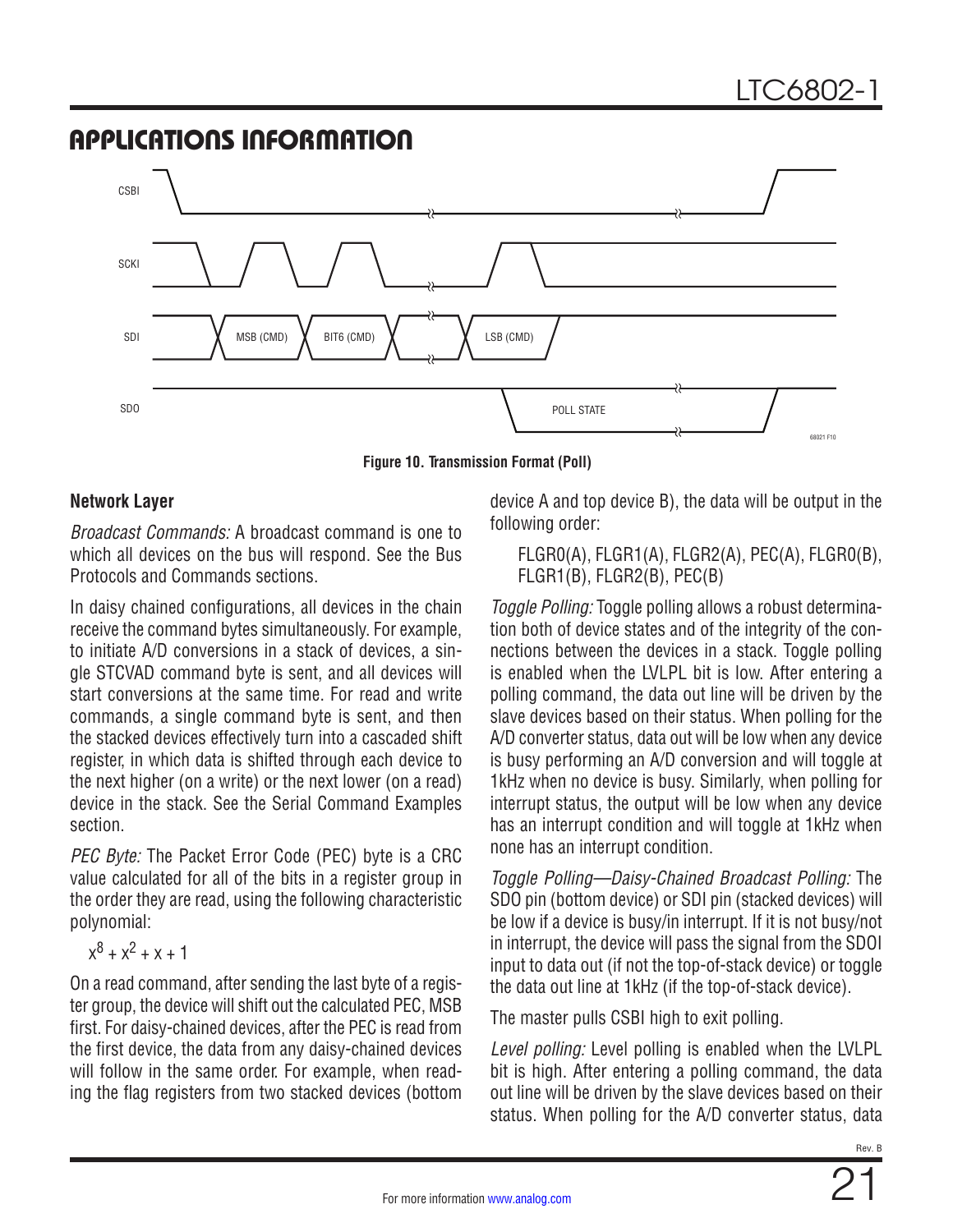out will be low when any device is busy performing an A/D conversion and will be high when no device is busy. Similarly, when polling for interrupt status, the output will be low when any device has an interrupt condition and will be high when none has an interrupt condition.

*Level polling—Daisy-Chained Broadcast Polling:* The SDO pin (bottom device) or SDI pin (stacked devices) will be low if a device is busy/in interrupt. If it is not busy/not in interrupt, the device will pass the level from the SDOI input to data out (if not the top-of-stack device) or hold the data out line high (if the top-of-stack device). Therefore, if any device in the chain is busy or in interrupt, the SDO signal at the bottom of the stack will be low. If all devices are not busy/not in interrupt, the SDO signal at the bottom of the stack will be high.

The master pulls CSBI high to exit polling.

*Polling Methods:* For A/D conversions, three methods can be used to determine A/D completion. First, a controller can start an A/D conversion and wait for the

specified conversion time to pass before reading the results. The second method is to hold CSBI low after an A/D start command has been sent. The A/D conversion status will be output on SDO. A problem with the second method is that the controller is not free to do other serial communication while waiting for A/D conversions to complete. The third method overcomes this limitation. The controller can send an A/D start command, perform other tasks, and then send a Poll A/D Converter Status (PLADC) command to determine the status of the A/D conversions.

For OV/UV interrupt status, the Poll Interrupt Status (PLINT) command can be used to quickly determine whether any cell in a stack is in an overvoltage or undervoltage condition.

### <span id="page-21-0"></span>**Bus Protocols**

There are 3 different protocol formats, depicted in [Table 3](#page-21-1) through [Table 5.](#page-21-2) [Table 2](#page-21-3) is the key for reading the protocol diagrams.

#### <span id="page-21-3"></span>**Table 2. Protocol Key**

| PEC      | Packet error code (CRC-8) |  | Master-to-slave       |
|----------|---------------------------|--|-----------------------|
|          |                           |  |                       |
| N        | Number of bits            |  | Slave-to-master       |
|          |                           |  |                       |
| $\cdots$ | Continuation of protocol  |  | Complete byte of data |

#### <span id="page-21-1"></span>**Table 3. Broadcast Poll Command**

| Command | Poll Data |
|---------|-----------|

#### **Table 4. Broadcast Read**

| Command | ിച<br>Bvte Low<br>Dala r | . | <b>Byte High</b><br>Dala | DEC<br>⊥∪ | Shift Byte | . | Shift<br><b>Byte N</b> |
|---------|--------------------------|---|--------------------------|-----------|------------|---|------------------------|

#### <span id="page-21-2"></span>**Table 5. Broadcast Write**

| Command | Data<br>Byte Low | . | High<br>Data<br>Byte | Shift<br>Bvte | . | Shift<br>Byte N |
|---------|------------------|---|----------------------|---------------|---|-----------------|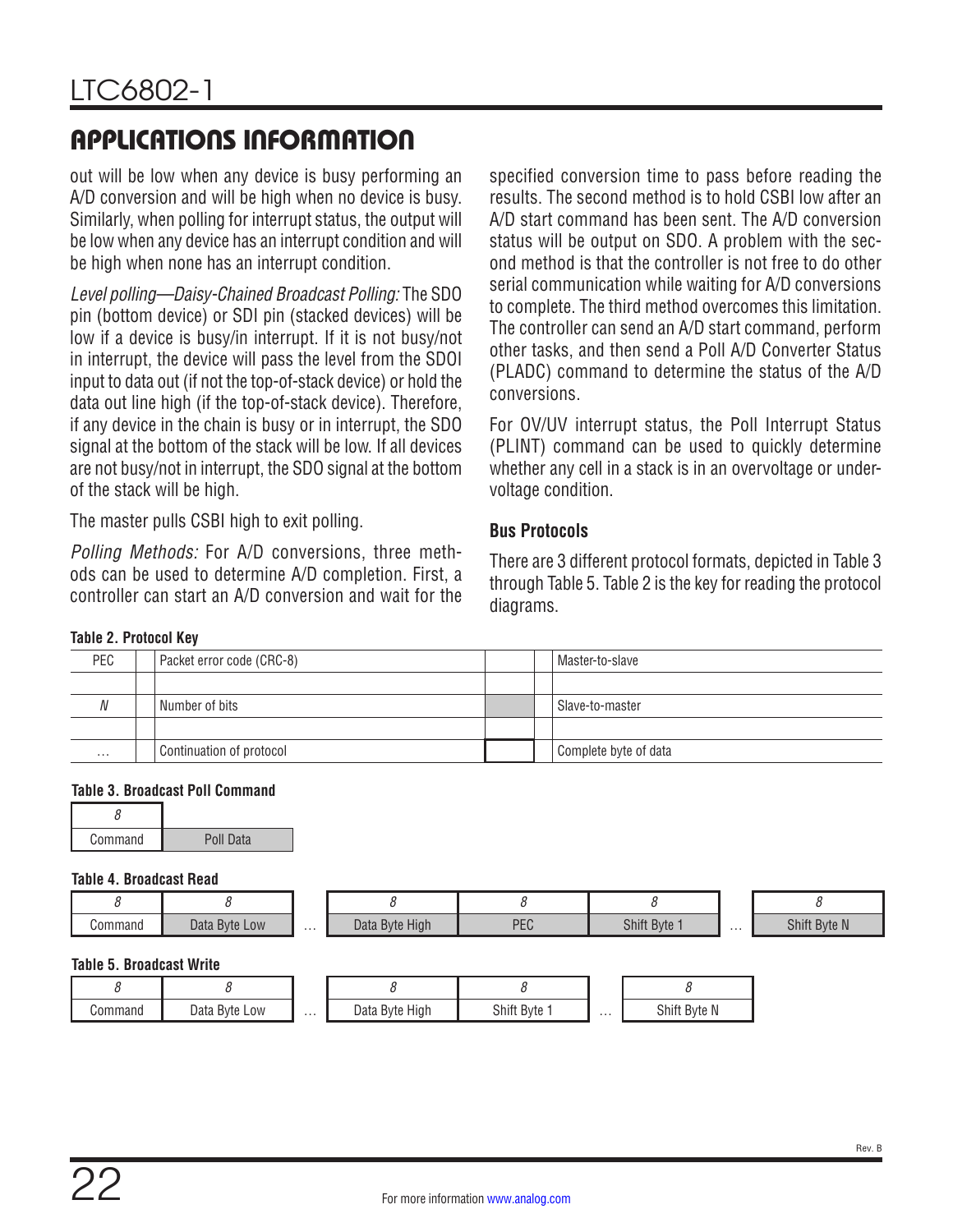### <span id="page-22-0"></span>**Commands**

#### **Table 6. Command Codes**

| Write Configuration Register Group                                              | <b>WRCFG</b>   | 0x01                                                                                                                                                                                                                                                                                                 |
|---------------------------------------------------------------------------------|----------------|------------------------------------------------------------------------------------------------------------------------------------------------------------------------------------------------------------------------------------------------------------------------------------------------------|
| Read Configuration Register Group                                               | <b>RDCFG</b>   | 0x02                                                                                                                                                                                                                                                                                                 |
| Read Cell Voltage Register Group                                                | <b>RDCV</b>    | 0x04                                                                                                                                                                                                                                                                                                 |
| Read Flag Register Group                                                        | <b>RDFLG</b>   | 0x06                                                                                                                                                                                                                                                                                                 |
| Read Temperature Register Group                                                 | <b>RDTMP</b>   | 0x08                                                                                                                                                                                                                                                                                                 |
| Start Cell Voltage A/D Conversions and Poll Status                              | <b>STCVAD</b>  | 0x10 (all cell voltage inputs)<br>$0x11$ (cell 1 only)<br>$0x12$ (cell 2 only)<br>$\cdots$<br>0x1A (cell 10 only)<br>0x1B (cell 11 only, if CELL10 bit=0)<br>0x1C (cell 12 only, if CELL10 bit=0)<br>Ox1D (unused)<br>0x1E (cell self test 1; all CV=0x555)<br>0x1F (cell self test 2; all CV=0xAAA) |
| Start Open Wire A/D Conversions and Poll Status                                 | STOWAD         | 0x20 (all cell voltage inputs)<br>0x21 (cell 1 only)<br>0x22 (cell 2 only)<br>0x2A (cell 10 only)<br>0x2B (cell 11 only, if CELL10 bit=0)<br>0x2C (cell 12 only, if CELL10 bit=0)<br>0x2D (unused)<br>0x2E (cell self test 1; all CV=0x555)<br>0x2F (cell self test 2; all CV=0xAAA)                 |
| Start Temperature A/D Conversions and Poll Status                               | <b>STTMPAD</b> | 0x30 (all temperature inputs)<br>0x31 (external temp 1 only)<br>0x32 (external temp 2 only)<br>0x33 (internal temp only)<br>$0x34 - 0x3D$ (unused)<br>0x3E (temp self test 1; all TMP=0x555)<br>0x3F (temp self test 2; all TMP=0xAAA)                                                               |
| Poll A/D Converter Status                                                       | PLADC          | 0x40                                                                                                                                                                                                                                                                                                 |
| <b>Poll Interrupt Status</b>                                                    | <b>PLINT</b>   | 0x50                                                                                                                                                                                                                                                                                                 |
| Start Cell Voltage A/D Conversions and Poll Status, with<br>Discharge Permitted | <b>STCVDC</b>  | 0x60 (all cell voltage inputs)<br>0x61 (cell 1 only)<br>$0x62$ (cell 2 only)<br>0x6A (cell 10 only)<br>0x6B (cell 11 only, if CELL10 bit=0)<br>0x6C (cell 12 only, if CELL10 bit=0)<br>Ox6D (unused)<br>0x6E (cell self test 1; all CV=0x555)<br>0x6F (cell self test 2; all CV=0xAAA)               |
| Start Open Wire A/D Conversions and Poll Status, with<br>Discharge Permitted    | STOWDC         | 0x70 (all cell voltage inputs)<br>0x71 (cell 1 only)<br>$0x72$ (cell 2 only)<br>.<br>0x7A (cell 10 only)<br>0x7B (cell 11 only, if CELL10 bit=0)<br>0x7C (cell 12 only, if CELL10 bit=0)<br>0x7D (unused)<br>0x7E (cell self test 1; all CV=0x555)<br>0x7F (cell self test 2; all CV=0xAAA)          |

Rev. B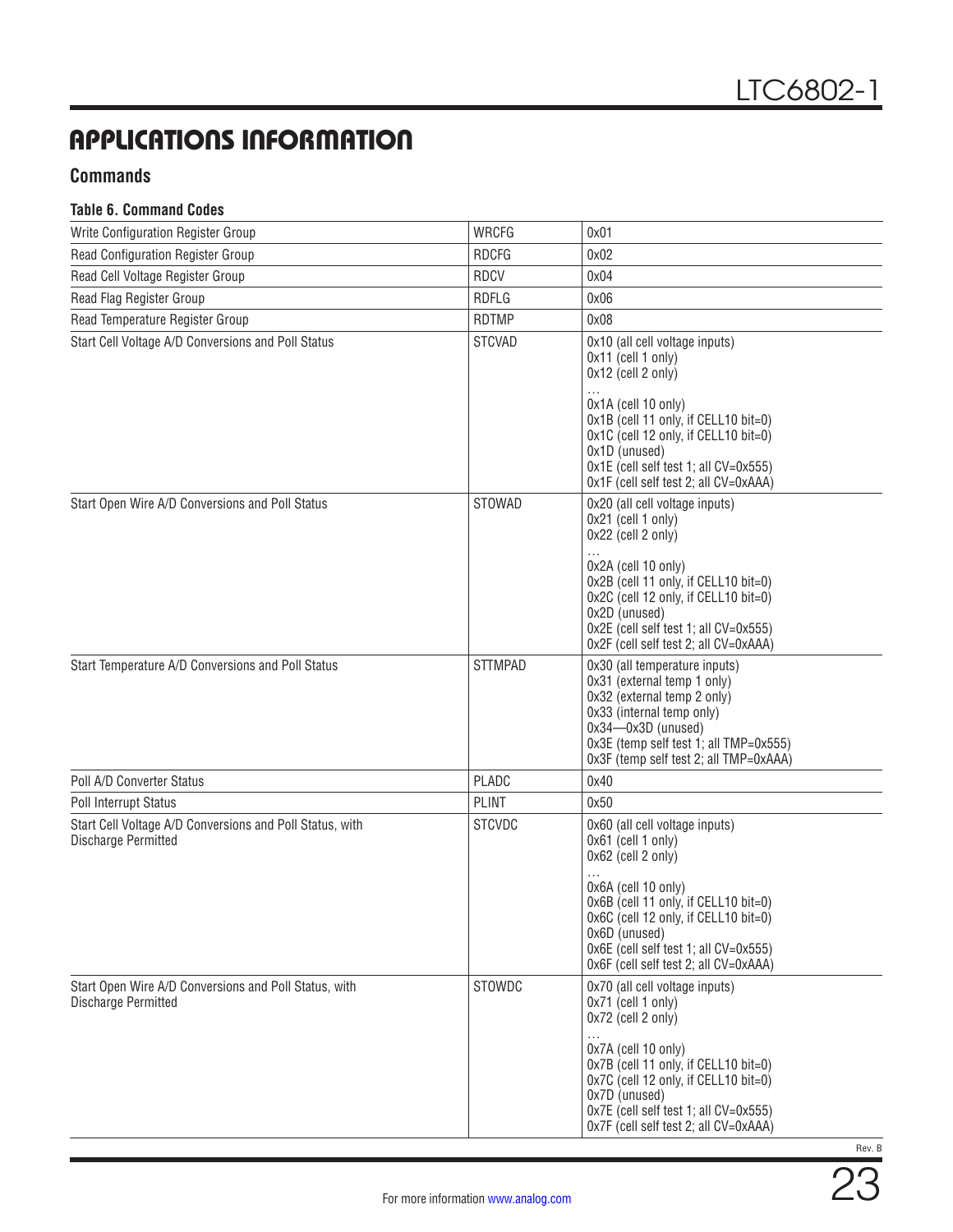### **Memory Map**

[Table 7](#page-23-0) through [Table 12](#page-25-0) show the memory map for the LTC6802-1. [Table 12](#page-25-0) gives bit descriptions.

| <b>REGISTER</b> | <b>RD/WR</b> | <b>BIT 7</b>  | BIT <sub>6</sub>   | BIT <sub>5</sub> | BIT <sub>4</sub> | BIT <sub>3</sub>  | BIT <sub>2</sub> | <b>BIT 1</b>      | <b>BIT O</b>     |
|-----------------|--------------|---------------|--------------------|------------------|------------------|-------------------|------------------|-------------------|------------------|
| CFGR0           | RD/WR        | WDT           | GPIO <sub>2</sub>  | GPI01            | <b>LVLPL</b>     | CELL10            | CDC[2]           | CDC[1]            | CDC[0]           |
| CFGR1           | RD/WR        | DCC8          | DCC7               | DCC6             | DCC <sub>5</sub> | DCC4              | DCC <sub>3</sub> | DCC <sub>2</sub>  | DCC1             |
| CFGR2           | RD/WR        | MC4I          | MC3I               | MC <sub>2</sub>  | MC <sub>11</sub> | DCC <sub>12</sub> | DCC11            | DCC <sub>10</sub> | DCC <sub>9</sub> |
| CFGR3           | RD/WR        | <b>MC12I</b>  | <b>MC111</b>       | MC <sub>10</sub> | MC9I             | MC8I              | MC71             | MC61              | MC5I             |
| CFGR4           | RD/WR        | VUV[7]        | VUV <sub>[6]</sub> | VUV[5]           | VUV[4]           | VUV[3]            | VUV[2]           | VUV[1]            | VUV[0]           |
| CFGR5           | RD/WR        | <b>VOV[7]</b> | VOV[6]             | VOV[5]           | VOV[4]           | VOV[3]            | VOV[2]           | $VOVI$ ]          | VOV[0]           |

#### <span id="page-23-0"></span>**Table 7. Configuration (CFG) Register Group**

#### **Table 8. Cell Voltage (CV) Register Group**

| <b>REGISTER</b>   | <b>RD/WR</b> | BIT <sub>7</sub> | BIT <sub>6</sub> | BIT <sub>5</sub> | BIT <sub>4</sub> | BIT <sub>3</sub> | BIT <sub>2</sub> | BIT <sub>1</sub> | <b>BIT 0</b> |
|-------------------|--------------|------------------|------------------|------------------|------------------|------------------|------------------|------------------|--------------|
| CVR00             | <b>RD</b>    | C1V[7]           | C1V[6]           | C1V[5]           | C1V[4]           | C1V[3]           | C1V[2]           | C1V[1]           | C1V[0]       |
| CVR01             | RD.          | C2V[3]           | C2V[2]           | C2V[1]           | C2V[0]           | C1V[11]          | C1V[10]          | C1V[9]           | C1V[8]       |
| CVR02             | RD.          | C2V[11]          | C2V[10]          | C2V[9]           | C2V[8]           | C2V[7]           | C2V[6]           | C2V[5]           | C2V[4]       |
| CVR03             | RD.          | C3V[7]           | C3V[6]           | C3V[5]           | C3V[4]           | C3V[3]           | C3V[2]           | C3V[1]           | C3V[0]       |
| CVR04             | RD.          | C4V[3]           | C4V[2]           | C4V[1]           | C4V[0]           | C3V[11]          | C3V[10]          | C3V[9]           | C3V[8]       |
| CVR05             | <b>RD</b>    | C4V[11]          | C4V[10]          | C4V[9]           | C4V[8]           | C4V[7]           | C4V[6]           | C4V[5]           | C4V[4]       |
| CVR06             | <b>RD</b>    | C5V[7]           | C5V[6]           | C5V[5]           | C5V[4]           | C5V[3]           | C5V[2]           | C5V[1]           | C5V[0]       |
| CVR07             | <b>RD</b>    | C6V[3]           | C6V[2]           | C6V[1]           | C6V[0]           | C5V[11]          | C5V[10]          | C5V[9]           | C5V[8]       |
| CVR08             | <b>RD</b>    | C6V[11]          | C6V[10]          | C6V[9]           | C6V[8]           | C6V[7]           | C6V[6]           | C6V[5]           | C6V[4]       |
| CVR09             | <b>RD</b>    | C7V[7]           | C7V[6]           | CYV[5]           | C7V[4]           | C7V[3]           | C7V[2]           | CYV[1]           | C7V[0]       |
| CVR <sub>10</sub> | RD.          | C8V[3]           | C8V[2]           | C8V[1]           | C8V[0]           | C7V[11]          | C7V[10]          | C7V[9]           | C7V[8]       |
| CVR <sub>11</sub> | <b>RD</b>    | C8V[11]          | C8V[10]          | C8V[9]           | C8V[8]           | C8V[7]           | C8V[6]           | C8V[5]           | C8V[4]       |
| CVR12             | <b>RD</b>    | C9V[7]           | C9V[6]           | C9V[5]           | C9V[4]           | C9V[3]           | C9V[2]           | C9V[1]           | C9V[0]       |
| CVR13             | <b>RD</b>    | C10V[3]          | C10V[2]          | C10V[1]          | C10V[0]          | C9V[11]          | C9V[10]          | C9V[9]           | C9V[8]       |
| CVR14             | <b>RD</b>    | C10V[11]         | C10V[10]         | C10V[9]          | C10V[8]          | C10V[7]          | C10V[6]          | C10V[5]          | C10V[4]      |
| CVR15*            | RD.          | C11V[7]          | C11V[6]          | C11V[5]          | C11V[4]          | C11V[3]          | C11V[2]          | C11V[1]          | C11V[0]      |
| CVR16*            | <b>RD</b>    | C12V[3]          | C12V[2]          | C12V[1]          | C12V[0]          | C11V[11]         | C11V[10]         | C11V[9]          | C11V[8]      |
| $CVR17*$          | <b>RD</b>    | C12V[11]         | C12V[10]         | C12V[9]          | C12V[8]          | C12V[7]          | C12V[6]          | C12V[5]          | C12V[4]      |

\*Registers CVR15, CVR16, and CVR17 can only be read if the CELL10 bit in register CFGR0 is low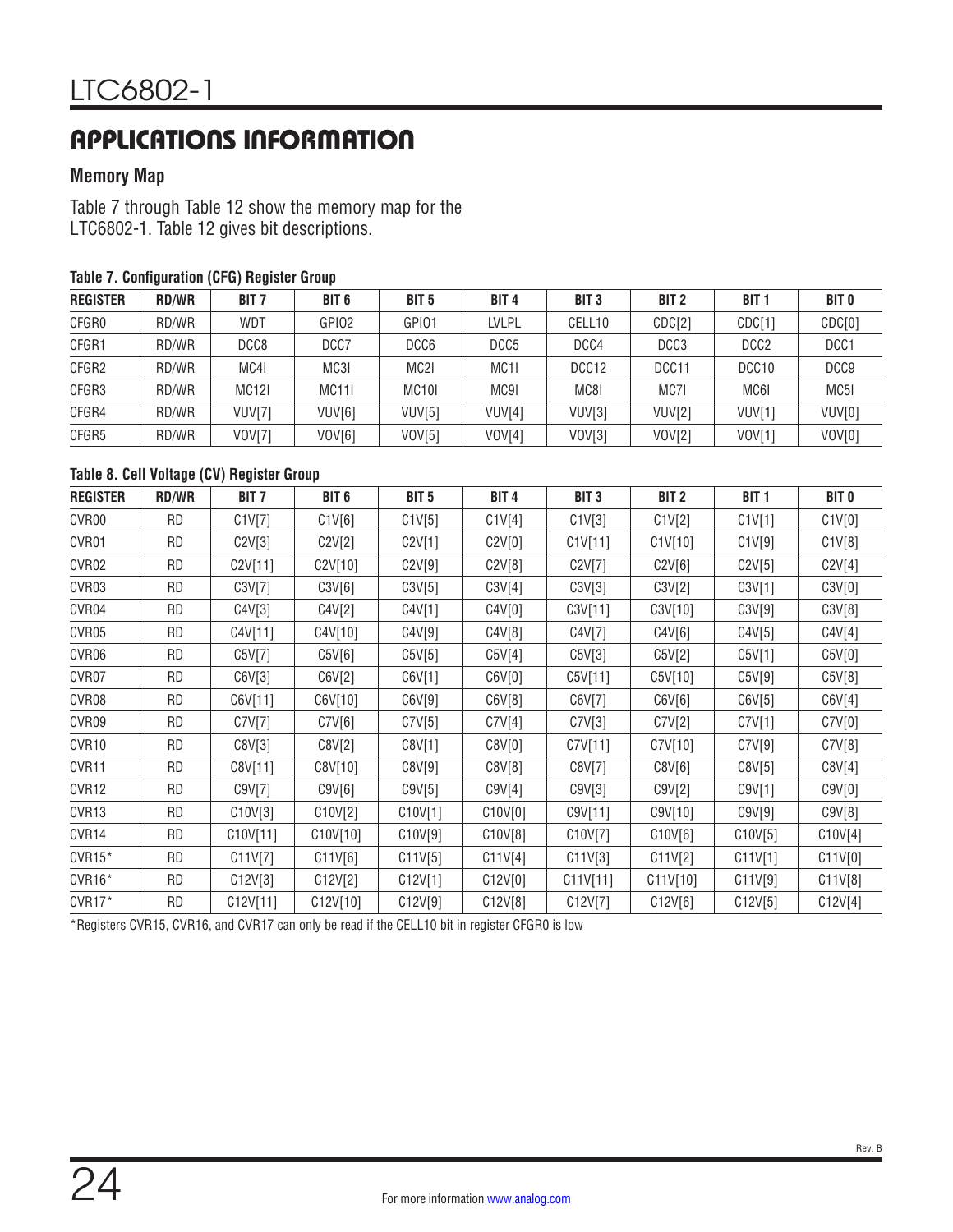### **Table 9. Flag (FLG) Register Group**

| <b>REGISTER</b>   | <b>RD/WR</b> | BIT <sub>7</sub>  | BIT <sub>6</sub>  | BIT <sub>5</sub> | BIT <sub>4</sub> | BIT <sub>3</sub> | BIT <sub>2</sub>   | <b>BIT1</b>       | <b>BIT 0</b> |
|-------------------|--------------|-------------------|-------------------|------------------|------------------|------------------|--------------------|-------------------|--------------|
| FLGR0             | <b>RD</b>    | C <sub>4</sub> OV | C <sub>4</sub> UV | C3OV             | C3UV             | C20V             | C <sub>2</sub> UV  | C <sub>1</sub> OV | C1UV         |
| FLGR1             | <b>RD</b>    | C8OV              | C8UV              | C7OV             | C7UV             | C60V             | C6UV               | C5OV              | C5UV         |
| FLGR <sub>2</sub> | <b>RD</b>    | C120V*            | C12UV*            | C110V*           | $C11UV^*$        | C100V            | C <sub>10</sub> UV | C <sub>9</sub> OV | C9UV         |

\* Bits C11UV, C12UV, C11OV, and C12OV are always low if the CELL10 bit in register CFGR0 is high

#### **Table 10. Temperature (TMP) Register Group**

| <b>REGISTER</b>   | <b>RD/WR</b> | <b>BIT 7</b>    | BIT <sub>6</sub> | <b>BIT 5</b>    | <b>BIT4</b>     | <b>BIT 3</b> | BIT <sub>2</sub> | <b>BIT 1</b> | BIT O    |
|-------------------|--------------|-----------------|------------------|-----------------|-----------------|--------------|------------------|--------------|----------|
| TMPR <sub>0</sub> | RD           | <b>ETMP1[7]</b> | ETMP1[6]         | <b>ETMP1[5]</b> | <b>ETMP1[4]</b> | ETMP1[3]     | ETMP1[2]         | ETMP1[1]     | ETMP1[0] |
| TMPR1             | RD           | ETMP2[3]        | <b>ETMP2[2]</b>  | ETMP2[1]        | ETMP2[0]        | ETMP1[11]    | ETMP1[10]        | ETMP1[9]     | ETMP1[8] |
| TMPR <sub>2</sub> | <b>RD</b>    | ETMP2[11]       | ETMP2[10]        | ETMP2[9]        | ETMP2[8]        | ETMP2[7]     | ETMP2[6]         | ETMP2[5]     | ETMP2[4] |
| TMPR3             | RD           | ITMP[7]         | ITMP[6]          | ITMP[5]         | ITMP[4]         | ITMP[3]      | ITMP[2]          | ITMP[1]      | ITMP[0]  |
| TMPR4             | RD           | REV[2]          | REV[1]           | REV[0]          | THSD            | ITMP[11]     | <b>ITMP[10]</b>  | ITMP[9]      | ITMP[8]  |

### **Table 11. Packet Error Code (PEC)**

| <b>REGISTER</b> | <b>RD/WR</b> | דום<br>DI I    | דומ<br>DII                   | BIT <sub>5</sub>           | <b>DIT</b><br>DI I | ף דום<br>ыı                 | BIT <sub>2</sub>     | <b>DIT</b><br>DI.             | דומ<br>DI I    |
|-----------------|--------------|----------------|------------------------------|----------------------------|--------------------|-----------------------------|----------------------|-------------------------------|----------------|
| PEC             | RD           | DEOI71<br>∼⊔∪∟ | <b>DECIA1</b><br><b>EUIU</b> | DECIE <sup>1</sup><br>EUIJ | PEC <sub>[4]</sub> | DEC <sub>[3]</sub><br>'EUI3 | <b>DECIO</b><br>EUIZ | DEC <sub>[1]</sub><br>∵ ا ∪ ∟ | DECIU.<br>EUIU |

Rev. B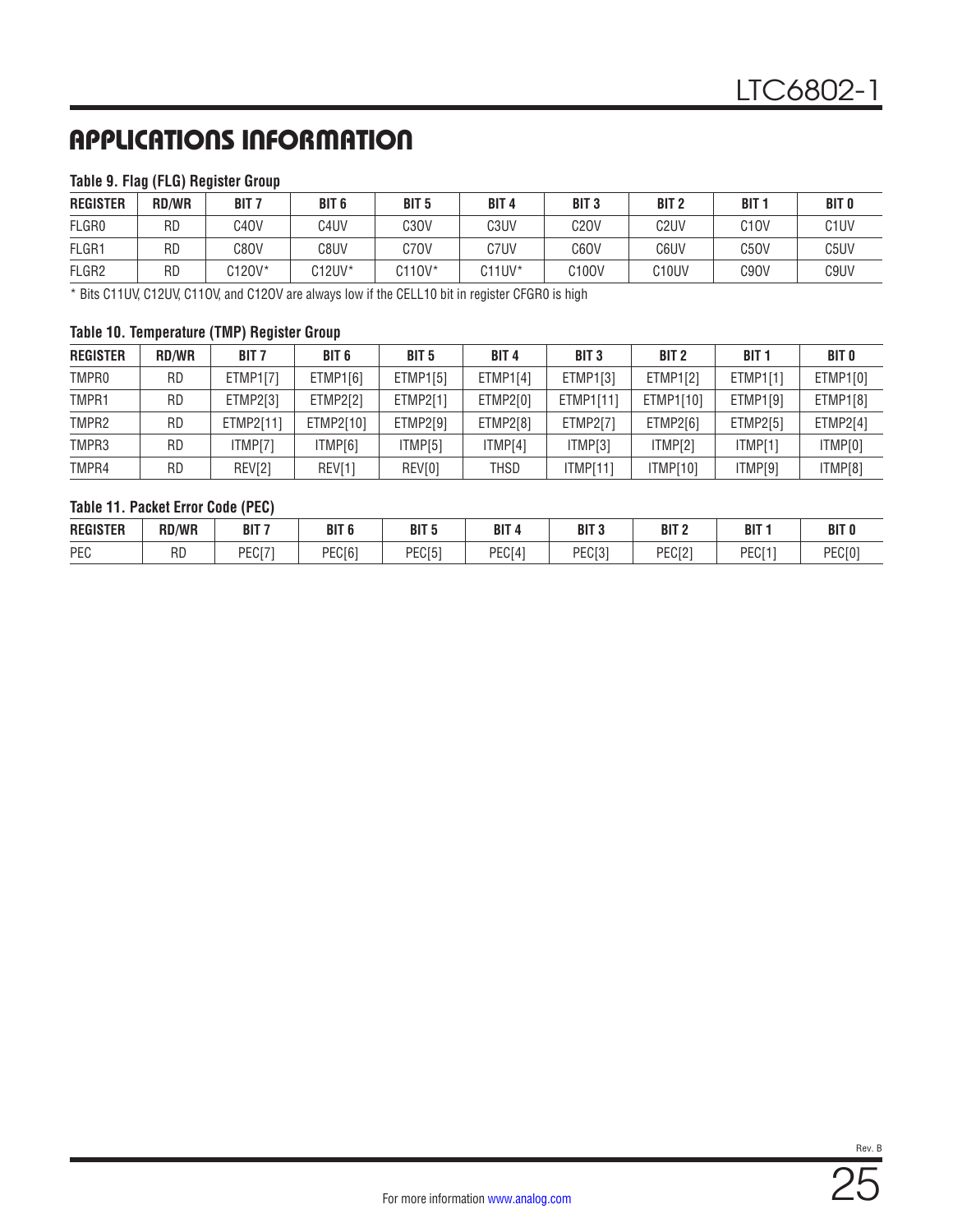### <span id="page-25-0"></span>**Table 12. Memory Bit Descriptions**

| <b>NAME</b>                                                                                               | <b>DESCRIPTION</b>                | <b>VALUES</b>                                                                                                                        |                                                                                                                                               |                                                                                      |                                                |  |  |
|-----------------------------------------------------------------------------------------------------------|-----------------------------------|--------------------------------------------------------------------------------------------------------------------------------------|-----------------------------------------------------------------------------------------------------------------------------------------------|--------------------------------------------------------------------------------------|------------------------------------------------|--|--|
|                                                                                                           |                                   | <b>CDC</b>                                                                                                                           | UV/OV COMPARATOR<br><b>PERIOD</b>                                                                                                             | <b>VREF POWERED DOWN</b><br><b>BETWEEN MEASUREMENTS</b>                              | <b>CELL VOLTAGE</b><br><b>MEASUREMENT TIME</b> |  |  |
|                                                                                                           |                                   | 0<br>(default)                                                                                                                       | N/A (Comparator Off)<br><b>Standby Mode</b>                                                                                                   | Yes                                                                                  | N/A                                            |  |  |
|                                                                                                           |                                   | 1                                                                                                                                    | N/A (Comparator Off)                                                                                                                          | No                                                                                   | 13ms                                           |  |  |
|                                                                                                           |                                   | 2                                                                                                                                    | 13ms                                                                                                                                          | No                                                                                   | 13 <sub>ms</sub>                               |  |  |
| CDC                                                                                                       | <b>Comparator Duty Cycle</b>      | 3                                                                                                                                    | 130ms                                                                                                                                         | No                                                                                   | 13ms                                           |  |  |
|                                                                                                           |                                   | 4                                                                                                                                    | 500ms                                                                                                                                         | No                                                                                   | 13ms                                           |  |  |
|                                                                                                           |                                   | $5*$                                                                                                                                 | 130ms                                                                                                                                         | Yes                                                                                  | 21ms                                           |  |  |
|                                                                                                           |                                   | 6                                                                                                                                    | 500 <sub>ms</sub>                                                                                                                             | Yes                                                                                  | 21 <sub>ms</sub>                               |  |  |
|                                                                                                           |                                   | 7                                                                                                                                    | 2000ms                                                                                                                                        | Yes                                                                                  | 21ms                                           |  |  |
|                                                                                                           |                                   |                                                                                                                                      | *when MMB pin is low, the CDC value is set to 5                                                                                               |                                                                                      |                                                |  |  |
| CELL10                                                                                                    | 10-Cell Mode                      |                                                                                                                                      | 0=12-cell mode (default); 1=10-cell mode                                                                                                      |                                                                                      |                                                |  |  |
| <b>LVLPL</b>                                                                                              | Level Polling Mode                | 0=toggle polling (default); 1=level polling                                                                                          |                                                                                                                                               |                                                                                      |                                                |  |  |
| Write: 0=GPIO1 pin pull down on; 1=GPIO1 pin pull down off (default)<br>GPI01<br><b>GPIO1 Pin Control</b> |                                   |                                                                                                                                      |                                                                                                                                               |                                                                                      |                                                |  |  |
|                                                                                                           |                                   |                                                                                                                                      | Read: 0=GPIO1 pin at logic '0'; 1=GPIO1 pin at logic '1'                                                                                      |                                                                                      |                                                |  |  |
| GPI02                                                                                                     | <b>GPIO2 Pin Control</b>          |                                                                                                                                      |                                                                                                                                               | Write: 0=GPIO2 pin pull down on; 1=GPIO2 pin pull down off (default)                 |                                                |  |  |
|                                                                                                           |                                   | Read: 0=GPIO2 pin at logic '0'; 1=GPIO2 pin at logic '1'                                                                             |                                                                                                                                               |                                                                                      |                                                |  |  |
| WDT                                                                                                       | Watchdog Timer                    | Read Only: 0=WDTB pin at logic '0'; 1=WDTB pin at logic '1'                                                                          |                                                                                                                                               |                                                                                      |                                                |  |  |
| <b>DCCx</b>                                                                                               | Discharge Cell x                  | 0=turn off shorting switch for cell 'x' (default); 1=turn on shorting switch<br>$x=112$                                              |                                                                                                                                               |                                                                                      |                                                |  |  |
| <b>VUV</b>                                                                                                | Undervoltage Comparison Voltage*  |                                                                                                                                      | Comparison voltage = $VUV * 16 * 1.5mV$                                                                                                       |                                                                                      |                                                |  |  |
|                                                                                                           |                                   |                                                                                                                                      |                                                                                                                                               | (default VUV=0. When MMB pin is low a factory programmed comparison voltage is used) |                                                |  |  |
| <b>VOV</b>                                                                                                | Overvoltage Comparison Voltage*   |                                                                                                                                      | Comparison voltage = $VOV * 16 * 1.5mV$                                                                                                       |                                                                                      |                                                |  |  |
|                                                                                                           |                                   |                                                                                                                                      |                                                                                                                                               | (default VOV=0. When MMB pin is low a factory programmed comparison voltage is used) |                                                |  |  |
| MCxI                                                                                                      | Mask Cell x Interrupts            | $x=112$                                                                                                                              | 0=enable interrupts for cell 'x' (default)<br>1=turn off interrupts and clear flags for cell 'x'                                              |                                                                                      |                                                |  |  |
| CxV                                                                                                       | Cell x Voltage*                   | $x=112$                                                                                                                              | 12-bit ADC measurement value for cell 'x'<br>cell voltage for cell ' $x$ ' = $CxV$ * 1.5mV<br>reads as OxFFF while A/D conversion in progress |                                                                                      |                                                |  |  |
| CxUV                                                                                                      | Cell x Undervoltage Flag          | $x=112$<br>cell voltage compared to VUV comparison voltage<br>0=cell 'x' not flagged for under voltage condition; 1=cell 'x' flagged |                                                                                                                                               |                                                                                      |                                                |  |  |
| CxOV                                                                                                      | Cell x Overvoltage Flag           | cell voltage compared to VOV comparison voltage<br>$x=112$<br>0=cell 'x' not flagged for over voltage condition; 1=cell 'x' flagged  |                                                                                                                                               |                                                                                      |                                                |  |  |
| <b>ETMPx</b>                                                                                              | External Temperature Measurement* | Temperature measurement voltage = ETMPx * 1.5mV                                                                                      |                                                                                                                                               |                                                                                      |                                                |  |  |
| THSD                                                                                                      | <b>Thermal Shutdown Status</b>    |                                                                                                                                      |                                                                                                                                               | 0= thermal shutdown has not occurred; 1=thermal shutdown has occurred                |                                                |  |  |
|                                                                                                           |                                   |                                                                                                                                      | Status cleared to '0' on read of Thermal Register Group                                                                                       |                                                                                      |                                                |  |  |
| <b>REV</b>                                                                                                | <b>Revision Code</b>              | Device revision code                                                                                                                 |                                                                                                                                               |                                                                                      |                                                |  |  |
| <b>ITMP</b>                                                                                               | Internal Temperature Measurement* |                                                                                                                                      | Temperature measurement voltage = ITMP $*$ 1.5mV = 8mV $*$ T( $(K)$ )                                                                         |                                                                                      |                                                |  |  |
| PEC                                                                                                       | Packet Error Code                 | CRC value for reads                                                                                                                  |                                                                                                                                               |                                                                                      |                                                |  |  |

\*Voltage determinations use the decimal value of the registers, 0 to 4095 for 12-bit and 0 to 255 for 8-bit registers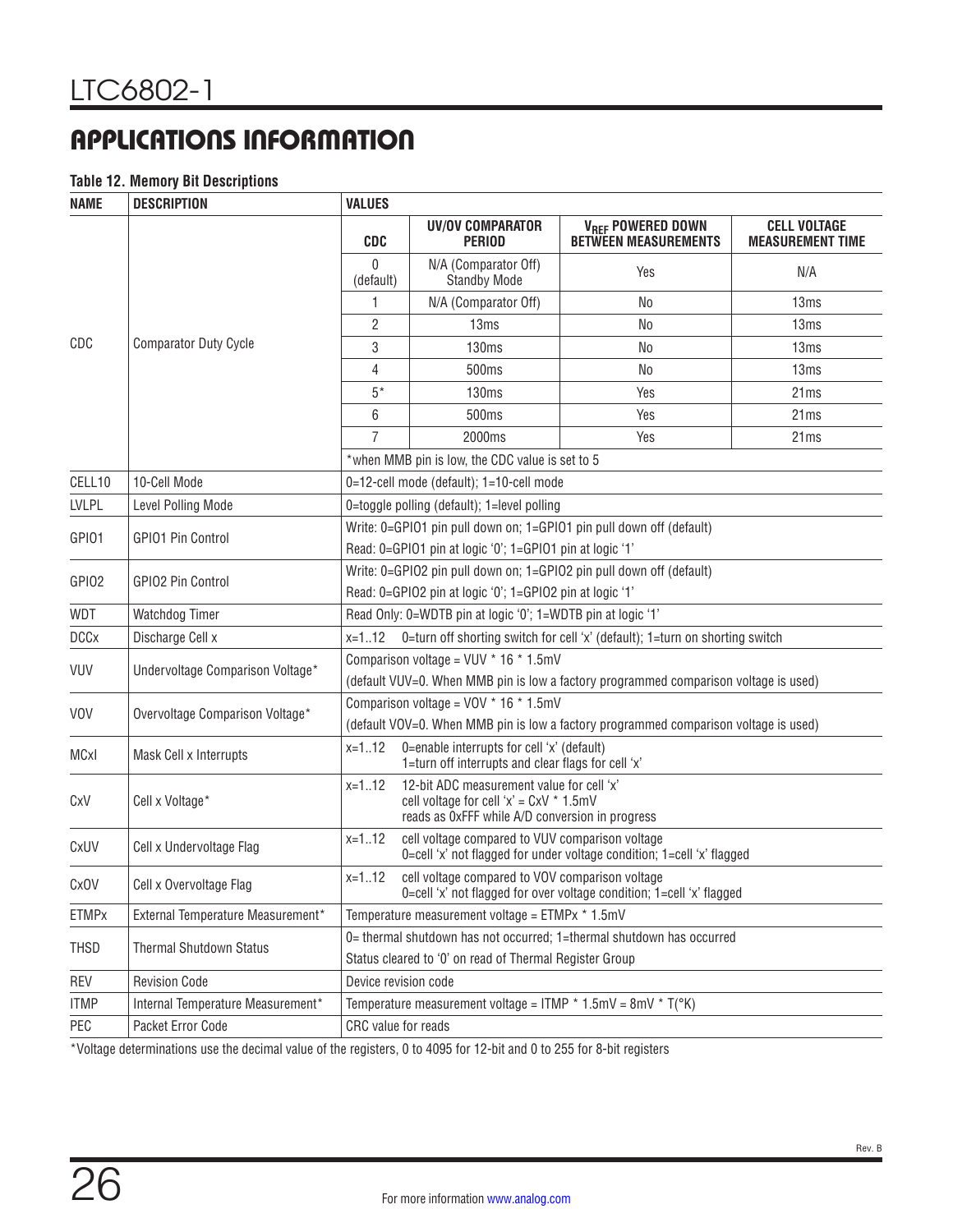### <span id="page-26-0"></span>**SERIAL COMMAND EXAMPLES**

### **LTC6802-1 (Daisy Chained Configuration)**

Examples below use a configuration of three stacked devices: bottom (B), middle (M), and top (T)

Write Configuration Registers

- 1. Pull CSBI low
- 2. Send WRCFG command byte
- 3. Send CFGR0 byte for top device, then CFGR1 (T), CFGR2 (T), … CFGR5 (T)
- 4. Send CFGR0 byte for middle device, then CFGR1 (M), CFGR2 (M), … CFGR5 (M)
- 5. Send CFGR0 byte for bottom device, then CFGR1 (B), CFGR2 (B), … CFGR5 (B)
- 6. Pull CSBI high; data latched into all devices on rising edge of CSBI

Calculation of serial interface time for sequence above:

Number of devices in stack= N Number of bytes in sequence =  $B = 1$  command byte and 6 data bytes per device =  $1+6*N$ Serial port frequency per bit  $=$  F Time =  $(1/F) * B * 8$  bits/byte =  $(1/F) * (1+6*N) * 8$ Time for 3 cell-stacks example above, with 1MHz serial port =  $(1/1000000) * (1+6*3)*8 = 152\mu s$ 

Read Cell Voltage Registers (12 Cell Mode)

- 1. Pull CSBI low
- 2. Send RDCV command byte
- 3. Read CVR00 byte of bottom device, then CVR01 (B), CVR02 (B), … CVR17 (B), and then PEC (B)
- 4. Read CVR00 byte of middle device, then CVR01 (M), CVR02 (M), … CVR17 (M), and then PEC (M)
- 5. Read CVR00 byte for top device, then CVR01 (T), CVR02 (T), … CVR17 (T), and then PEC (T)
- 6. Pull CSBI high

Calculation of serial interface time for sequence above:

Number of devices in stack= N Number of bytes in sequence =  $B = 1$  command byte, and 18 data bytes plus 1 PEC byte per device =  $1+19*N$ Serial port frequency per bit  $=$   $F$ Time =  $(1/F) * B * 8$  bits/byte =  $(1/F) * (1+19*N) * 8$ Time for 3-cell example above, with 1MHz serial port =  $(1/1000000)$  \*  $(1+19*3)*8 = 464\mu s$ 

Start Cell Voltage A/D Conversions and Poll Status (Toggle Polling)

- 1. Pull CSBI low
- 2. Send STCVAD command byte (all devices in stack start A/D conversions simultaneously)
- 3. SDO output from bottom device pulled low for approximately 12ms
- 4. SDO output toggles at 1kHz rate, indicating conversions complete for all devices in daisy chain
- 5. Pull CSBI high to exit polling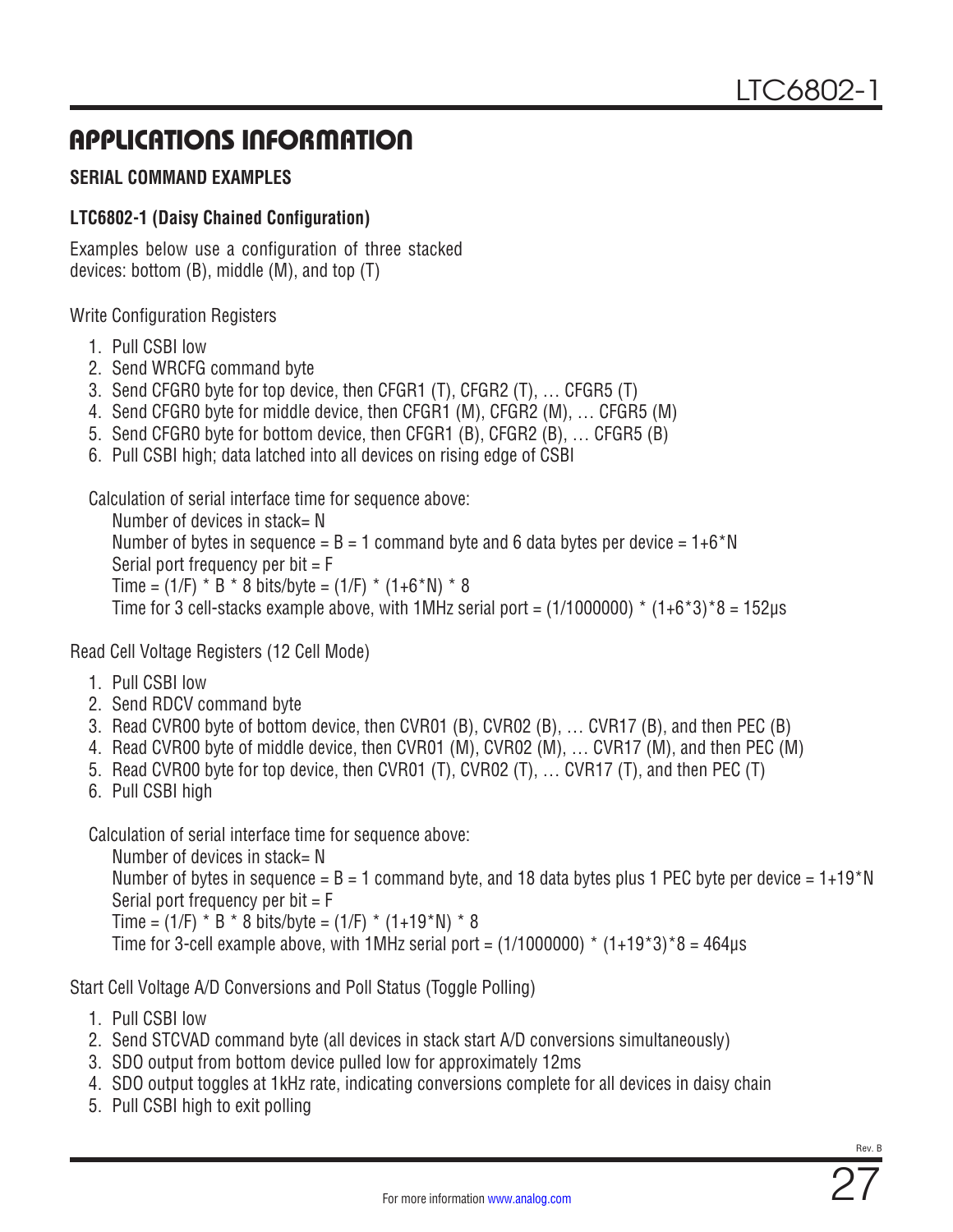Poll Interrupt Status (Level Polling)

- 1. Pull CSBI low
- 2. Send PLINT command byte
- 3. SDO output from bottom device pulled low if any device has an interrupt condition; otherwise, SDO high
- 4. Pull CSBI high to exit polling

### **FAULT PROTECTION**

### **Overview**

Care should always be taken when using high energy sources such as batteries. There are numerous ways that systems can be [mis-]configured that might affect a battery system during its useful lifespan. [Table 13](#page-27-0) shows the

various situations that should be considered when planning protection circuitry. The first five scenarios are to be anticipated during production and appropriate protection is included within the LTC6802-1 device itself.

| <b>SCENARIO</b>                                                                                                 | <b>EFFECT</b>                                                                                                                                                                                                                                                                 | <b>DESIGN MITIGATION</b>                                                                                                                                                                                                                                                |  |  |
|-----------------------------------------------------------------------------------------------------------------|-------------------------------------------------------------------------------------------------------------------------------------------------------------------------------------------------------------------------------------------------------------------------------|-------------------------------------------------------------------------------------------------------------------------------------------------------------------------------------------------------------------------------------------------------------------------|--|--|
| Cell input open-circuit (random)                                                                                | Power-up sequence at IC inputs                                                                                                                                                                                                                                                | Clamp diodes at each pin to $V^+$ & $V^-$ (within IC) provide<br>alternate power-path.                                                                                                                                                                                  |  |  |
| Cell input open-circuit (random)                                                                                | Differential input voltage overstress                                                                                                                                                                                                                                         | Zener diodes across each cell voltage input pair (within IC)<br>limits stress.                                                                                                                                                                                          |  |  |
| Top cell input connection loss $(V^+)$                                                                          | Power will come from highest connected cell input<br>or via data port fault current                                                                                                                                                                                           | Clamp diodes at each pin to $V^+$ & $V^-$ (within IC) provide<br>alternate power-path. Diode conduction at data ports will impair<br>communication with higher-potential units.                                                                                         |  |  |
| Bottom cell input connection loss<br>$(V^-)$                                                                    | Power will come from lowest connected cell input or<br>via data port fault current                                                                                                                                                                                            | Clamp diodes at each pin to $V^+$ & $V^-$ (within IC) provide<br>alternate power-path. Diode conduction at data ports will impair<br>communication with higher-potential units.                                                                                         |  |  |
| Disconnection of a harness<br>between a group of battery cells<br>and the IC (in a system of stacked<br>groups) | Loss of supply connection to the IC                                                                                                                                                                                                                                           | Clamp diodes at each pin to $V^+$ & $V^-$ (within IC) provide an<br>alternate power-path if there are other devices (which can<br>supply power) connected to the LTC6802-1. Diode conduction<br>at data ports will impair communication with higher-potential<br>units. |  |  |
| Data link disconnection between<br>stacked LTC6802-1 units.                                                     | Break of "daisy chain" communication (no stress<br>to ICs). Communication will be lost to devices<br>above the disconnection. The devices below the<br>disconnection are still able to communicate and<br>perform all functions, however, the polling feature is<br>disabled. | All units above the disconnection will enter standby mode<br>within 2 seconds of disconnect. Discharge switches are<br>disabled in standby mode.                                                                                                                        |  |  |
| Cell-pack integrity, break between<br>stacked units                                                             | Daisy-chain voltage reversal up to full stack potential<br>during pack discharge                                                                                                                                                                                              | Use series protection diodes with top-port I/O connections<br>(RS07J for up to 600V). Use isolated data link at bottom-most<br>data port.                                                                                                                               |  |  |
| Cell-pack integrity, break between<br>stacked units                                                             | Daisy-chain positive overstress during charging                                                                                                                                                                                                                               | Add redundant current path link                                                                                                                                                                                                                                         |  |  |
| Cell-pack integrity, break within<br>stacked unit                                                               | Cell input reverse overstress during discharge                                                                                                                                                                                                                                | Add parallel Schottky diodes across each cell for load-path<br>redundancy. Diode and connections must handle full operating<br>current of stack, will limit stress on IC                                                                                                |  |  |
| Cell-pack integrity, break within<br>stacked unit                                                               | Cell input positive overstress during charge                                                                                                                                                                                                                                  | Add SCR across each cell for charge-path redundancy. SCR<br>and connections must handle full charging current of stack, will<br>limit stress on IC by selection of trigger Zener                                                                                        |  |  |

<span id="page-27-0"></span>

| Table 13. LTC6802-1 Failure Mechanism Effect Analysis |  |  |  |  |  |  |  |
|-------------------------------------------------------|--|--|--|--|--|--|--|
|-------------------------------------------------------|--|--|--|--|--|--|--|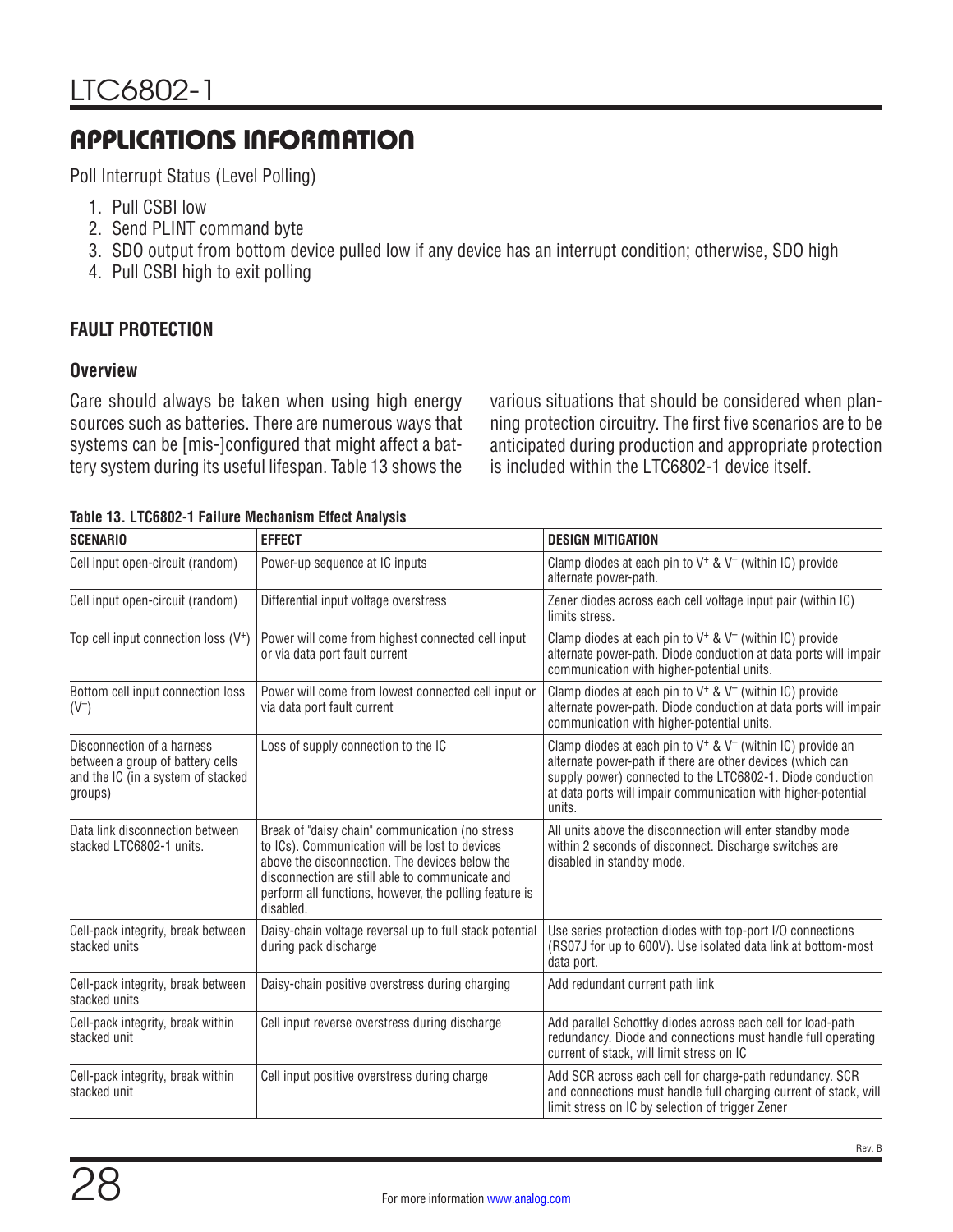### **Battery Interconnection Integrity**

The FMEA scenarios that are potentially most damaging are those that involve a break in the stack of battery cells. When the battery stack has a discontinuity between groupings of cells monitored by LTC6802-1 ICs, any load will force a large reverse potential on the daisy-chain connection. This situation might occur in a modular battery system during initial installation or a service procedure. The daisy chain ports are protected from the reverse potential in this scenario by external series high-voltage diodes required in the upper-port data connections as shown in [Figure 11.](#page-28-0)

During the charging phase of operation, this fault would lead to forward biasing of daisy-chain ESD clamps that would also lead to part damage. An alternative connection to carry current during this scenario will avoid this stress from being applied ([Figure 11\)](#page-28-0).



<span id="page-28-0"></span>**Figure 11. Reverse-Voltage Protection for the Daisy-Chain (One Link Connection Shown)**

### **Internal Protection Diodes**

Each pin of the LTC6802-1 has protection diodes to help prevent damage to the internal device structures caused by external application of voltages beyond the supply rails as shown in [Figure 12.](#page-28-1)

The diodes shown are conventional silicon diodes with a forward breakdown voltage of 0.5V. The unlabeled zener diode structures have a reverse breakdown characteristic which initially breaks down at 12V then snaps back to a 7V

clamping potential. The Zener diodes labeled ZCLAMP are higher voltage devices with an initial reverse breakdown of 30V snapping back to 25V. The forward voltage drop of all Zeners is 0.5V. Refer to this diagram in the event of unpredictable voltage clamping or current flow. Limiting the current flow at any pin to  $\pm 10$ mA will prevent damage to the IC.



**Figure 12. Internal Protection Diodes**

<span id="page-28-1"></span>Rev. B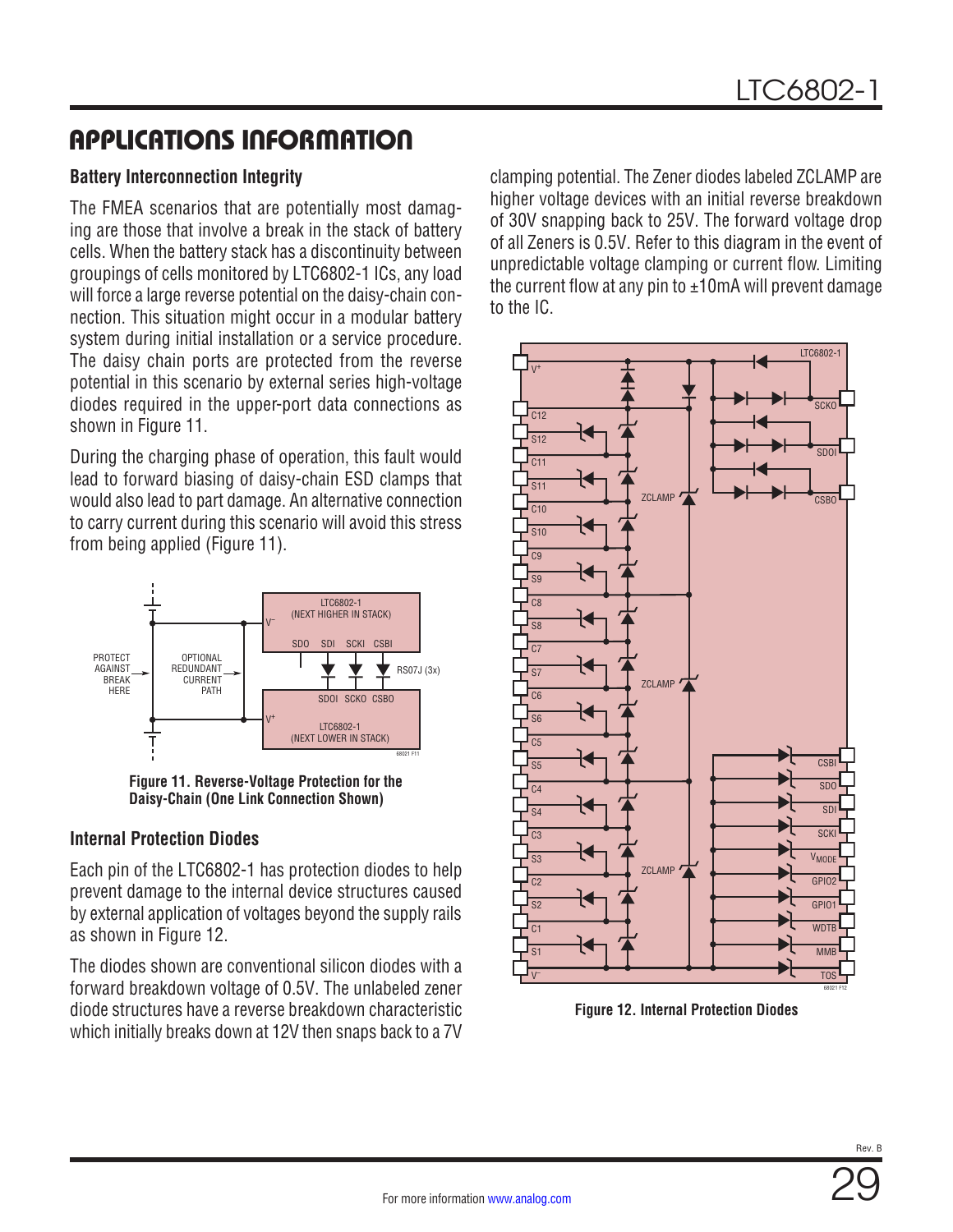### **Cell-Voltage Filtering**

The LTC6802-1 employs a sampling system to perform its analog-to-digital conversions and provides a conversion result that is essentially an average over the 0.5ms conversion window, provided there isn't noise aliasing with respect to the delta-sigma modulator rate of 512kHz. This indicates that a lowpass filter with useful attenuation at 500kHz may be beneficial. Since the delta-sigma integration bandwidth is about 1kHz, the filter corner need not be lower than this to assure accurate conversions.

Series resistors of 100 $\Omega$  may be inserted in the input paths without introducing meaningful measurement error, provided only external discharge switch FETs are being used. Shunt capacitors may be added from the cell inputs to  $V^-$ , creating RC filtering as shown in [Figure 13](#page-29-0). Note that this filtering is not compatible with use of the internal discharge switches to carry current since this would induce settling errors at the time of conversion as any activated switches temporarily open to provide Kelvin mode cell sensing. As a discharge switch opens, cell wiring resistance will also form a small voltage step (recovery of the small IR drop), so keeping the frequency cutoff of the filter relatively high will allow adequate settling prior to the actual conversion. A guard time of about 60µs is provided in the ADC timing, so a 16kHz LP is optimal and offers about 30dB of noise rejection.

No resistor should be placed in series with the  $V^-$  pin. Because the supply current flows from the  $V^-$  pin, any resistance on this pin could generate a significant conversion error for CELL1.



<span id="page-29-0"></span>**Figure 13. Adding RC Filtering to the Cell Inputs (One Cell Connection Shown)**

The V+ pin is powered from the top cell potential of the monitored cell group. A decoupling network of 20Ω /100nF is recommended.

### **READING EXTERNAL TEMPERATURE PROBES**

### **Using Dedicated Inputs**

The LTC6802-1 includes two channels of ADC input,  $V<sub>TEMP1</sub>$  and  $V<sub>TEMP2</sub>$ , that are intended to monitor thermistors (tempco about –4%/°C generally) or diodes (–2.2mV/°C typical) located within the cell array. Sensors can be powered directly from  $V_{REF}$  as shown in [Figure 14](#page-29-1) (up to 60µA total).

For sensors that require higher drive currents, a buffer op amp may be used as shown in [Figure 15](#page-29-2). Power for the sensor is actually sourced indirectly from the  $V_{RFG}$ 



<span id="page-29-1"></span>**Figure 14. Driving Thermistors Directly from VREF** 



<span id="page-29-2"></span>**Figure 15. Buffering V<sub>REF</sub> for Higher-Current Sensors**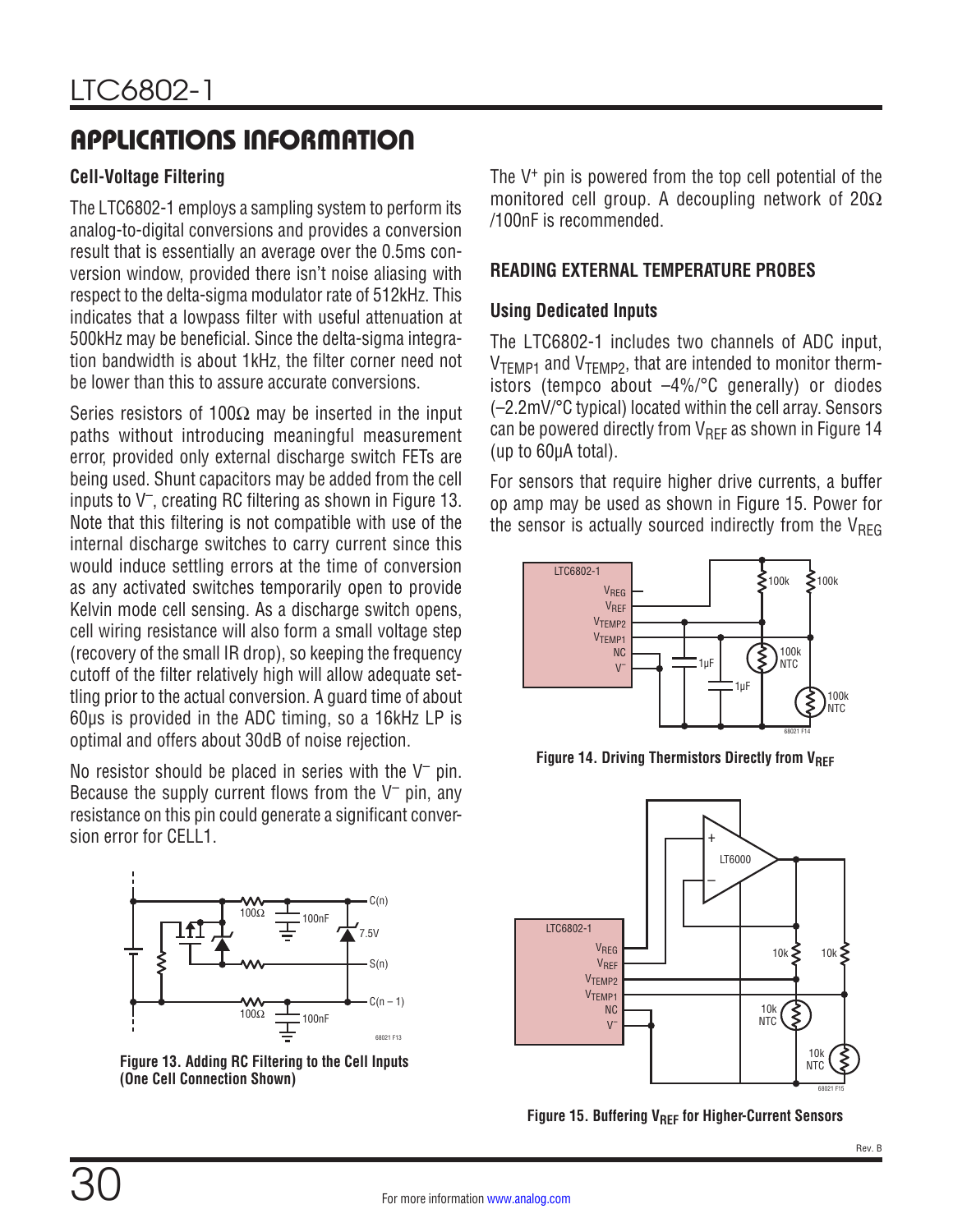pin in this case. Probe loads up to about 1mA maximum are supported in this configuration. Since  $V_{\text{RFF}}$  is shutdown during the LTC6802-1 idle and shutdown modes, the thermistor drive is also shut off and thus power dissipation minimized. Since  $V_{\text{REG}}$  remains always on, the buffer op amp (LT6000 shown) is selected for its ultralow power consumption (10µA).

### **Expanding Probe Count**

The LTC6802-1 provides general purpose I/O pins, GPIO1 and GPIO2, that may be used to control multiplexing of several temperature probes. Using just one of the GPIO pins, the sensor count can double to four as shown in [Figure 16.](#page-30-0) Using both GPIO pins, up to eight sensor inputs can be supported.

### **Using Diodes to Monitor Temperatures in Multiple Locations**

Another method of multiple sensor support is possible without the use of any GPIO pins. If the sensors are PN diodes and several used in parallel, then the hottest diode will produce the lowest forward voltage and effectively establish the input signal to the  $V_{\text{TFMP}}$  input(s). The



hottest diode will therefore dominate the readout from the  $V_{TFMP}$  inputs that the diodes are connected to. In this scenario, the specific location or distribution of heat is not known, but such information may not be important in practice. [Figure 17](#page-30-1) shows the basic concept.

In any of the sensor configurations shown, a full-scale cold readout would be an indication of a failed-open sensor connection to the ITC6802-1

### **ADDING CALIBRATION AND FULL-STACK MEASUREMENTS**

By adding multiplexing hardware, additional signals can be digitized by the CELL1 ADC channel. One useful signal to provide is a high-accuracy voltage reference, such as from an LT1461A-4. By periodic readings of this signal, host software can provide correction of the LTC6802-1 readings to improve the accuracy over that of the internal LTC6802-1 reference, and/or validate ADC operation. Another useful signal is a measure of the total stack potential. This provides a redundant operational measurement of the cells in the event of a malfunction in the normal acquisition process, or as a faster means of

<span id="page-30-1"></span>

<span id="page-30-0"></span>**Figure 16. Expanding Sensor Count with Multiplexing Figure 17. Using Diode Sensors as Hot-Spot Detectors**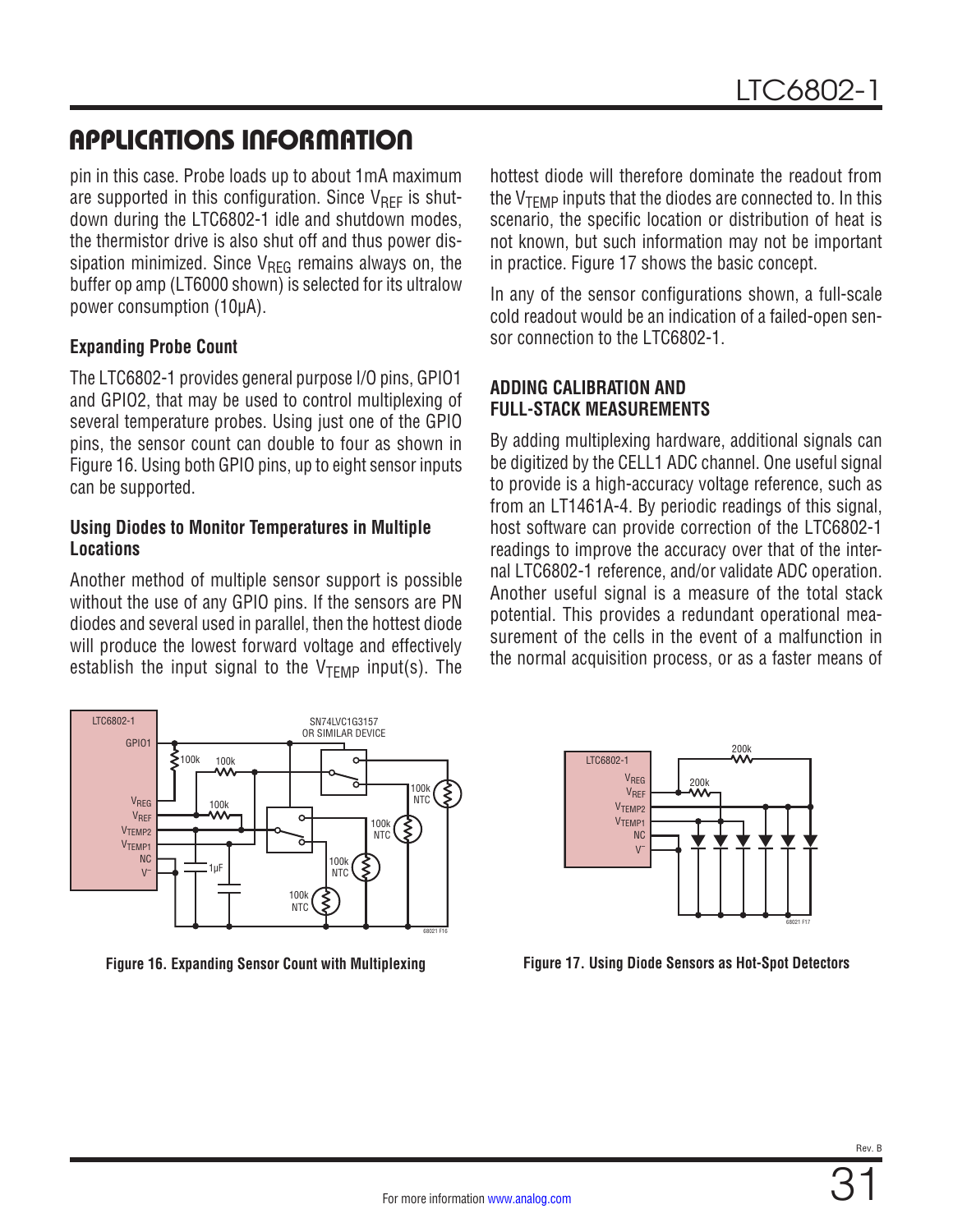monitoring the entire stack potential. [Figure 18](#page-31-0) shows a means of providing both of these features. A resistor divider is used to provide a low-voltage representation of the full stack potential (C12 to C0 voltage) with MOSFETs that decouple the divider current under unneeded conditions. Other MOSFETs, in conjunction with an op amp having a shutdown mode, form a voltage selector that allows measurement of the normal cell1 potential (when GPIO1 is low) or a buffered MUX signal. When the MUX

is active (GPIO1 is high), selection can be made between the reference (4.096V) or the full-stack voltage divider (GPOI2 set low will select the reference). During idle time when the LTC6802-1 WTB signal goes low, the external circuitry goes into a power down condition, reducing battery drain to a minimum. When not actively performing measurements, GPIO1 should be set low and GPIO2 should be set high to achieve the lowest power state for the configuration shown.



<span id="page-31-0"></span>**Figure 18. Providing Measurement of Calibration Reference and Full-Stack Voltage Through CELL1 Port**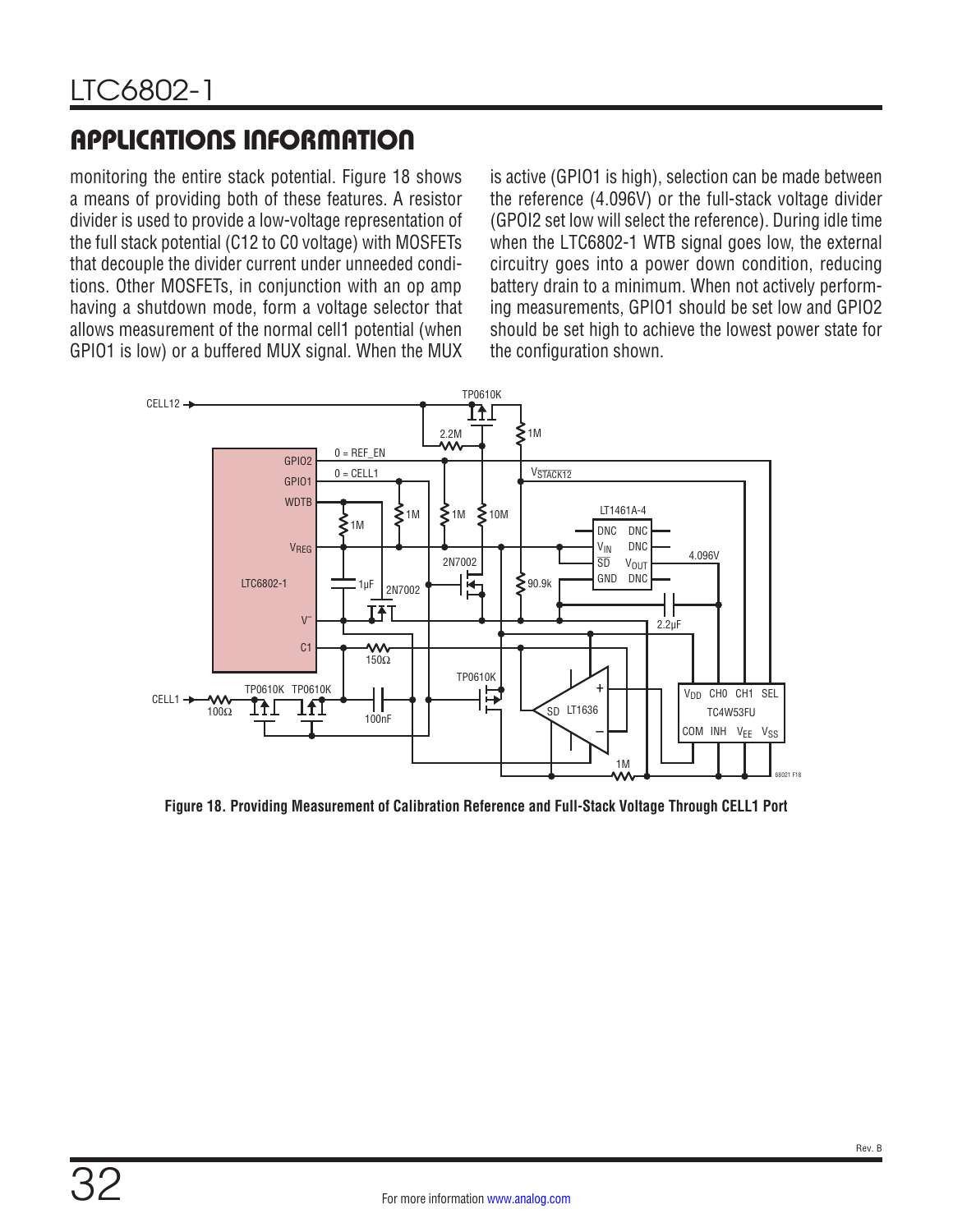### **PROVIDING HIGH-SPEED OPTO-ISOLATION OF THE SPI DATA-PORT**

Isolation techniques that are capable of supporting the 1Mbps data rate of the LTC6802-1 require more power on the isolated (battery) side than can be furnished by the  $V<sub>REG</sub>$  output of the LTC6802-1. To keep battery drain minimal, this means that a DC/DC function must be implemented along with a suitable data isolation circuit, such as shown in [Figure 19](#page-32-0). Here an optimal Avago 4-channel (3/1 bidirectional) opto-coupler is used, with a simple

isolated supply generated by an LTC1693-2 configured as a 200kHz oscillator. The DC/DC function provides an unregulated logic voltage (~4V) to the opto-coupler isolated side, from energy provided by host-furnished 5V. This circuit provides totally galvanic isolation between the batteries and the host processor, with an insulation rating of 560V continuous, 2500V transient.



<span id="page-32-0"></span>**Figure 19. Providing an Isolated High-Speed Data Interface**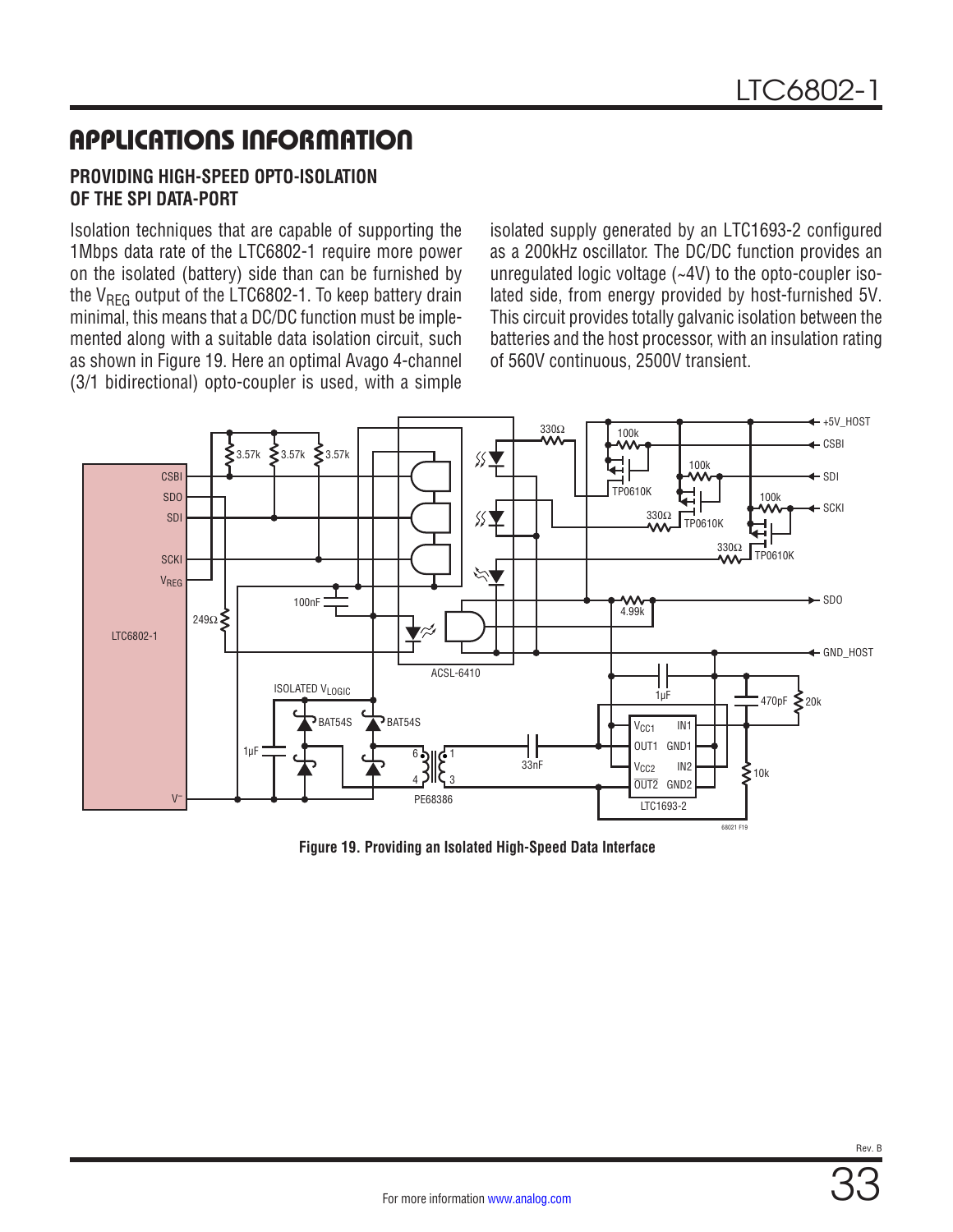### **PCB LAYOUT CONSIDERATIONS**

The V<sub>REG</sub> and V<sub>REF</sub> pins should be bypassed with a 1 $\mu$ F capacitor for best performance.

The LTC6802-1 is capable of operation with as much as 60V between V+ and V–. Care should be taken on the PCB layout to maintain physical separation of traces at different potentials. The pinout of the LTC6802-1 was chosen to facilitate this physical separation. [Figure 20](#page-33-0) shows the DC voltage on each pin with respect to  $V^-$  when twelve 3.6V battery cells are connected to the LTC6802-1. There is no more then 5.5V between any two adjacent pins. The package body is used to separate the highest voltage (43.5V) from the lowest voltage (0V).

|       |                 | LTC6802-1          |            |
|-------|-----------------|--------------------|------------|
| 42.5V | <b>CSBO</b>     | <b>CSBI</b>        | 0V TO 5.5V |
| 42.5V | <b>SDOI</b>     | SD <sub>0</sub>    | 0V TO 5.5V |
| 42.5V | <b>SCKO</b>     | <b>SDI</b>         | 0V TO 5.5V |
| 43.2V | $V^+$           | <b>SCKI</b>        | 0V TO 5.5V |
| 43.2V | C12             | <b>VMODE</b>       | 0V TO 5.5V |
| 43.2V | S <sub>12</sub> | GPIO <sub>2</sub>  | 0V TO 5.5V |
| 39.6V | C <sub>11</sub> | GPI01              | 0V TO 5.5V |
| 39.6V | S11             | <b>WDTB</b>        | 0V TO 5.5V |
| 36V   | C10             | <b>MMB</b>         | 0V TO 5.5V |
| 36V   | <b>S10</b>      | <b>TOS</b>         | 0V TO 5.5V |
| 32.4V | C9              | VREG               | 5.5V       |
| 32.4V | S <sub>9</sub>  | VREF               | 3.1V       |
| 28.8V | C8              | V <sub>TEMP2</sub> | 1.5V       |
| 28.8V | S <sub>8</sub>  | V <sub>TEMP1</sub> | 1.5V       |
| 25.2V | C <sub>7</sub>  | ΝC                 | 0V         |
| 25.2V | S7              | $V^-$              | 0V         |
| 21.6V | C6              | S <sub>1</sub>     | 3.6V       |
| 21.6V | S <sub>6</sub>  | C <sub>1</sub>     | 3.6V       |
| 18V   | C <sub>5</sub>  | S <sub>2</sub>     | 7.2V       |
| 18V   | S <sub>5</sub>  | C <sub>2</sub>     | 7.2V       |
| 14.4V | C <sub>4</sub>  | S <sub>3</sub>     | 10.8V      |
| 14.4V | S <sub>4</sub>  | C <sub>3</sub>     | 10.8V      |
|       |                 | 68021 F20          |            |

<span id="page-33-0"></span>**Figure 20. Typical Pin Voltages for 12 3.6V Cells**

### **ADVANTAGES OF DELTA-SIGMA ADCS**

The LTC6802-1 employs a delta sigma analog to digital converter for voltage measurement. The architecture of delta sigma converters can vary considerably, but the common characteristic is that the input is sampled many times over the course of a conversion and then filtered or averaged to produce the digital output code. In contrast, a SAR converter takes a single snapshot of the input voltage and then performs the conversion on this single sample. For measurements in a noisy environment, a delta sigma converter provides distinct advantages over a SAR converter.

While SAR converters can have high sample rates, the full-power bandwidth of a SAR converter is often greater than 1MHz, which means the converter is sensitive to noise out to this frequency. And many SAR converters have much higher bandwidths – up to 50MHz and beyond. It is possible to filter the input, but if the converter is multiplexed to measure several input channels a separate filter will be required for each channel. A low frequency filter cannot reside between a multiplexer and an ADC and achieve a high scan rate across multiple channels. Another consequence of filtering a SAR ADC is that any noise reduction gained by filtering the input cancels the benefit of having a high sample rate in the first place, since the filter will take many conversion cycles to settle.

For a given sample rate, a delta sigma converter can achieve excellent noise rejection while settling completely in a single conversion – something that a filtered SAR converter cannot do. Noise rejection is particularly important in high voltage switching controllers, where switching noise will invariably be present in the measured voltage. Other advantages of delta sigma converters are that they are inherently monotonic, meaning they have no missing codes, and they have excellent DC specifications.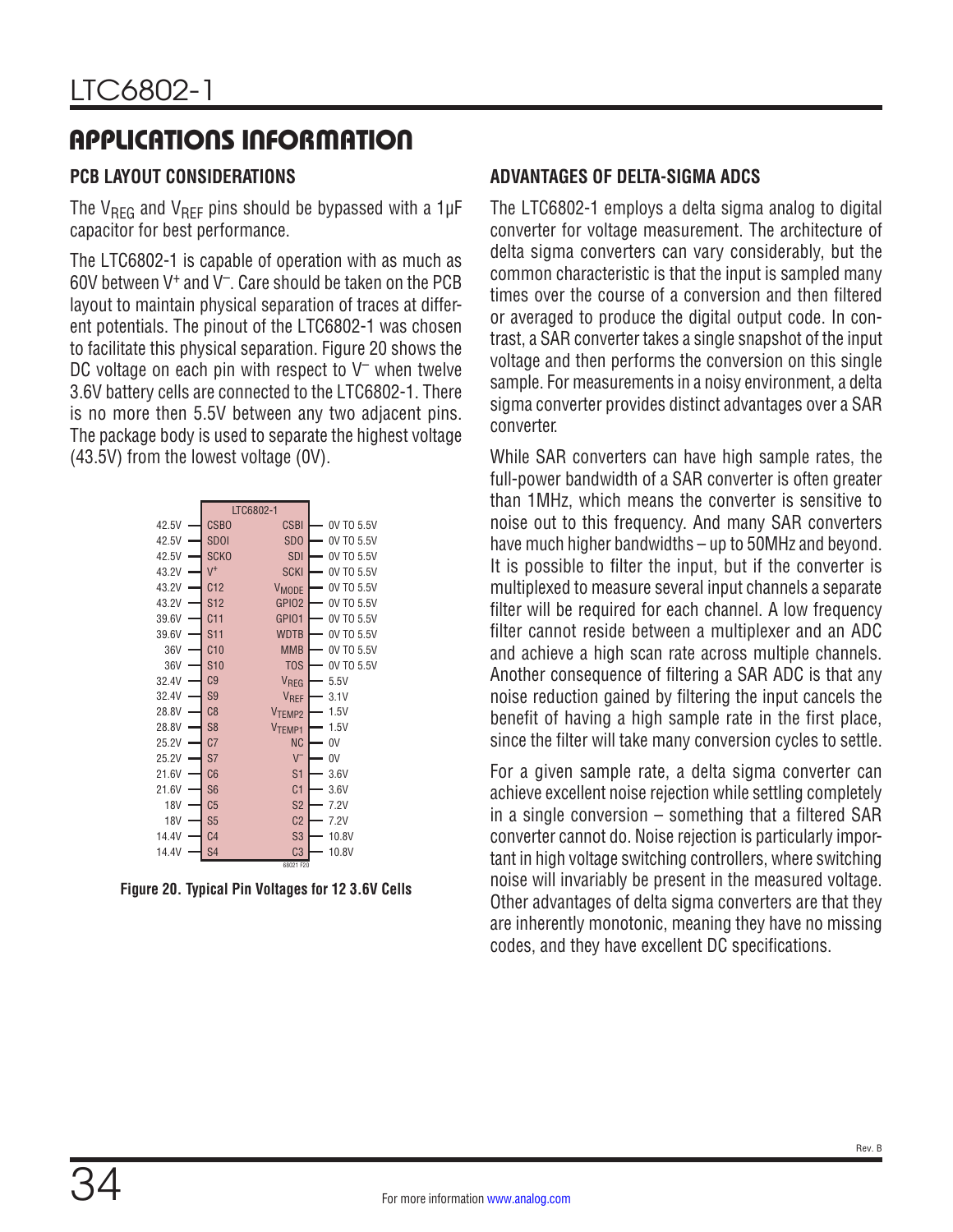### **Converter Details**

The LTC6802-1's ADC has a second order delta sigma modulator followed by a SINC2, finite impulse response (FIR) digital filter. The front-end sample rate is 512ksps, which greatly reduces input filtering requirements. A simple 16kHz, 1 pole filter composed of a 100 $\Omega$  resistor and a 0.1μF capacitor at each input will provide adequate filtering for most applications. These component values will not degrade the DC accuracy of the ADC.

Each conversion consists of two phases – an autozero phase and a measurement phase. The ADC is autozeroed at each conversion, greatly improving CMRR. The second half of the conversion is the actual measurement.

### **Noise Rejection**

[Figure 21](#page-34-0) shows the frequency response of the ADC. The rolloff follows a SINC2 response, with the first notch at 4kHz. Also shown is the response of a 1 pole, 850Hz filter (187μs time constant) which has the same integrated response to wideband noise as the LTC6802-1's ADC, which is about 1350Hz. This means that if wideband noise is applied to the LTC6802-1 input, the increase in noise seen at the digital output will be the same as an ADC with a wide bandwidth (such as a SAR) preceded by a perfect 1350Hz brickwall lowpass filter.

Thus if an analog filter is placed in front of a SAR converter to achieve the same noise rejection as the LTC6802-1



<span id="page-34-0"></span>**Figure 21. Noise Filtering of the LTC6802-1 ADC**

ADC, the SAR will have a slower response to input signals. For example, a step input applied to the input of the 850Hz filter will take 1.55ms to settle to 12 bits of precision, while the LTC6802-1 ADC settles in a single 1ms conversion cycle. This also means that very high sample rates do not provide any additional information because the analog filter limits the frequency response.

While higher order active filters may provide some improvement, their complexity makes them impractical for high-channel count measurements as a single filter would be required for each input.

Also note that the SINC2 response has a 2nd order rolloff envelope, providing an additional benefit over a single pole analog filter.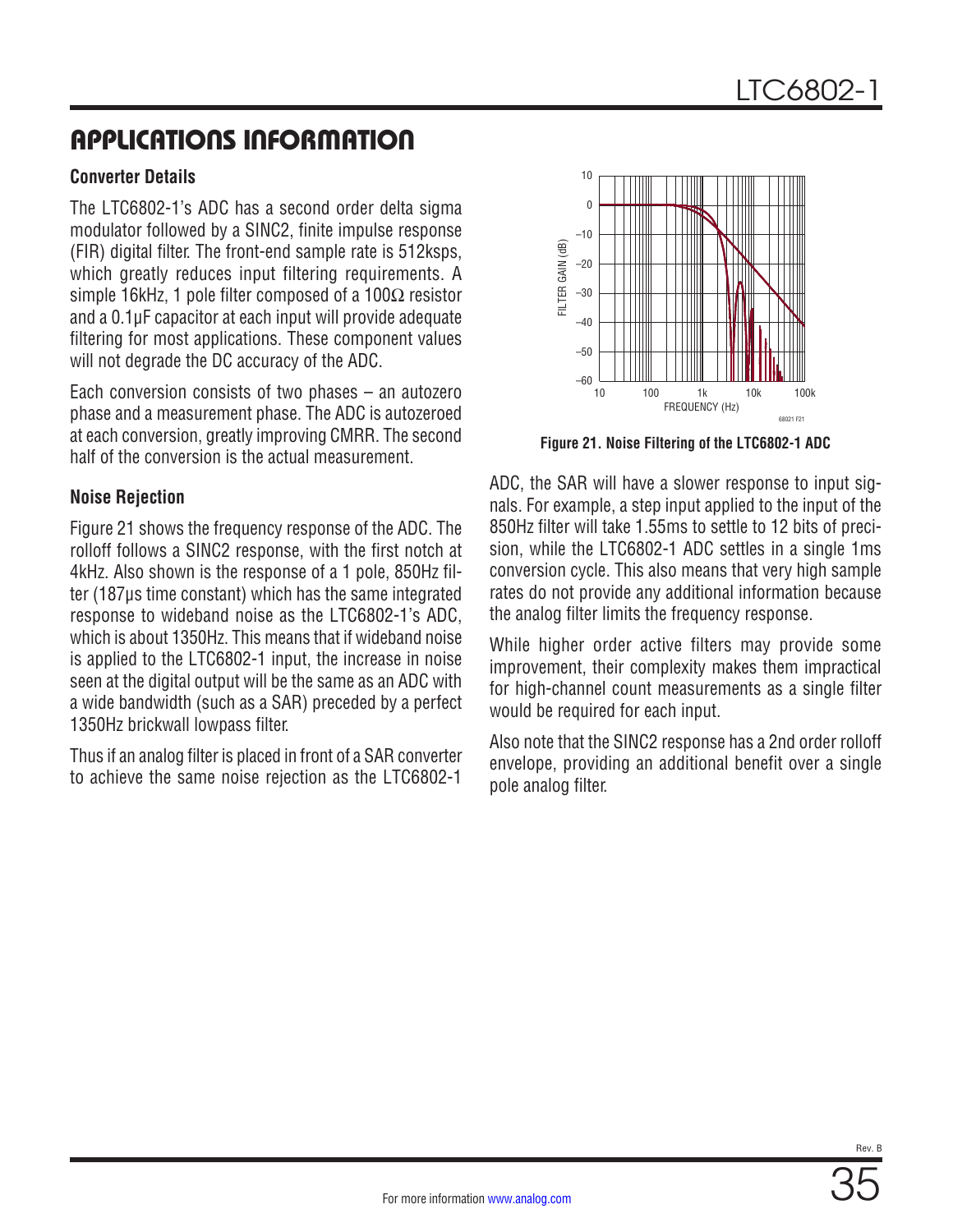## PACKAGE DESCRIPTION



**G Package 44-Lead Plastic SSOP (5.3mm)**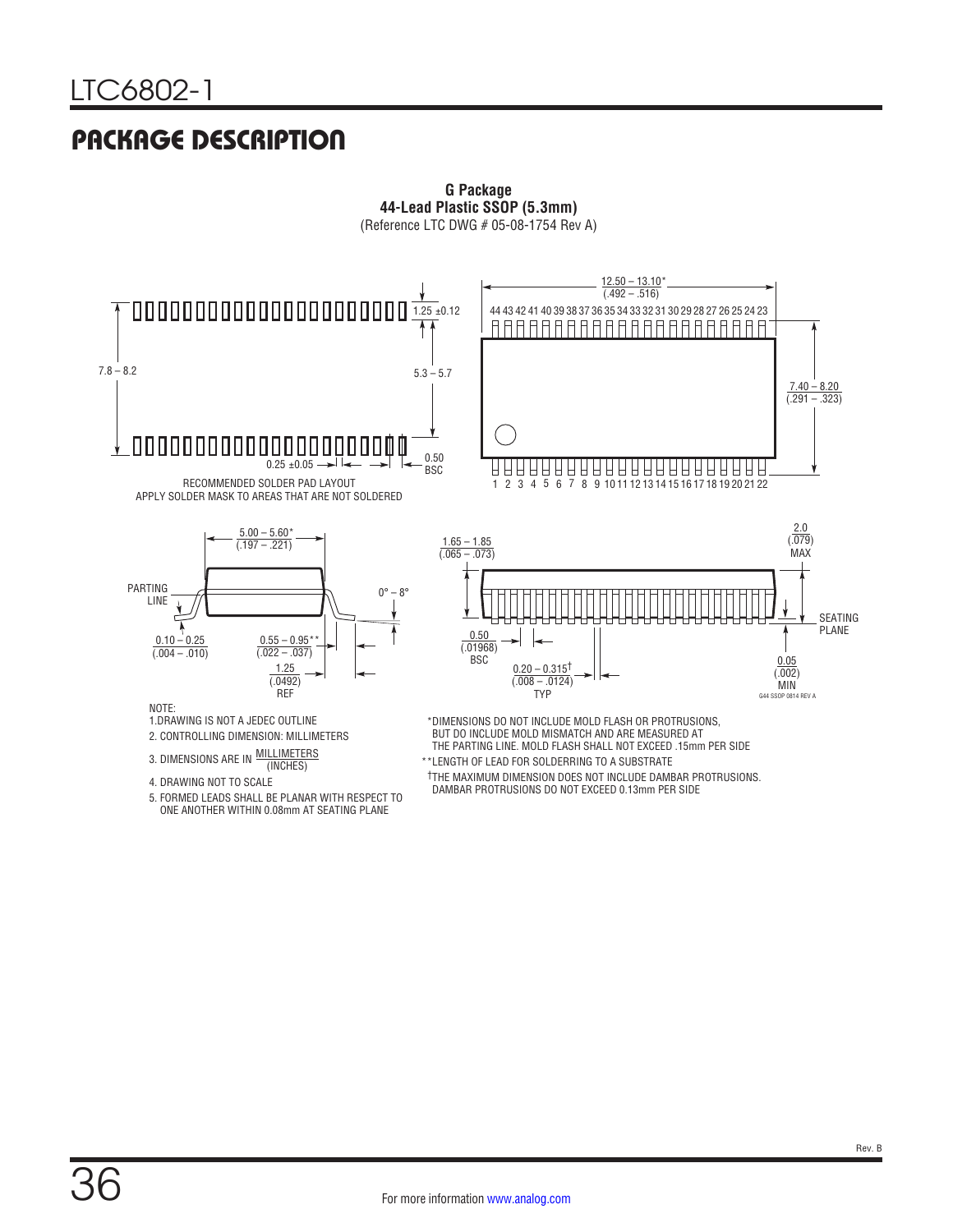## REVISION HISTORY

| <b>REV</b> | <b>DATE</b> | <b>DESCRIPTION</b>                                       | <b>PAGE NUMBER</b> |
|------------|-------------|----------------------------------------------------------|--------------------|
| A          | 01/10       | <b>Text Changes to Description</b>                       |                    |
|            |             | Additions to Absolute Maximum Ratings                    |                    |
|            |             | <b>Changes to Electrical Characteristics</b>             | 3, 4               |
|            |             | Changes to Graph G02                                     | 5                  |
|            |             | <b>Text Changes to Pin Functions</b>                     | 8                  |
|            |             | Open Connection Detection Section Replaced               | 11, 13             |
|            |             | <b>Text Changes to Operation Section</b>                 | 11, 13, 14         |
|            |             | Figures 1, 6 Title Changes                               | 12, 18             |
|            |             | Text Changes to Applications Information Section         | 16, 28, 29, 30, 31 |
|            |             | Edits to Tables 6, 7, 12, 13                             | 23, 24, 26, 28     |
|            |             | Edit to Figure 12                                        | 29                 |
|            |             | <b>Edit to Typical Application</b>                       | 38                 |
| B          | 06/19       | Updated order information to include automotive versions | 2                  |